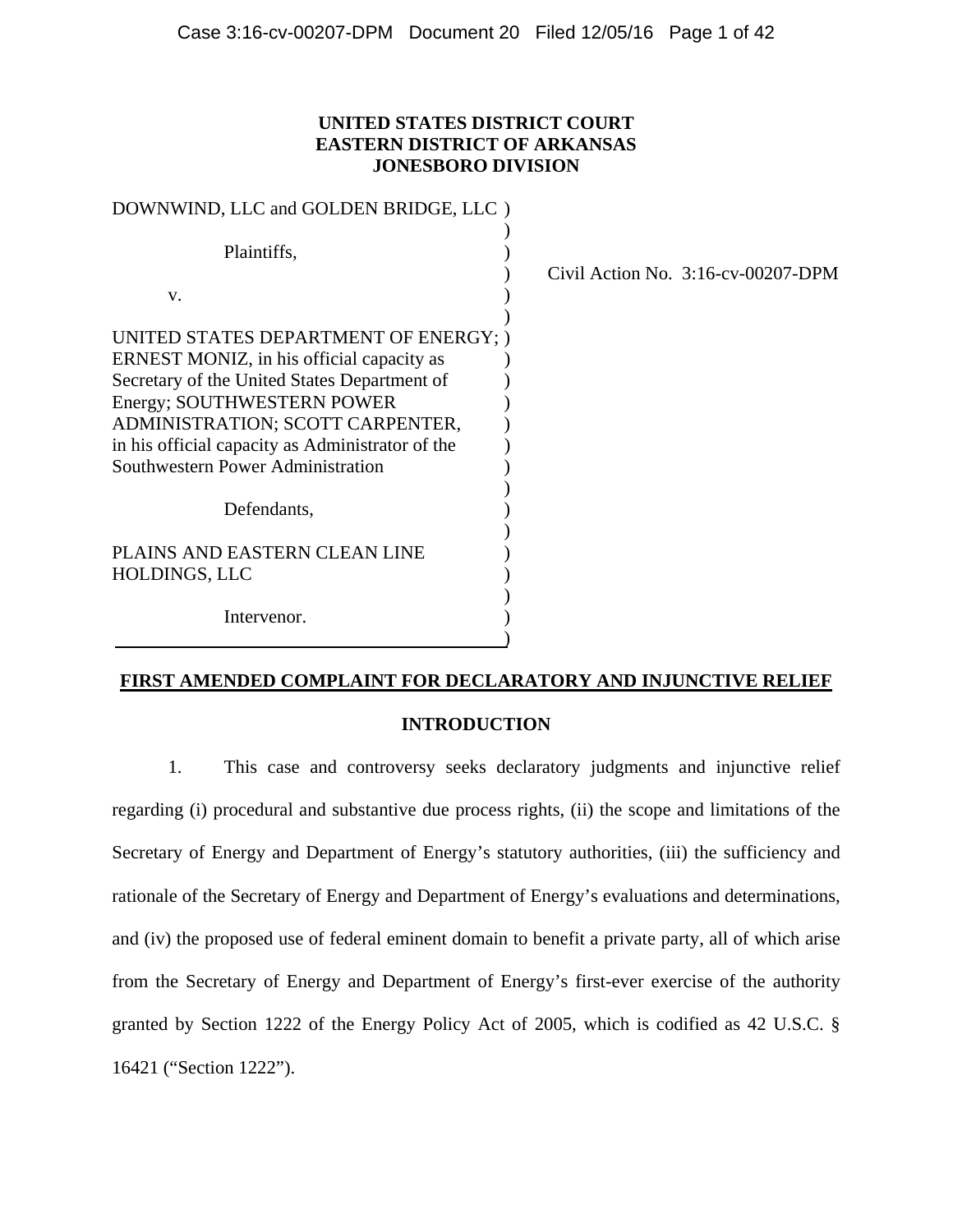#### Case 3:16-cv-00207-DPM Document 20 Filed 12/05/16 Page 2 of 42

2. Acting pursuant to Section 1222, the U.S. Department of Energy ("DOE") published a Record of Decision and Secretarial Determination documenting the Secretary of Energy ("Secretary") and DOE's decision to enter a Participation Agreement for the direct benefit of PLAINS AND EASTERN CLEAN LINE HOLDINGS LLC ("Holdings"), ARKANSAS CLEAN LINE LLC ("ACL"), PLAINS AND EASTERN CLEAN LINE OKLAHOMA LLC ("PECL OK"), OKLAHOMA LAND ACQUISITION COMPANY LLC ("OLA"), and "solely to the extent that any of the provisions . . . apply to the Clean Line Parties<sup>1</sup> (as opposed to the Clean Line Entities, Holdings, or any of the Project Subsidiaries), PLAINS AND EASTERN CLEAN LINE LLC ("PECL")," and the indirect benefit of Clean Line Energy Partners ("CLEP"), which owns Holdings (collectively, Holdings, ACL, PECL OK, OLA, PECL, and CLEP are referred to herein as "Clean Line"). A copy of the Record of Decision is attached as EXHIBIT A; a copy of the Secretarial Determination is attached as EXHIBIT B; a copy of the Department of Energy's Summary of Findings is attached as EXHIBIT C; and, a copy of the executed Participation Agreement is attached as EXHIBIT D.

3. The Participation Agreement establishes the ongoing terms and conditions pursuant to which DOE will participate in a portion of Clean Line's proposed Plains & Eastern Clean Line Transmission Line Project that will comprise "approximately 705 miles of  $\pm 600 \text{ kV}$ overhead, [high voltage, direct current] electric transmission facilities running from western Oklahoma to the eastern state-line of Arkansas near the Mississippi River and related facilities,

<sup>1</sup> The Participation Agreement defines "Clean Line Party" as "Holdings and each of its Subsidiaries (*including* PECL and any PECL Subsidiary)", "Clean Line Entity" as "Holdings and each of its Subsidiaries (*other than* PECL and any PECL Subsidiary)", and "Project Subsidiary" as "(a) any Subsidiary of Holdings that owns any Property or other rights relating to the Project, including each of ACL, PECL OK and OLA and (b) any Subsidiary of Holdings that, directly or indirectly, owns any Equity Interests of any such Subsidiary; *provided that the term "Project Subsidiary" shall not include PECL or any PECL Subsidiary*." Exh. D, pp. 18, 17, and 44 (emphasis added). DOE and Clean Line have specifically exempted PECL from the definitions of Clean Line Entity and Project Subsidiary. In addition, because Clean Line Party and Clean Line Entity refer to multiple entities, it is impossible to discern which exact entity is responsible for the various obligations pursuant to the Participation Agreement.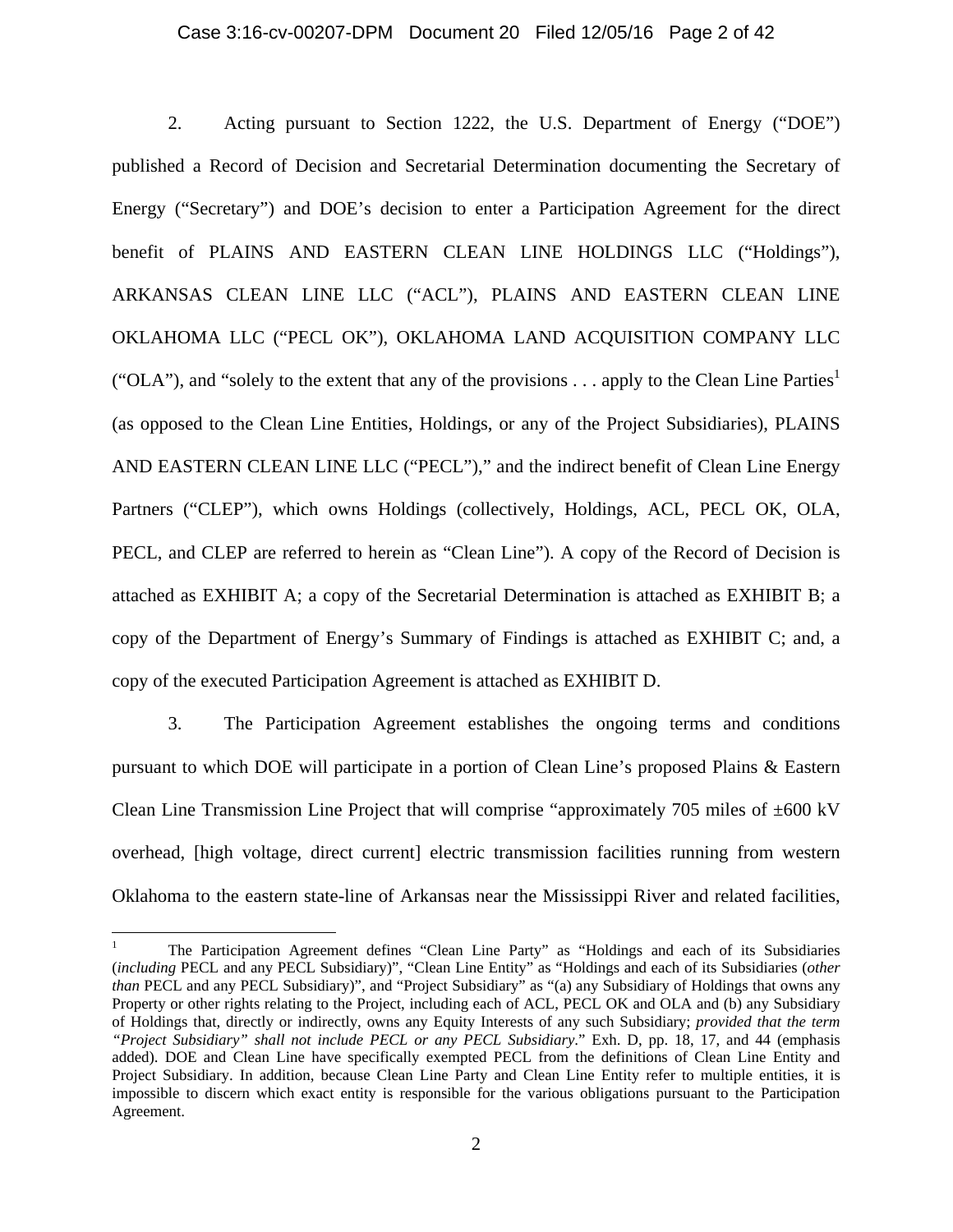### Case 3:16-cv-00207-DPM Document 20 Filed 12/05/16 Page 3 of 42

including a converter station in Arkansas" (the "Project"). See, Exh. A, pp. 1 and 2 (page number references are to Bates page numbers within each separate Exhibit); Exhibit D, p. 8. DOE projects that the Project will transmit 3,500 mega-watts (MW) of renewable, wind-generated electricity from the Oklahoma pan-handle region to the Tennessee Valley Authority and southeastern United States. The Project will also include an offload station for approximately 500 MW of electricity within Arkansas, presumably for service to customers within the State of Arkansas. Exh. A, p. 2.

4. DOE approved "the single 1,000-foot-wide route alternative defined by Clean Line to connect the converter station in the Oklahoma Panhandle to the converter station in western Tennessee" within which Clean Line may site the Project. See, Exh. A, p. 3, fn. 3. An illustration of the path of the 1,000' Corridor is attached hereto as EXHIBIT E. The 1,000' Corridor will run west to east, transecting the entire state of Arkansas and will impact and directly affect real property interests, working agricultural operations, and working lands in the following Arkansas counties: Crawford, Franklin, Johnson, Pope, Conway, Van Buren, Cleburne, White, Jackson, Poinsett, Cross, and Mississippi.

5. DOE stated, "The final location of the transmission line [200' right-of-way] *could be anywhere within this 1,000-foot-wide corridor* and would be determined following the issuance of this [Record of Decision] *based on the completion of final engineering design, federal and state related construction permits and authorizations*, [right-of-way] acquisition activities, and the incorporation of all measures identified in the [mitigation action plan]." See, Exh. A, pp. 2–3 (emphasis added).

6. Plaintiffs question the process by which the Secretary and DOE approved the Project. Specifically, Plaintiffs challenge (i) whether the Secretary and DOE exceeded the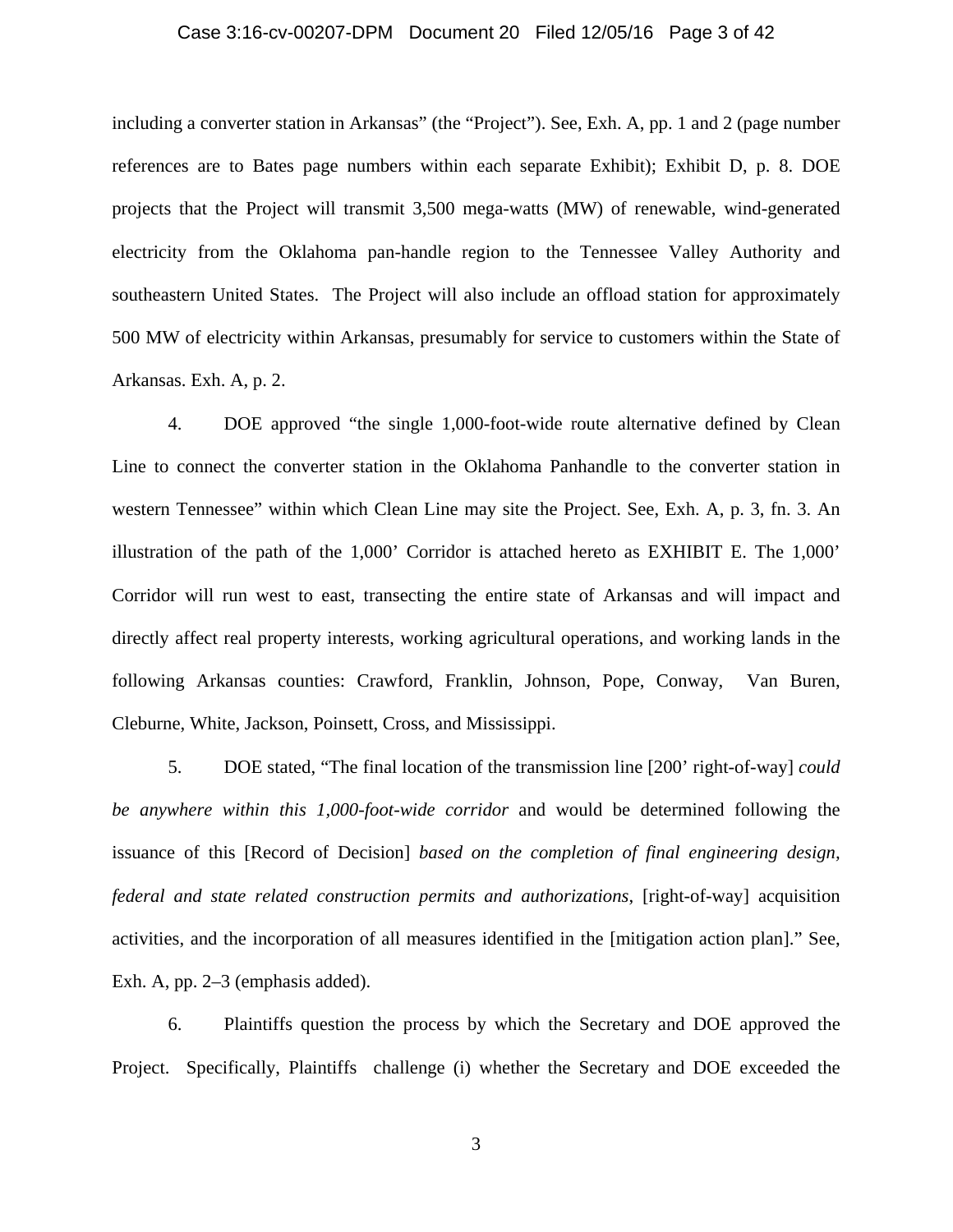#### Case 3:16-cv-00207-DPM Document 20 Filed 12/05/16 Page 4 of 42

statutory authority under Section 1222, (ii) whether the Secretary and DOE acted arbitrarily and capriciously in that (a) the Secretary and DOE gave undue consideration to non-statutory, policy considerations and (b) the evidence does not support the Secretary and DOE's determination that the Project satisfied Section 1222's criteria, and (iii) whether the Secretary, DOE and Intervenor improperly and illegally circumvented Arkansas' authorities, policies and procedures regarding the siting, construction, operation, and regulation of electric energy transmission facilities, and (iv) whether the Secretary, DOE and/or the Intervenor applied Section 1222 in a way that violated Plaintiffs' due process rights by finalizing the 1,000' Corridor and entering the Participation Agreement when many of DOE's and Intervenor's final Project evaluations and conditions have not occurred (*see*, *e.g.*, Participation Agreement, § 6.1—Conditions Precedent to Effective Date; § 6.2—Conditions Precedent to Voluntary Land Acquisitions; § 6.3—Conditions Precedent to Acquisitions by Condemnation; and § 6.4—Conditions Precedent to Notice to Proceed). Exh. D, pp. 65, 67, 71, and 74.

7. In sum, the Secretary and DOE approved the construction and operation of one of the nation's largest electric transmission lines (in terms of capacity, length, and physical size) to span the entire width of the State of Arkansas, without seeking required state-level review and approval, and without adequate opportunity for affected person to participate in the decisionmaking process. In this stunning example of federal overreach, the Secretary and DOE also propose to participate in the Project by exercising the federal government's power of eminent domain, where necessary, to condemn private properties. Accordingly, Plaintiffs seek relief from this Court and request that it (i) declare the Secretary and DOE's actions are unlawful, (ii) set aside the Secretary and DOE's actions as arbitrary, capricious, and otherwise not in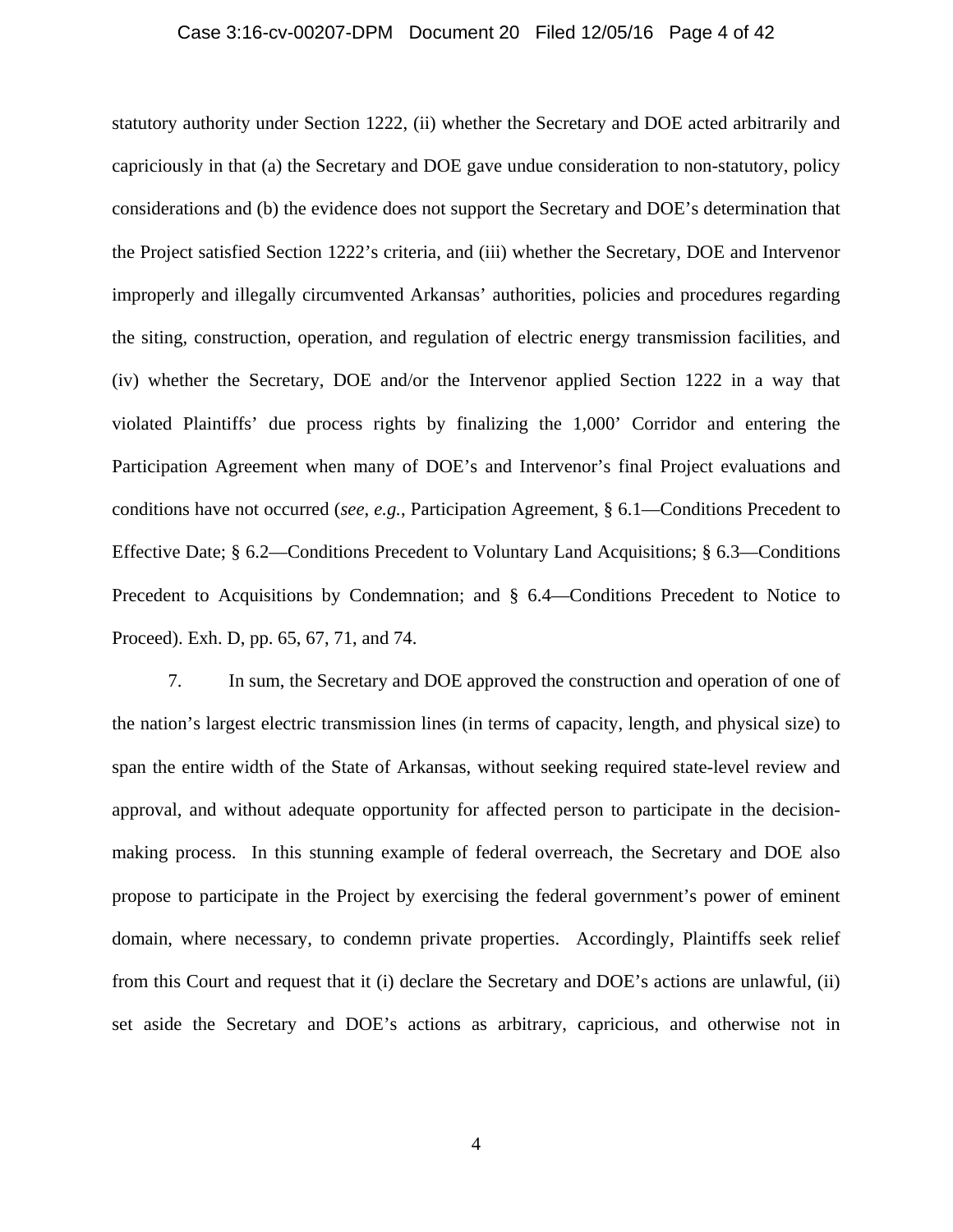#### Case 3:16-cv-00207-DPM Document 20 Filed 12/05/16 Page 5 of 42

accordance with the law, and (iii) enjoin the Federal Defendants and the Intervenor, from any further activities in furtherance or support of the Project.

#### **PARTIES**

8. Plaintiff DOWNWIND, LLC ("Downwind") is organized under the laws of the State of Arkansas. Downwind was organized to promote the protection of working agricultural operations and private property rights by uniting disparate interests and coordinating the efforts to avoid and mitigate the impacts from the Project. Downwind's members include residents of Jackson, Poinsett, Cross, and Mississippi Counties, in Arkansas, and include many landowners and agricultural operations within or adjacent to the Project's 1,000' Corridor. Downwind has advanced its purposes by, among other things, submitting public comments, providing Congressional testimony in support of new legislation, and diligently working at the local, state, and federal levels to protect the interests of its members and the public. Downwind's principal office is at 404 W. South Street, Harrisburg, Arkansas 72432.

9. Plaintiff GOLDEN BRIDGE, LLC ("Golden Bridge") is organized under the laws of the State of Arkansas. Golden Bridge was organized to promote, protect, and advocate for the working agricultural interests, property rights, and the natural landscapes of Arkansas that the Project would impact. Golden Bridge lists members in Crawford, Franklin, Johnson, Pope, Conway, Faulkner, Van Buren, Cleburne, and White Counties, in Arkansas, and membership includes many residents, landowners and working-land operations directly within or adjacent to the Project's 1,000' Corridor. Golden Bridge and its many individual members have worked tirelessly to inform and educate landowners, community leaders, and elected officials regarding the Project's impacts and the federal government's role in the Project. Individually and collectively, Golden Bridge members have organized petitions, shared information, attended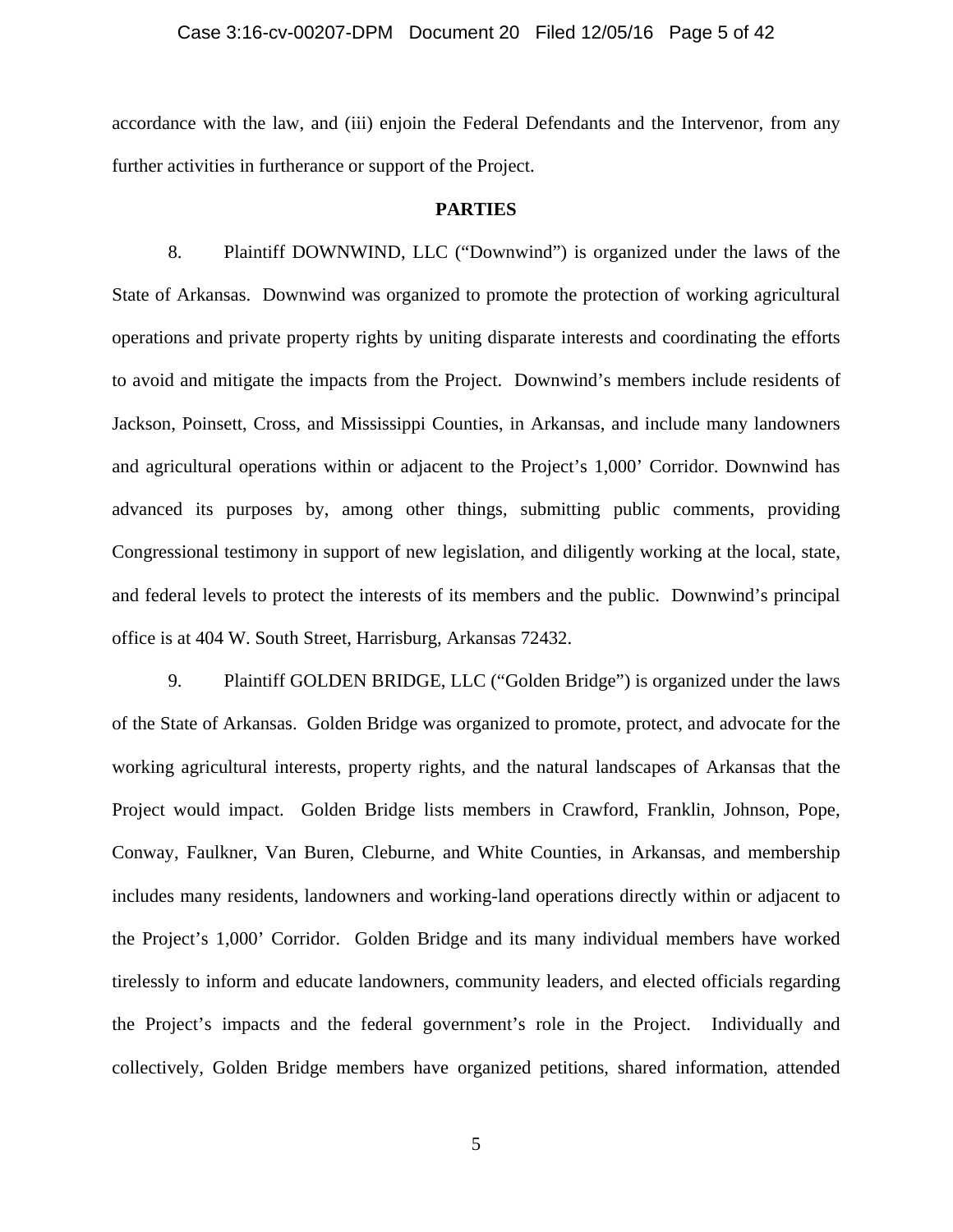#### Case 3:16-cv-00207-DPM Document 20 Filed 12/05/16 Page 6 of 42

public hearings, submitted public comments, and traveled the State of Arkansas to meet, inform and advocate for the public's interests. Golden Bridge's principal office is located at 4300 Rogers Ave., Suite 20-148, Fort Smith, Arkansas 72903.

10. Members of each of the Plaintiff organizations reside in and/or own businesses and property in the area directly within and adjacent to the Project's 1000' Corridor. These individual members are deeply concerned about the impact that the designation of the 1,000' Corridor and the subsequent construction, operation, and maintenance of the Project's facilities is having and will continue to have on property value, land use, and their businesses and livelihoods. These individuals also regularly use the areas surrounding the proposed Project for recreational opportunities such as, hunting, fishing, hiking and other outdoor activities.

11. The Secretary and DOE's decision to authorize and participate in the Project without providing adequate procedural safeguards causes direct injury to Plaintiffs' members' use of their property and to the economic, recreational, aesthetic, and conservation value they derive from their property. The Secretary and DOE exceeded their statutory authority and acted arbitrarily and capriciously in determining to approve and participate in the Project. Moreover, the Secretary DOE deprived Plaintiffs and their members of their right to fully participate in the process of reviewing and permitting the construction and operation of the Project and Project facilities, all of which will directly and detrimentally affect the members of the Plaintiff organizations. These injuries are concrete and imminent and they are fairly traceable to the Federal Defendants' failed review and the Federal Defendants' arbitrary, capricious and overreaching decision to approve the Project pursuant to Section 1222 of the Energy Policy Act of 2005.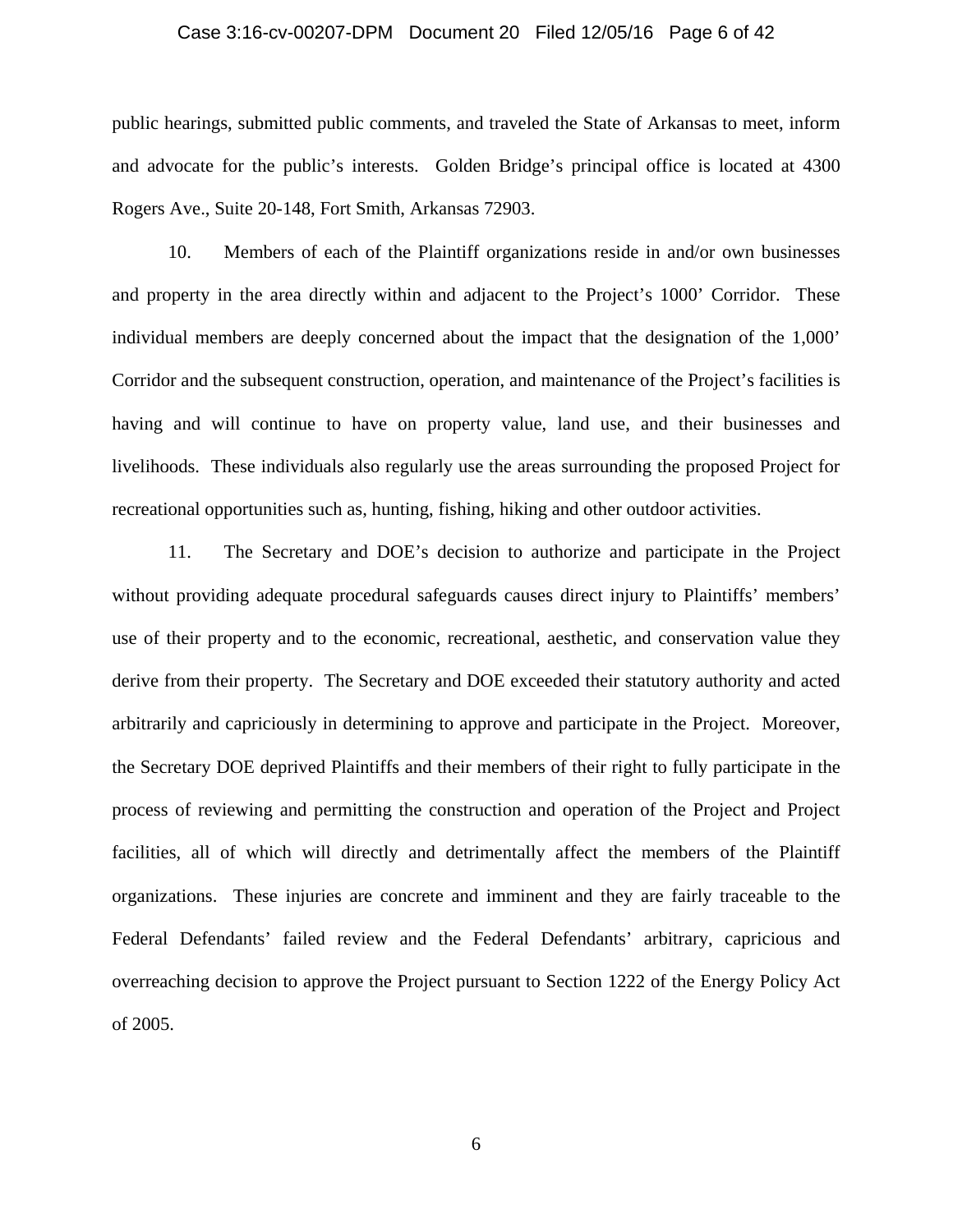#### Case 3:16-cv-00207-DPM Document 20 Filed 12/05/16 Page 7 of 42

12. Defendant UNITED STATES DEPARTMENT OF ENERGY ("DOE") is a federal agency with its principal office at 1000 Independence Ave., SW, Washington, D.C. 20585. DOE requested, received, reviewed, and the Project, and also proposes to participate in the Project by utilizing the federal government's power of eminent domain to acquire real property interests in Arkansas and by owning Project facilities in the State of Arkansas.

13. Defendant ERNEST MONIZ is Secretary of the DOE and has oversight authority over all of the actions taken by DOE. Secretary Moniz issued the Secretarial Determination that declared the Project satisfied Section 1222 and directed DOE to participate in the Project. Secretary Moniz is sued in his official capacity. His address is 1000 Independence Ave., SW, Washington, D.C. 20585.

14. Defendant SOUTHWESTERN POWER ADMINISTRATION ("SWPA" or "Southwestern") is a federal power marketing administration within the DOE and maintains its principal office at One West 3rd Street, Tulsa, Oklahoma 74103-3502. SWPA consulted with DOE during its review of the Project. SWPA will act on DOE's behalf in overseeing and carrying out certain aspects of the Project.

15. Defendant SCOTT CARPENTER is the Administrator of SWPA and maintains oversight authority over the actions taken by SWPA. Administrator Carpenter is sued in his official capacity. His address is One West 3rd Street, Tulsa, Oklahoma, 74103-3502.

16. Collectively, DOE, Secretary Moniz, SWPA, and Administrator Carpenter are referred to as "Federal Defendants."

17. Intervenor PLAINS AND EASTERN CLEAN LINE HOLDINGS LLC ("Intervenor" or "Holdings"), is a wholly owned subsidiary of Clean Line Energy Partners LLC.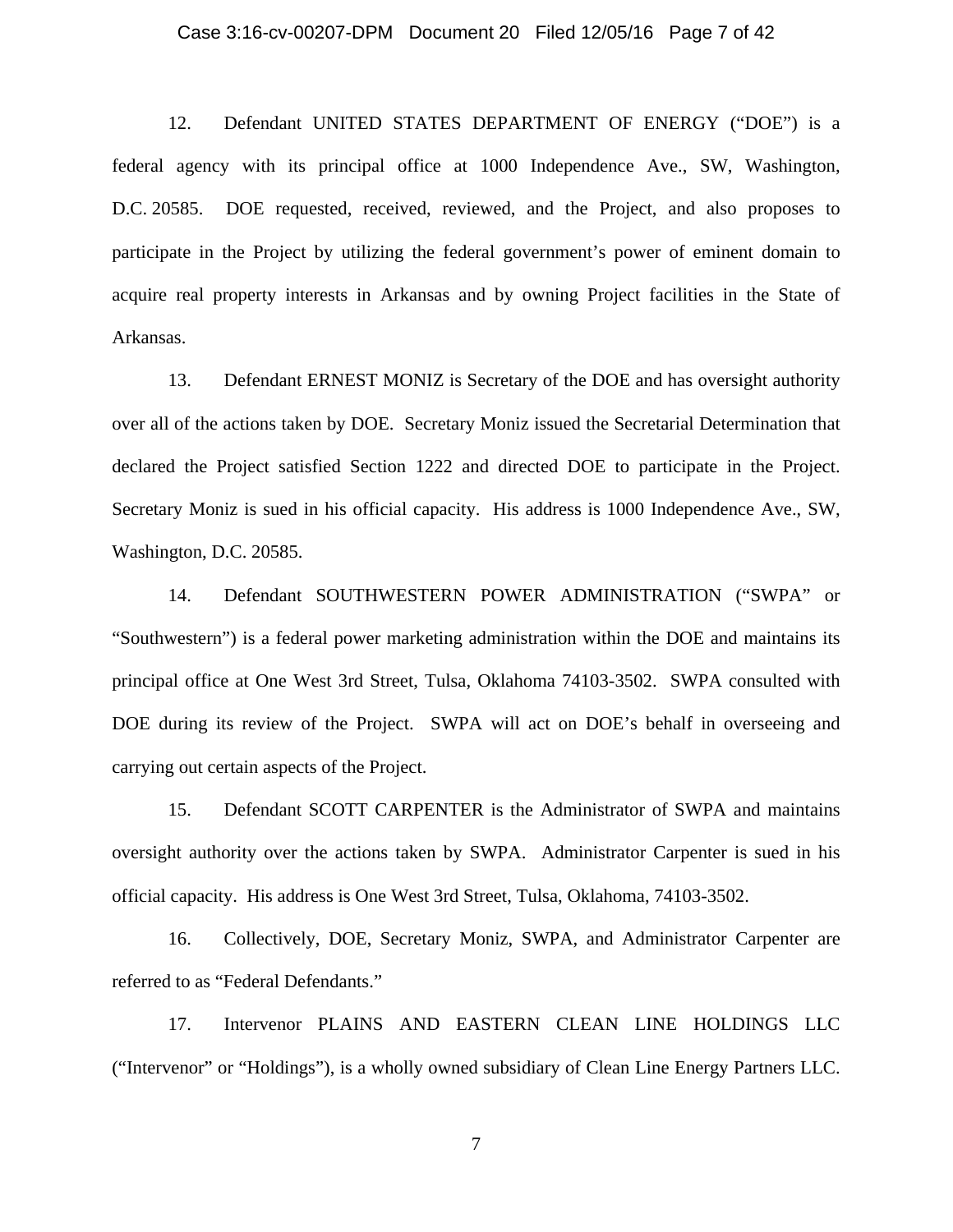# Case 3:16-cv-00207-DPM Document 20 Filed 12/05/16 Page 8 of 42

Clean Line Energy Partners LLC and its affiliates (as referenced in paragraph 2, "Clean Line") are developing the Project.

### **JURISDICTION AND VENUE**

18. This action arises under the Administrative Procedure Act, 5 U.S.C. §§ 701-706, Section 1222 of the Energy Policy Act of 2005, 42 U.S.C. § 16421, the National Environmental Policy Act, 42 U.S.C. §§ 4321 *et seq.*, the Arkansas Utility Facility Environmental and Economic Protection Act, Ark. Code Ann. §§ 23-18-501, *et seq.*, and the United States Constitution.

19. This Court has jurisdiction pursuant to 28 U.S.C. § 1331 (action arising under the laws of the United States), 5 U.S.C. §§ 701-706 (judicial review of agency action), and 28 U.S.C. § 1367 (supplemental jurisdiction).

20. This Court may issue declaratory, injunctive, and further relief pursuant to 28 U.S.C. §§ 2201-2202.

21. Venue lies in the Eastern District of Arkansas because Defendant SWPA is an agency of the United States and maintains an office in Jonesboro, Arkansas; Plaintiff Downwind maintains its principal office in this district; and, a substantial part of the events or omissions giving rise to the claims occurred in this judicial district. 28 U.S.C. § 1391(e).

# **EXISTING FEDERAL AND STATE STATUTORY FRAMEWORK FOR SITING AND APPROVING ELECTRIC TRANSMISSION LINE PROJECTS**

22. Traditionally, the federal government is not directly involved in the siting and approval of the construction and operation of electric transmission line projects. The states assume and exercise nearly "all jurisdiction to approve or deny permits for the siting and construction of electric transmission facilities." *Piedmont Envtl. Council v. FERC*, 558 F.3d 304, 310 (4th Cir. 2009) (limiting the Federal Energy Regulatory Commission's ability under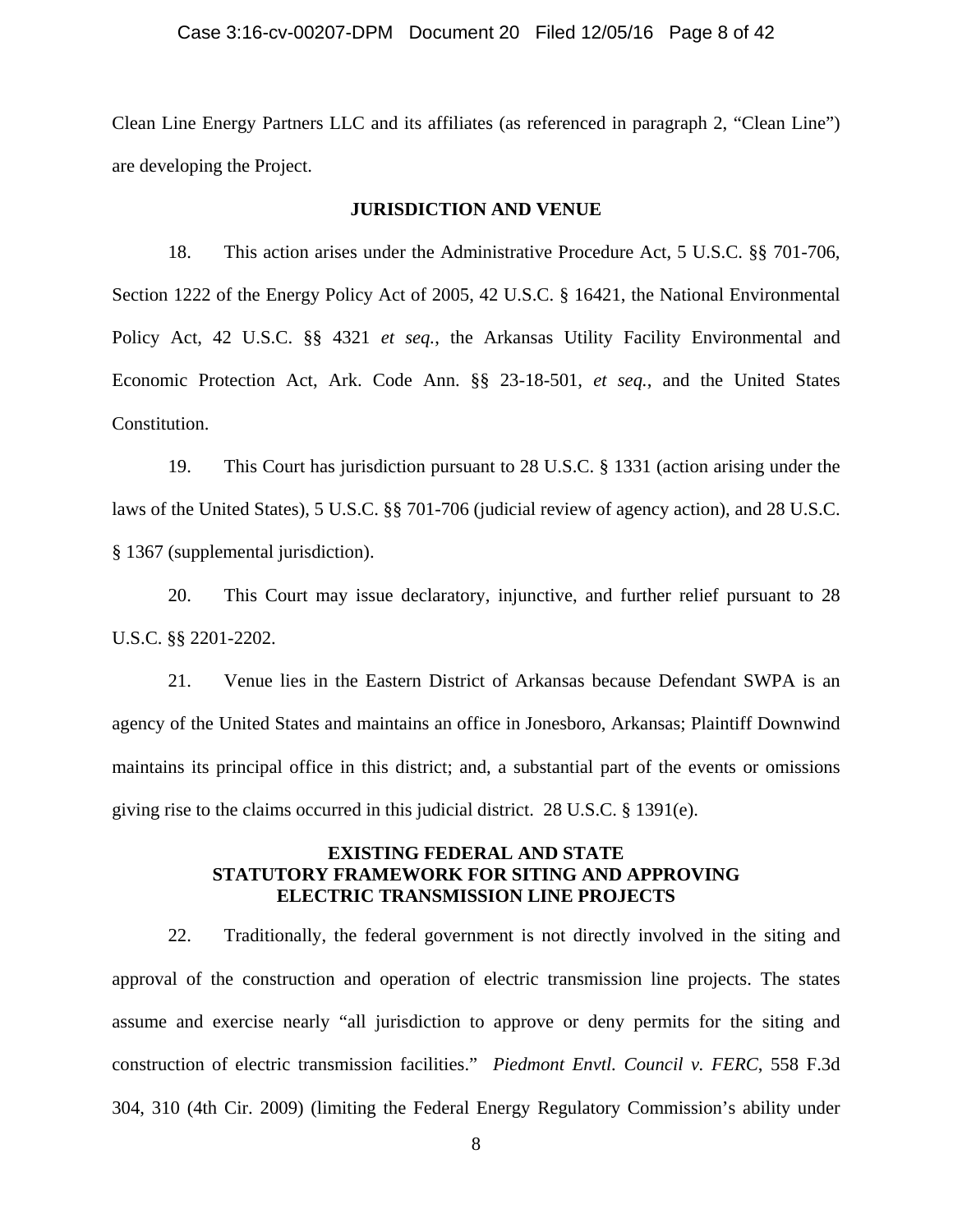#### Case 3:16-cv-00207-DPM Document 20 Filed 12/05/16 Page 9 of 42

Section 1221 of the Energy Policy Act of 2005 to approve permits previously denied by state authorities); *see also*, Adam Vann, Cong. Research Serv., R40657, *The Federal Government's Role in Electric Transmission Facility Siting* 1 (2010) (noting that state officials are "well positioned to weigh the factors that go into siting decisions, including environmental and scenery concerns, zoning issues, development plans, and safety issues."). Section 1222 continues the traditional regulatory framework of state primacy over electric transmission lines by expressly providing that, "Nothing in this section affects any requirement of . . . any Federal or State law relating to the siting of energy facilities."  $42 \text{ U.S.C.}$  §  $16421\text{ (d)}(2)$ .

### **Arkansas's Statutory Siting Requirements for Electric Energy Transmission Facilities**

23. The Arkansas General Assembly delegated to the Arkansas Public Service Commission (the "APSC") the State of Arkansas's authority to regulate and permit the construction and operation of electric transmission facilities within Arkansas. Ark. Code Ann. §§ 23-3-201, *et seq.* and 23-18-501, *et seq*. In general, Arkansas statute provides that "[n]ew construction or operation of equipment or facilities for supplying a public service or the extension of a public service shall not be undertaken without first obtaining from the [APSC] a certificate that public convenience and necessity requires or will require the construction or operation." Ark. Code Ann. § 23-3-201(a) (the "CCN Act"). The certificate of convenience and necessity is commonly referred to as a CCN. The Arkansas General Assembly amended the CCN Act in 2011 and 2015 to exclude its applicability to certain types of electric transmission lines. *See e.g.*, Ark. Code Ann. §§ 23-3-201(b)(4) and 23-3-205(b). However, the CCN Act is not the only source of electric transmission line siting-related jurisdiction the Arkansas General Assembly granted to the APSC.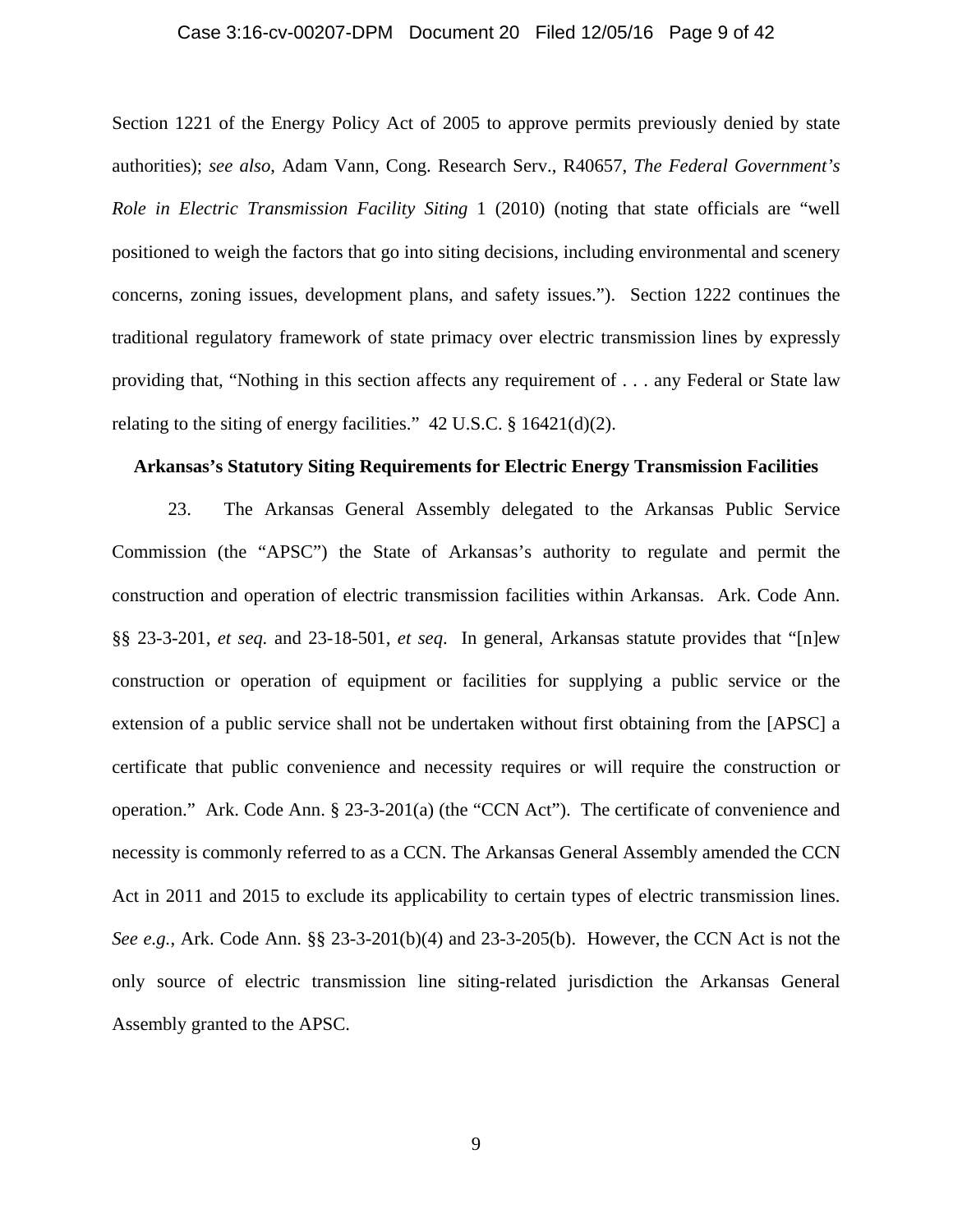#### Case 3:16-cv-00207-DPM Document 20 Filed 12/05/16 Page 10 of 42

24. Since 1973, a separate Arkansas statute—the Arkansas Utility Facility Environmental and Economic Protection Act (the "Arkansas Major Utility Act")—has granted the APSC jurisdiction to regulate any proposed utility construction and/or operation that includes a "major utility facility." Ark. Code Ann. §§ 23-18-501, *et seq.* The CCN Act recognizes the primary jurisdiction of the Arkansas Major Utility Act when it states, "This section does not require a certificate of public convenience and necessity for . . . the construction or operation of a major utility facility as defined in the Utility Facility Environmental and Economic Protection Act, § 23-18-501 *et seq*." Ark. Code Ann. § 23-3-201(b)(4).

25. The Arkansas Major Utility Act states, "A person shall not begin construction of a major utility facility in the state without first obtaining a certificate of environmental compatibility and public need for the major utility facility from the [APSC]." Ark. Code Ann. §  $23-18-510(a)(1)$ . This certificate is commonly referred to as a CECPN. The Arkansas Major Utility Act defines *person* as "an individual, group, firm, partnership, corporation, cooperative association, municipality, government subdivision, government agency, local government, or other organization." Ark. Code Ann. §§ 23-18-503(12). The Arkansas Major Utility Act defines *major utility facility* to include "an electric transmission line and associated facilities including substations: (i) [a] design voltage of one hundred kilovolts (100kV) or more and extending a distance of more than ten (10) miles; or (ii) [a] design voltage of one hundred seventy kilovolts (170kV) or more and extending a distance of more than one (1) mile." Ark. Code Ann. § 23-18- 503(6)(B).

26. Pursuant to the Arkansas Major Utility Act, applicants for a CECPN must submit to the APSC a formal, verified application containing general and specific information, such as but not limited to: (1) general description of the location and type of facility; (2) general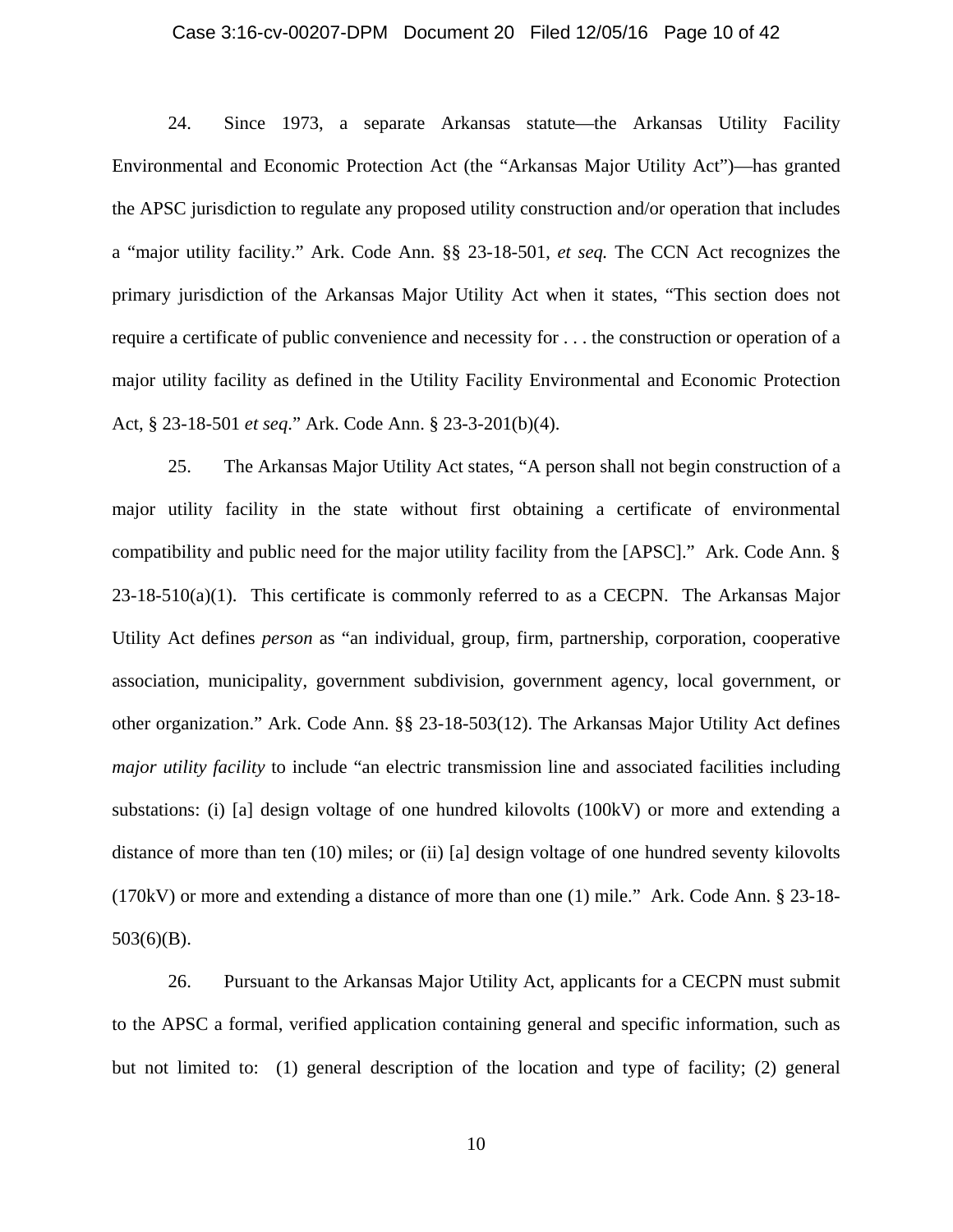#### Case 3:16-cv-00207-DPM Document 20 Filed 12/05/16 Page 11 of 42

description of any reasonable alternate location or locations for the facility; (3) statement of the need and reasons for the construction of the facility, including any previous action determining the need for additional energy supply or transmission resources; (4) a statement of the cost and method of financing; (5) analysis of the projected economic or financial impact on the local community; (6) analysis of the estimated effects on energy costs; and (7) an environmental impact statement. *See* Ark. Code Ann. § 23-18-511; *see also* APSC Rules of Practice and Procedure, Rule 6.06.

27. The Arkansas Major Utility Act provides for public involvement in the review of an applicant's CECPN application by requiring that the APSC set and conduct a public hearing on each application for the construction and operation of a major utility facility. *See* Ark. Code Ann. § 23-18-516.

28. The Arkansas Major Utility Act also details specific opportunities for persons affected by a proposed major utility facility to directly participate in the applicant's certification proceedings as an officially recognized party to the proceeding, and it provides for a full hearing on the record that includes the presentation of evidence and testimony, and appropriate crossexamination. Ark. Code Ann. §§ 23-18-517 and -518.

29. The Arkansas Major Utility Act's statutory requirements effectuate the Arkansas General Assembly's stated intent that the affected public should receive an adequate opportunity to "participate in a timely fashion in decisions regarding the *location*, *financing, construction, and operation* of major utility facilities," and that the proceedings shall "be open to individuals, groups interested in energy and resource conservation and the protection of the environment, state and regional agencies, local governments, and other public bodies." Ark. Code Ann. §§ 23- 18-502(d)(emphasis added).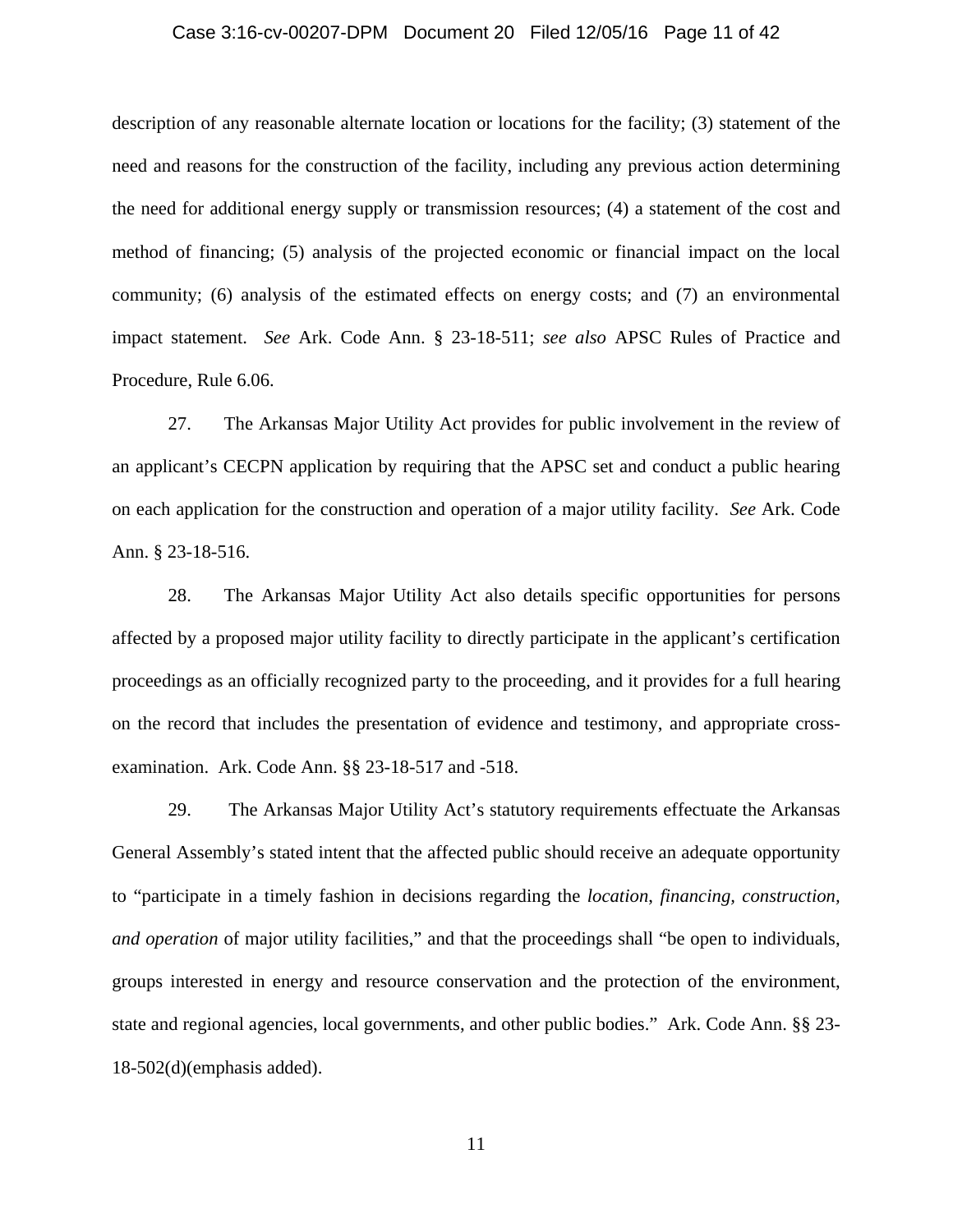### Case 3:16-cv-00207-DPM Document 20 Filed 12/05/16 Page 12 of 42

30. Upon the APSC's approval and grant of a CECPN, the Arkansas Major Utility Act expressly authorizes the applicant to utilize, where necessary, the state's power of eminent domain to acquire land needed to construct, operate, maintain, and obtain reasonable access to the major utility facility. Ark. Code Ann. § 23-18-528(2).

31. Finally, the Arkansas Major Utility Act also provides an explicit right for aggrieved parties to apply to the APSC for a rehearing and, where appropriate, to petition for judicial review of the APSC's final decision to issue a CECPN to an applicant. Ark. Code Ann. § 23-15-524.

### **Federal Participation under Section 1222 of the Energy Policy Act of 2005**

32. The Energy Policy Act of 2005 ("EPAct"), which includes Section 1222, is a comprehensive energy statute that includes a specific title for electricity modernization and several specific provisions to modernize electric energy transmission infrastructure. *See*, *generally*, Energy Policy Act of 2005, Pub. L. No. 109-58, Title X, 119 Stat. 941-985 (2005); Section 1221, 16 U.S.C. 824p (Siting of Interstate Electric Transmission Facilities); Section 1222, 42 U.S.C. § 16421 (Third Party Finance); Section 1223, 42 U.S.C. § 16422 (Advanced Transmission Technologies); Section 1224, 42 U.S.C. § 16423 (Advanced Power System Technology Incentive Program).

33. Among these provisions, the EPAct approved new, limited opportunities for DOE's participation in otherwise private electric energy transmission facility development. Specifically, Section 1222 of the EPAct authorized the Secretary of Energy, acting through the Western Area Power Administration ("WAPA") or Defendant SWPA, to accept third-party contributed funds in order to "*participate with other entities in designing, developing, constructing, operating, maintaining, or owning* a new electric power transmission facility and related facilities located within any State in which WAPA or SWPA operates, *if*" certain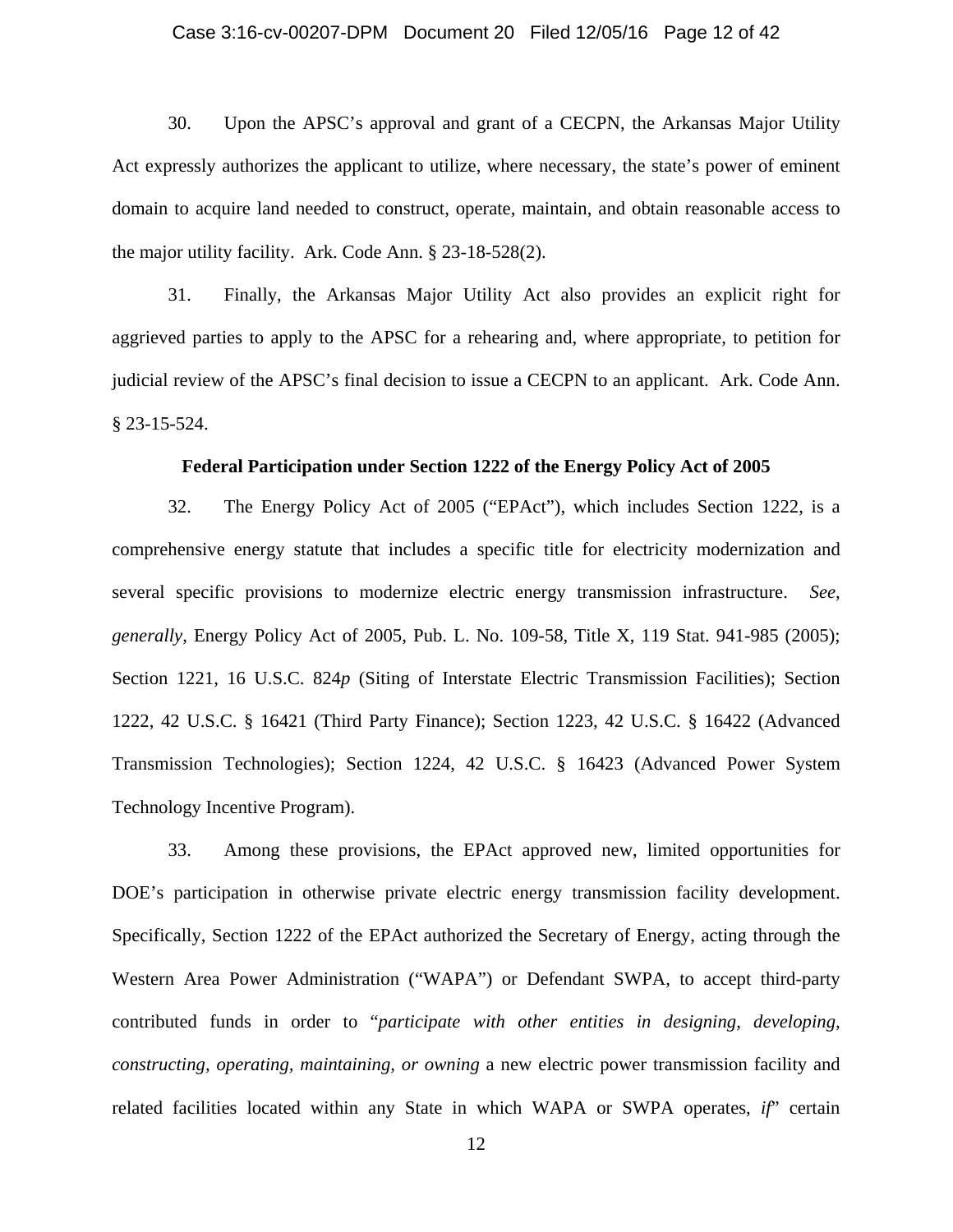specifically listed statutory criteria are satisfied. Pub. L. No. 109-58, § 1222, 119 Stat. 952; 42

U.S.C. § 16421 (emphasis added).

34. To participate with a private entity under Section 1222 of the EPAct, the

Secretary must first consult with WAPA or SWPA to determine that the proposed project:

- (1) (A) is located in an area designated under section 216(a) of the Federal Power Act and will reduce congestion of electric transmission in interstate commerce; or (B) is necessary to accommodate an actual or projected increase in demand for electric transmission capacity;
- (2) is consistent with--

 (A) transmission needs identified, in a transmission expansion plan or otherwise, by the appropriate Transmission Organization (as defined in the Federal Power Act)<sup>2</sup> if any, or approved regional reliability organization; and

(B) efficient and reliable operation of the transmission grid;

- (3) will be operated in conformance with prudent utility practice;
- (4) will be operated by, or in conformance with the rules of, the appropriate (A) Transmission Organization, if any, or (B) if such organization does not exist, regional reliability organization; and
- (5) will not duplicate the functions of existing transmission facilities or proposed facilities which are the subject of ongoing or approved siting and related permitting proceedings.

42 U.S.C. § 16421(b).

 $\overline{a}$ 

35. While Section 1222 authorizes DOE's participation with other entities in privately

developed electric energy transmission facilities, Section 1222 does not authorize the Secretary

to independently site, or otherwise permit and approve, the construction and operation of any

project or any related project facilities.

<sup>2</sup> Transmission Organization is defined by the Federal Power Act to mean "a Regional Transmission Organization, Independent System Operator, independent transmission provider, or other transmission organization finally approved by the [Federal Energy Regulatory] Commission for the operation of transmission facilities. 16 U.S.C. § 796.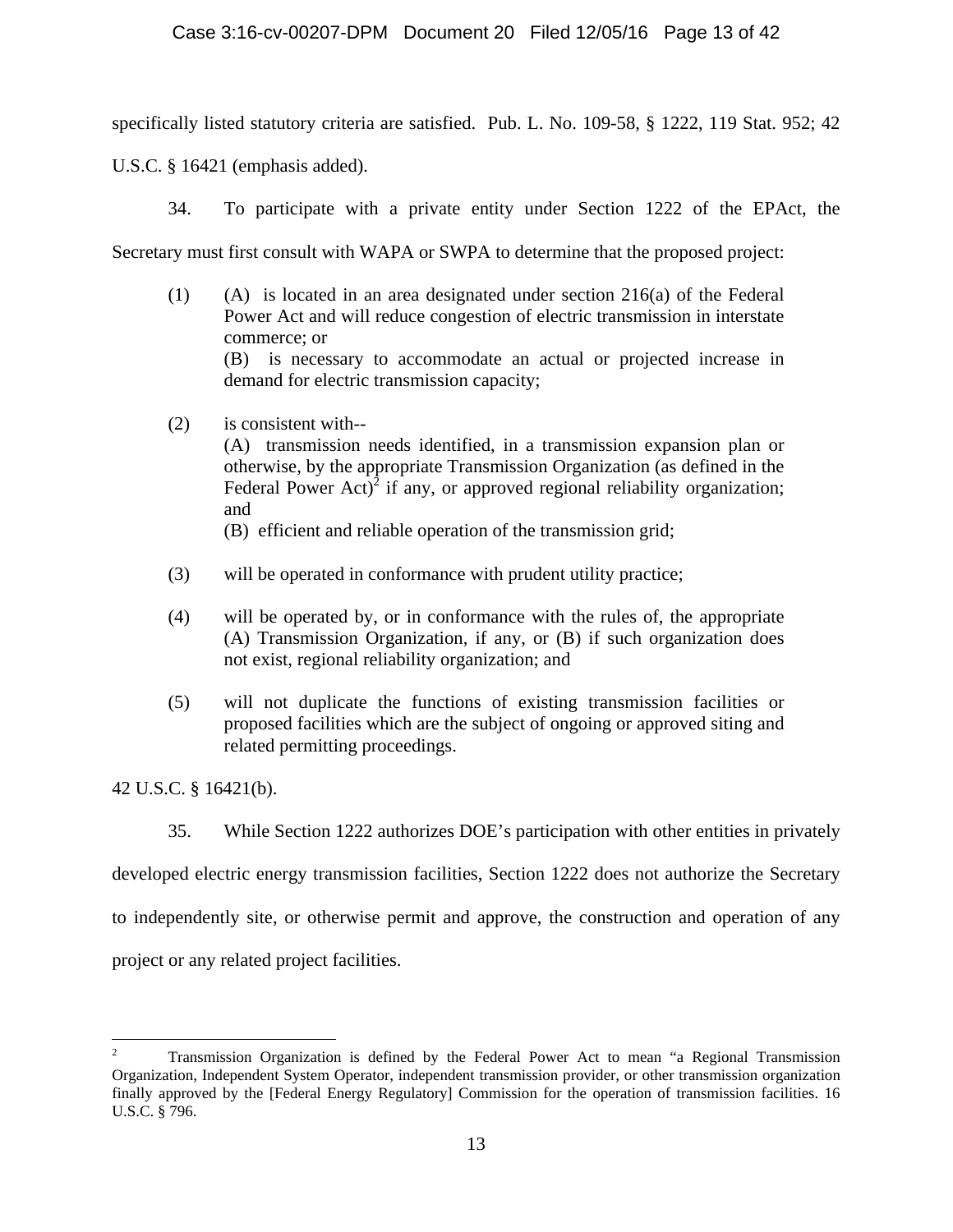### Case 3:16-cv-00207-DPM Document 20 Filed 12/05/16 Page 14 of 42

36. Section 1222 does not expressly authorize federal acquisition of real property interests. Moreover, Section 1222 does not expressly authorize DOE to exercise the federal government's power of eminent domain to acquire real property or any interest in real property.

37. The Secretary's determination pursuant to subsection (b) of Section 1222 must "be based on findings by the Secretary *using the best available data*." 42 U.S.C. § 16421(f) (emphasis added). Neither the EPAct nor Section 1222 defines "best available data."

38. Finally, Section 1222 clearly and unambiguously states, "Nothing in this section affects *any* requirement of *any Federal or State law relating to the siting of energy facilities*." 42 U.S.C. § 16421(d)(2) (emphasis added).

39. By its express terms, Section 1222 does not obviate any requirement under the Arkansas Major Utility Act relating to the State of Arkansas's jurisdiction to regulate the siting of any electric transmission facility to which the Arkansas Major Utility Act or any other Arkansas law applies.

# **PROCEDURAL BACKGROUND AND DEVELOPMENT OF CLEAN LINE'S PROJECT**

### **Clean Line has Attempted to Avoid Complying with Arkansas's Siting and Permitting Law**

40. On or around May 13, 2010, PECL filed an application ("Clean Line's CCN Application") with the APSC for a CCN "to operate as an electric transmission public utility in the state of Arkansas to the extent that it will be developing, constructing or operating electric transmission facilities in Arkansas." *See*, *In the Matter of the Application of Plains and Eastern Clean Line LLC For a Certificate of Public Convenience and Necessity to Construct, Own and Operate as an Electric Transmission Public Utility in the State of Arkansas*, Docket No. 10-041- U, Application, p. 1. (May 13, 2010), attached hereto and incorporated herein as EXHIBIT F.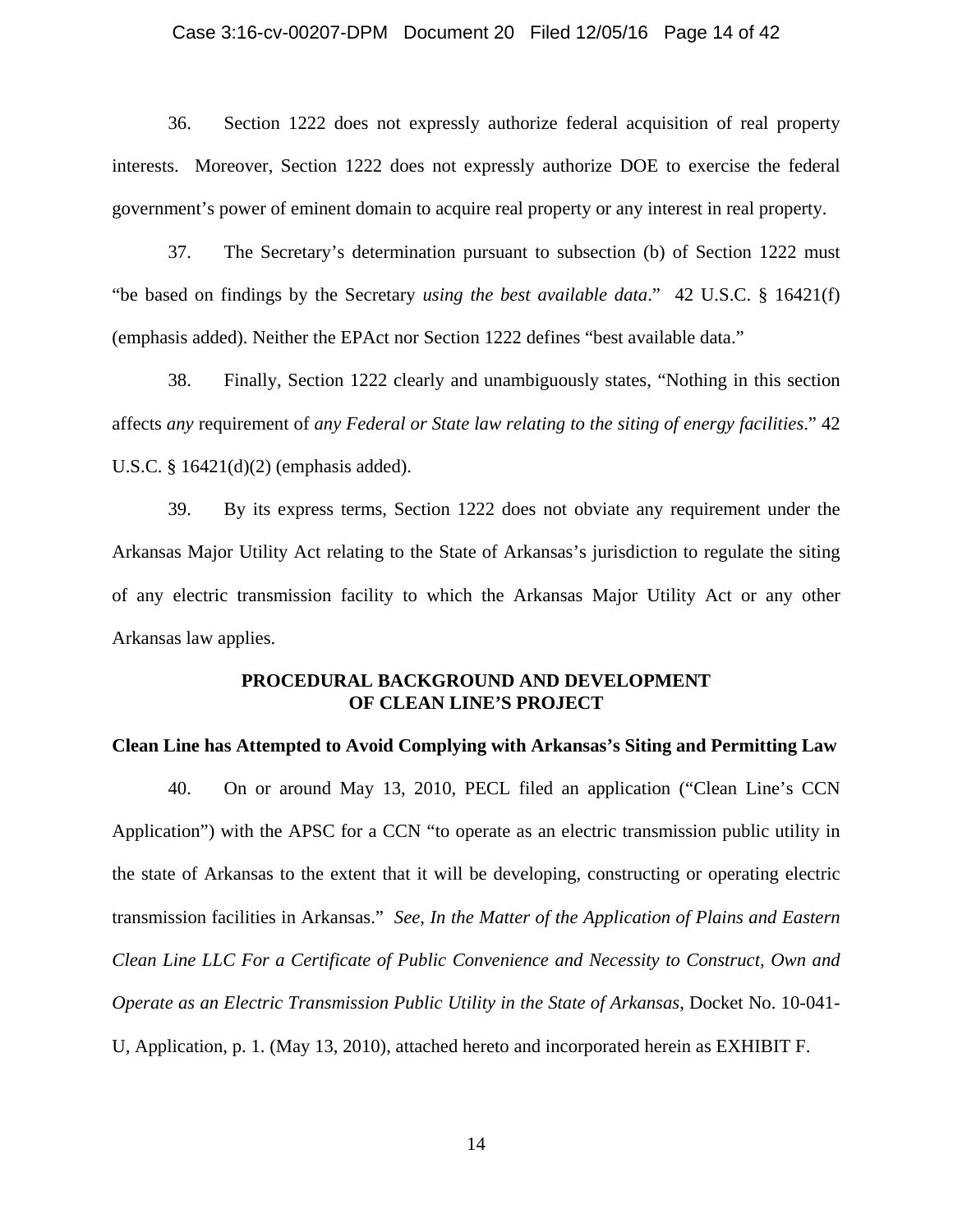#### Case 3:16-cv-00207-DPM Document 20 Filed 12/05/16 Page 15 of 42

41. Clean Line's CCN Application did not seek authorization to begin construction of a transmission line. However, PECL admitted that PECL would pursue any necessary authorizations in a separate application. Exh. F, p. 1*.* Further, PECL admitted that PECL "will not be authorized to begin construction of the transmission line until it obtains a [CECPN] pursuant to the [Arkansas Major Utility Act]." Exh. F, pp. 11–12. *See*, ¶¶ 24-31 above, describing the CECPN and the Arkansas Major Utility Act.

42. On or around January 11, 2011, after conducting a hearing on Clean Line's CCN Application, the APSC issued an order denying Clean Line's CCN Application without prejudice because the APSC could not—at that time—determine whether PECL met Arkansas's definition of public utility. *See*, *In the Matter of the Application of Plains and Eastern Clean Line LLC For a Certificate of Public Convenience and Necessity to Construct, Own and Operate as an Electric Transmission Public Utility in the State of Arkansas*, Docket No. 10-041-U, Order No. 9, at p. 11 (Jan. 11, 2011), attached hereto and incorporated herein as EXHIBIT G (the "Initial APSC Decision").

43. The Initial APSC Decision did not declare that in connection with the Project, PECL or any other Clean Line entity would never have an obligation to comply with the Arkansas Major Utility Act. The Initial APSC Decision did not decide that the APSC did not have jurisdiction to regulate the permitting, construction, or operation of Clean Line's Project. Instead, the Initial APSC Decision simply noted that Clean Line's CCN Application proposed a transmission-only project in Arkansas, and "[a]s [APSC Staff, Clean Line, and the Arkansas Attorney General] all acknowledge, the issue of certification of a transmission-only public utility is one of first impression in this State. Thus, the Commission's decision is based on that fact that it cannot grant public utility status to Clean Line *based on the information about its current*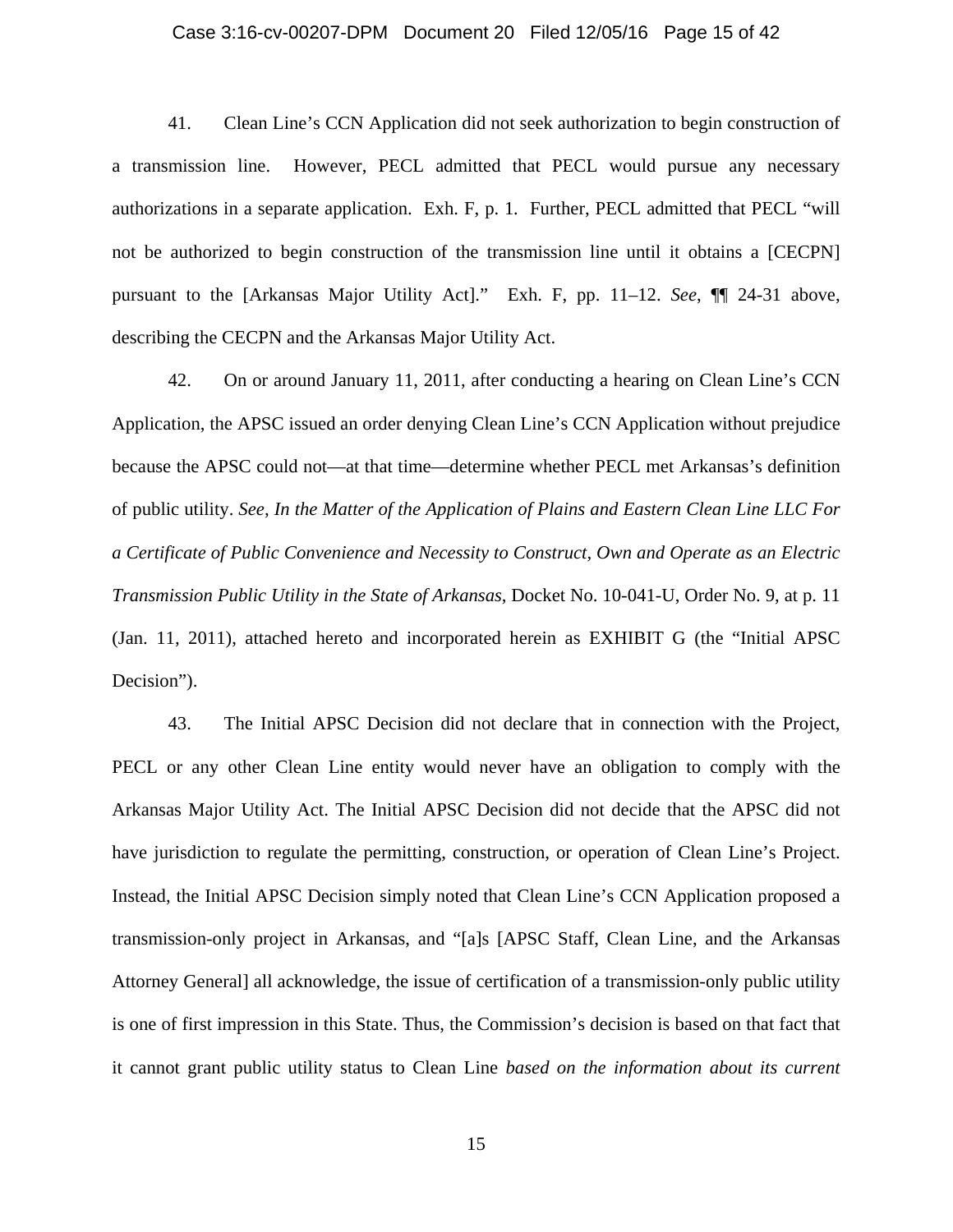### Case 3:16-cv-00207-DPM Document 20 Filed 12/05/16 Page 16 of 42

*business plan and present lack of plans to serve customers in Arkansas*." Exh. G, p.11 (emphasis added).

44. The APSC explicitly acknowledged that the Initial APSC Decision was without prejudice and stated that Clean Line could reapply when it could "provide additional information with more concrete plans satisfying the Commission's concerns." Exh. G, p. 10. The APSC stated, "Without pre-judging any future plans Clean Line may have or may bring before the [APSC], the [APSC] denies Clean Line's requested CCN." Exh. G, pp. 11-12.

45. While APSC's denial turned on the statutory definition of "public utility," the Initial APSC Decision recognized that the APSC "has certification jurisdiction for CECPNs—*at least one of which Clean Line acknowledges will be necessary* if it is certificated as a public utility—pursuant to [the Arkansas Major Utility Act] . . . ." Exh. G, pp. 1, 8–9 (emphasis added).

46. Since the Initial APSC Decision, Clean Line has revised its business plan for the Project and now, as Clean Line disclosed on July 19, 2016 to the Federal Energy Regulatory Commission, the Project "*will* include an intermediate converter station in Pope County, Arkansas that will have the capacity to deliver up to 500MW of power." *See*, Letter to Federal Energy Regulatory Commission ("FERC" or "Commission") dated July 19, 2016, attached as EXHIBIT H (emphasis added). The possibility of the Arkansas converter station has been included in the Project at least since May 22, 2014. Exh. H, p. 3. Although Clean Line committed to the Commission that Clean Line will "continue to publicize the availability of service to the Arkansas converter station," Clean Line has failed to comply with the Arkansas Major Utility Act or any other Arkansas law. Exh. H, p. 3.

47. Clean Line represented to DOE that it will comply with Arkansas law. Section 2.3(a) of the Participation Agreement states, "Holdings and/or any Clean Line Entity designated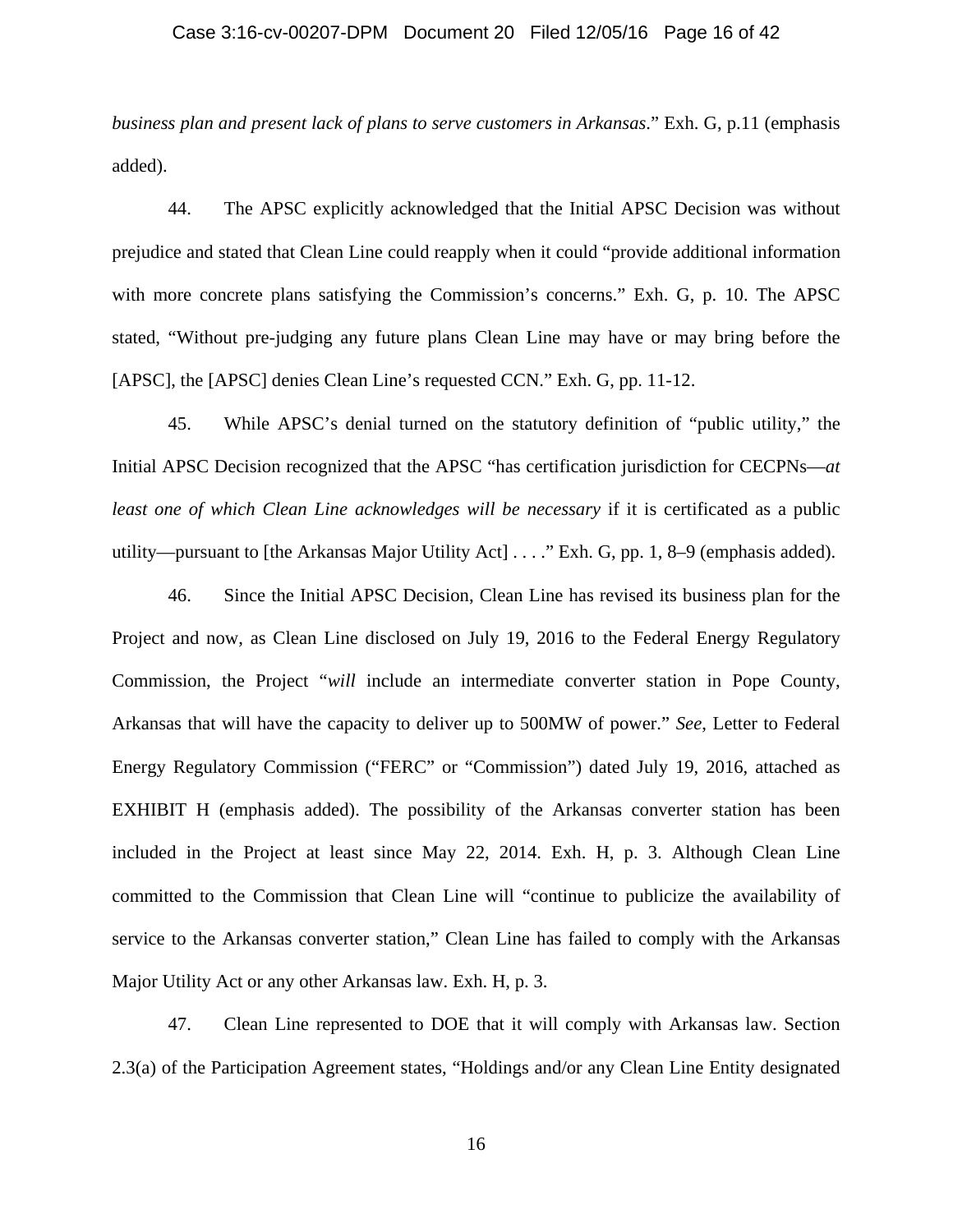### Case 3:16-cv-00207-DPM Document 20 Filed 12/05/16 Page 17 of 42

or nominated by Holdings, collectively, own 100% of the Electrical Capacity and have the right to market, use, and sell transmission services relating to such Electrical Capacity . . . ." Exh. D, p. 53. Section 2.3(b) of the Participation Agreement states, "All transmission and related services provided by the Clean Line Entities using any of the project facilities shall be provided in accordance with Applicable Laws and Prudent Utility Practices." Exh. D, p.53. However, despite (i) PECL's acknowledgement to the APSC in 2011 that the Project will require a CECPN and (ii) Holdings' statements to the DOE in Sections 2.3(a) and (b) of the Participation Agreement, no Clean Line-related entity has applied to the APSC for a CECPN to permit the construction and operation of the Project's electric energy transmission facilities pursuant to the Arkansas Major Utility Act.

### **Clean Line and DOE Applied Section 1222 to Avoid Arkansas Law**

48. While Clean Line's CCN Application was pending before the APSC, on June 10, 2010, DOE published a Request for Project Proposals for entities interested in providing contributed funds under Section 1222 of the EPAct to facilitate SWPA's or WAPA's participation in the construction of new transmission lines in states where those entities operate. *See* 75 Fed. Reg. 32940 (Jun. 10, 2010).

49. In addition to Section 1222's statutory factors outlined in ¶ 34 above, DOE's request also declared that its evaluation of proposals would consider additional, non-statutory factors, including: (1) whether a project is in the public interest; (2) *whether the project will facilitate the reliable delivery of power generated by renewable resources*; (3) the benefits and impacts of the project in each state it traverses, including economic and environmental factors; (4) the technical viability of the project, considering engineering, electrical, and geographic factors; and (5) the financial viability of the Project. *Id.* at 32941 (emphasis added).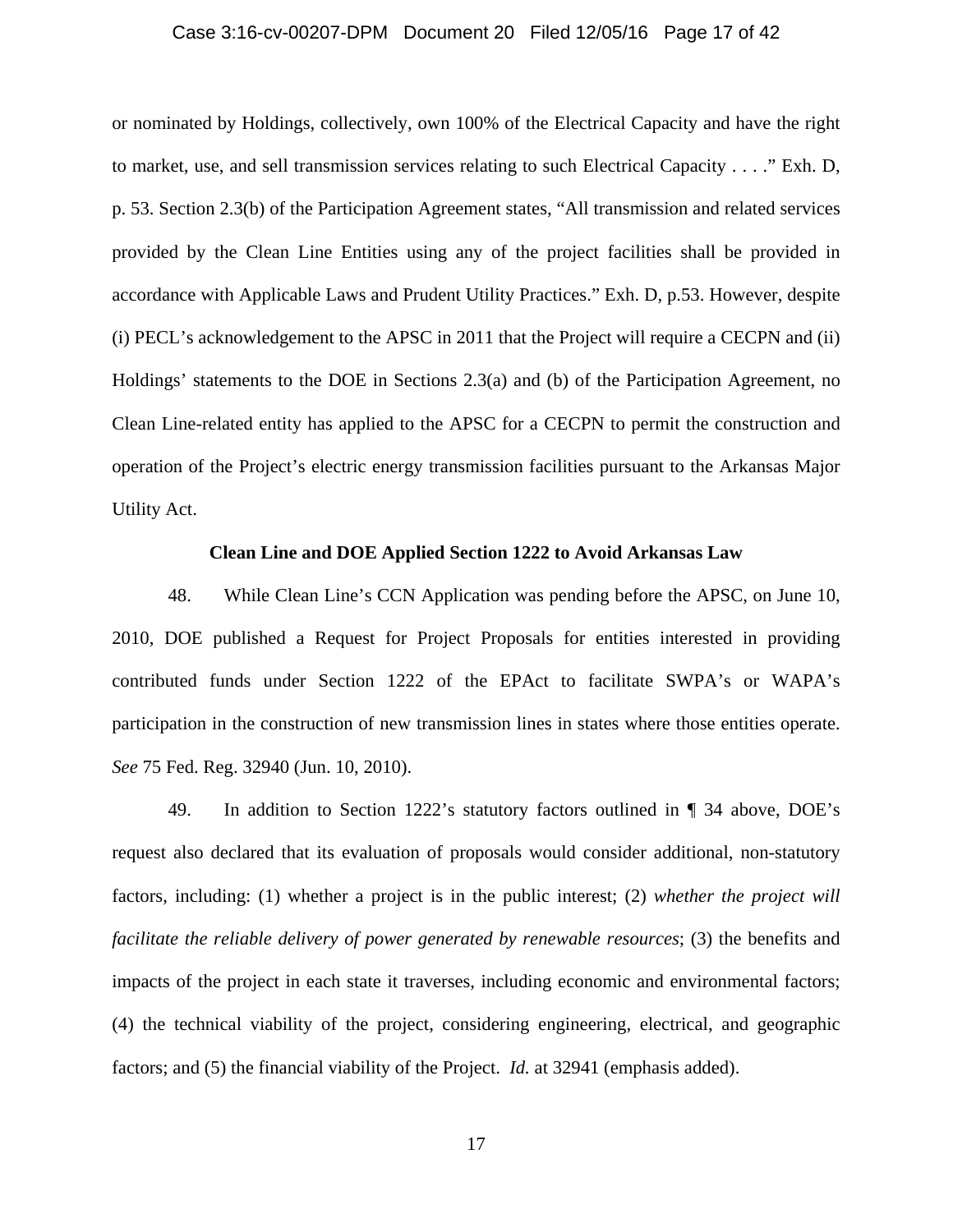#### Case 3:16-cv-00207-DPM Document 20 Filed 12/05/16 Page 18 of 42

50. On or around July 6, 2010—while Clean Line's CCN application was still pending before the APSC—Clean Line submitted to DOE an application and proposal for the Project pursuant to Section  $1222$ <sup>3</sup> Clean Line's original proposal sought to provide DOE with contributed funds for the purpose of securing DOE's participation in the *siting*, development, construction, operation, maintenance, and ownership of two overhead high-voltage, direct current transmission lines capable of moving more than 7,000 MW of power from renewable energy projects in western Oklahoma, southwestern Kansas and the Texas Panhandle to the service area of the Tennessee Valley Authority ("TVA") and the southeastern United States. *See generally*, Clean Line's Part I Application, p. 5; *see also*, Exh. C, p. 5. DOE did not provide Plaintiffs, Plaintiffs' members, or any other member of the public with any notice and opportunity to comment on Clean Line's Part I Application until April 2015.

51. Over a year later, on or around August 17, 2011—about eight months after the Initial APSC Decision denying Clean Line's CCN Application—Clean Line submitted an update to its Part I Application to better support how the Project is necessary to accommodate the increase in demand for transmission capacity and how the Project is consistent with needs identified in transmission plans or otherwise by appropriate transmission organization.<sup>4</sup> DOE did not provide Plaintiffs, Plaintiffs' members, or any other member of the public with notice and opportunity comment on Clean Line's Updated Part I Application until April 2015.

52. After another year of consideration by DOE, on or around September 12, 2012, DOE and Clean Line entered into an *Advanced Funding and Development Agreement* to proceed

<sup>3</sup> *See generally,* Plains & Eastern Clean Line, *Project Proposal for New or Upgraded Transmission Line Projects Under Section 1222 of the Energy Policy Act of 2005* (Jul. 2010) (hereinafter referred to as the "Part I Application").

<sup>4</sup> *See generally*, Plains & Eastern clean Line, *Update to Plains & Eastern Clean Line Proposal for New or Upgraded Transmission Line Projects Under Section 1222 of the Energy Policy Act of 2005* (Aug. 2011) (hereinafter referred to as the "Updated Part I Application").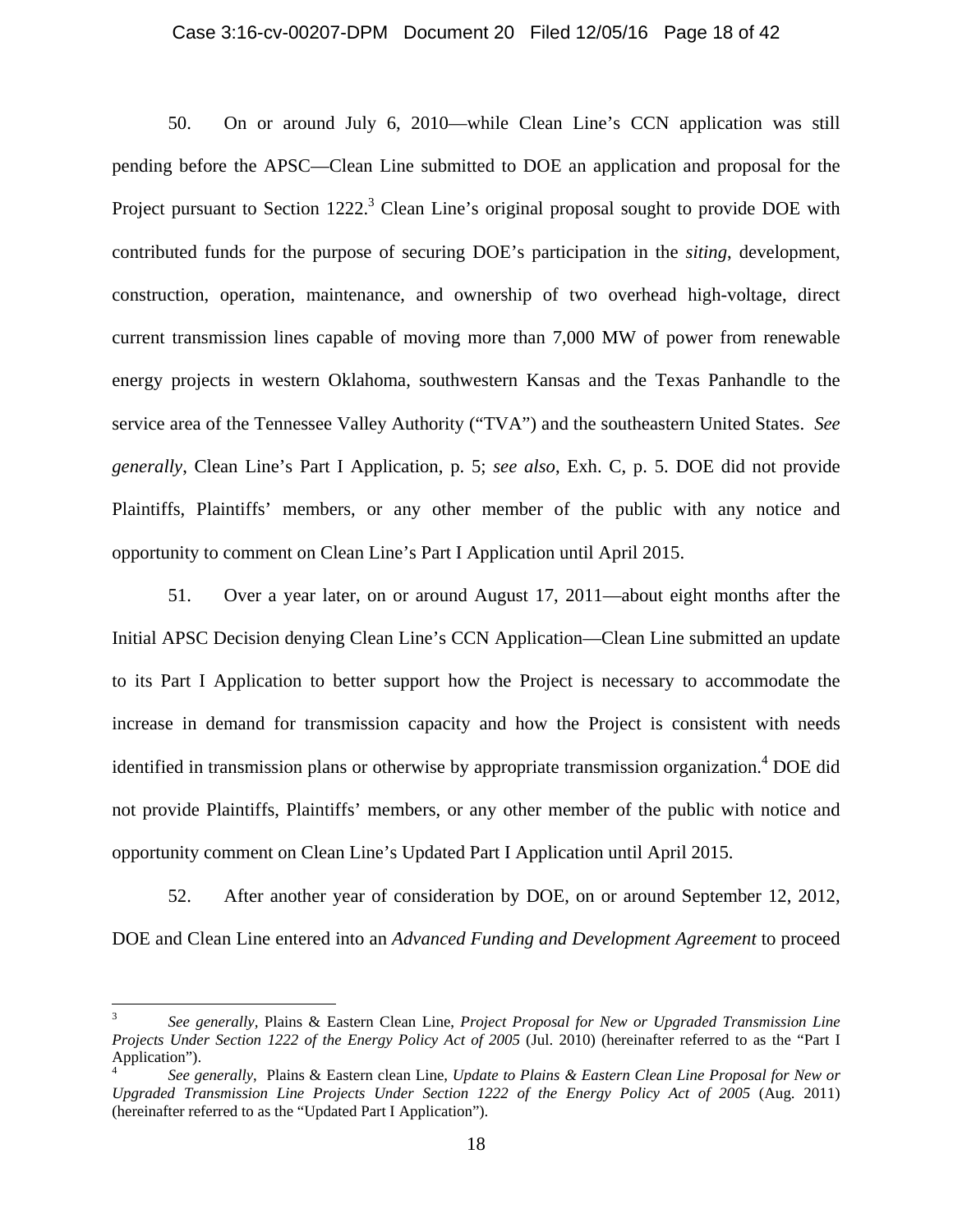#### Case 3:16-cv-00207-DPM Document 20 Filed 12/05/16 Page 19 of 42

with environmental analysis under the National Environmental Policy Act ("NEPA"), 42 U.S.C. §§ 4321 *et seq.*, though DOE stated that it had not made any final determination concerning the Project's satisfaction any of the requirements of Section  $1222(b)$ .<sup>5</sup> DOE still did not provide for any public review, comment, or objection to either the Part I Application or the Updated Part I Application.

53. Three months later—nearly two and a half years after Clean Line filed its Part I Application—on December 21, 2012, DOE issued a Notice of Intent to Draft an Environmental Impact Statement on behalf of DOE and SWPA. *See* 77 Fed. Reg. 75623 (Dec. 21, 2012). Nearly two years later and four years after Clean Line filed its Part I Application, following an initial scoping period and evaluation, DOE published a Draft Environmental Impact Statement ("DEIS"). *See* 79 Fed. Reg. 75132 (Dec. 17, 2014). The DEIS evaluated impacts associated with Clean Line's proposed route and other alternative route links. DOE did not include a preferred action or identify any preferred alternative for locating the Project.

54. In or around January 2015, Clean Line published a final update to its Section 1222 application, wherein it officially downsized its Project proposal to one  $600 \pm kV$  overhead line and, for the first time, expressed the clear "inten[t] to build [an] Arkansas converter station in parallel with the other Project facilities."6

55. Almost five years after Clean Line filed its Part I Application with DOE, on April 28, 2015, DOE gave notice and made available to the public Clean Line's application to DOE for that agency's potential participation in the Project. *See* 80 Fed. Reg. 23520 (Apr. 28, 2015). In providing notice of the application, DOE stated that it was conducting "due diligence on other

 $\overline{a}$ 

<sup>5</sup> *See* Advance Funding and Development Agreement Plains and Eastern Clean Line Transmission Line Project at 6–7 (Sept. 20, 2012).

<sup>6</sup> *See* Clean Line Energy Partners, Plains & Eastern Clean Line, *1222 Program - Part 2 Application: Information Requested for Proposed Plains & Eastern Clean Line Project* at 1-1 (Jan. 2016) (hereinafter referred to as the "Part II Application").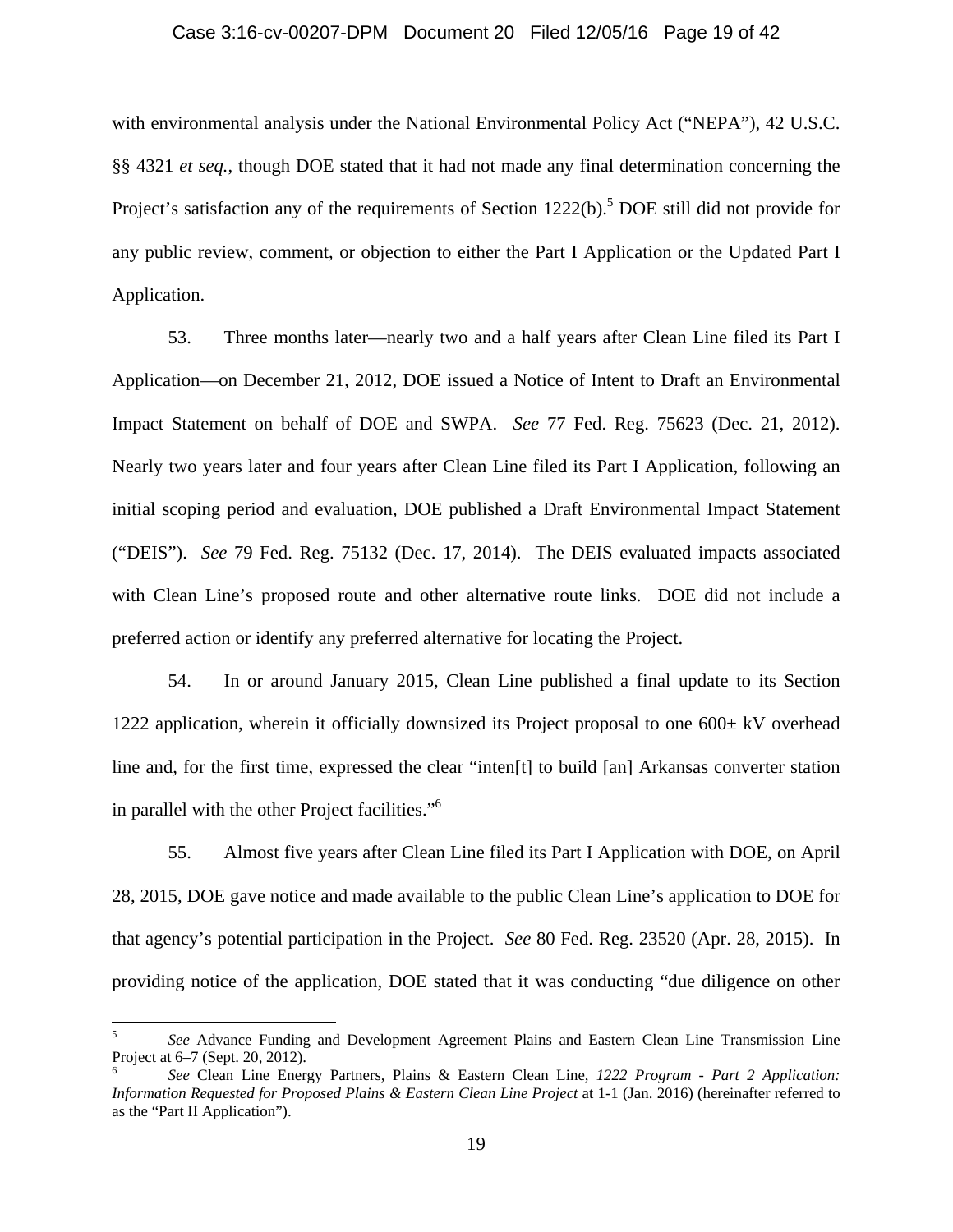#### Case 3:16-cv-00207-DPM Document 20 Filed 12/05/16 Page 20 of 42

factors related to the statutory criteria," which would include "making all required statutory findings and will consider all criteria listed in section 1222 of the EPAct, as well as all factors included in DOE's 2010 RFP." *Id.* 23521–23522. Accordingly, the notice sought specific comments on "whether the proposed Project meets the statutory criteria and the factors identified within the 2010 RFP." *Id.* at 23522.

56. The opportunity to submit written comments on the Part II Application, though extended for an additional thirty days, reflects the *entirety* of the general public's and directly affected persons' *only* opportunity to participate in the specific Section 1222 review process, which had been ongoing for the last five years. DOE provided no opportunity for: intervention, presentation of evidence, cross-examination, hearing, appeal, or any other "on the record activities" concerning the review of Section 1222 criteria and the factors identified within the 2010 RFP.

57. On November 13, 2015, DOE published the notice of availability for the Final Environmental Impact Statement ("FEIS"). *See* 80 Fed. Reg. 70192 (Nov. 13, 2015). The FEIS included DOE's preference to participate in the Project and its selection of Clean Line's proposed 1,000' Corridor as DOE's preferred route.

#### **DOE's Record of Decision Pursuant to Section 1222**

58. On March 25, 2016, DOE published: (i) a Record of Decision ("Record of Decision")<sup>7</sup> concluding the NEPA process; (ii) the Secretarial Determination declaring that the Project satisfied statutory criteria and directing DOE's participation in the Project; (iii) a Summary of Findings in support of the DOE's decision; and, (iv) the Participation Agreement (collectively, the "Decision Documents").

 $\overline{a}$ 

<sup>7</sup> The Record of Decision was officially published in the Federal Register on March 31, 2016. *See* 81 Fed. Reg. 18602 (Mar. 31, 2016), Exhibit A hereto.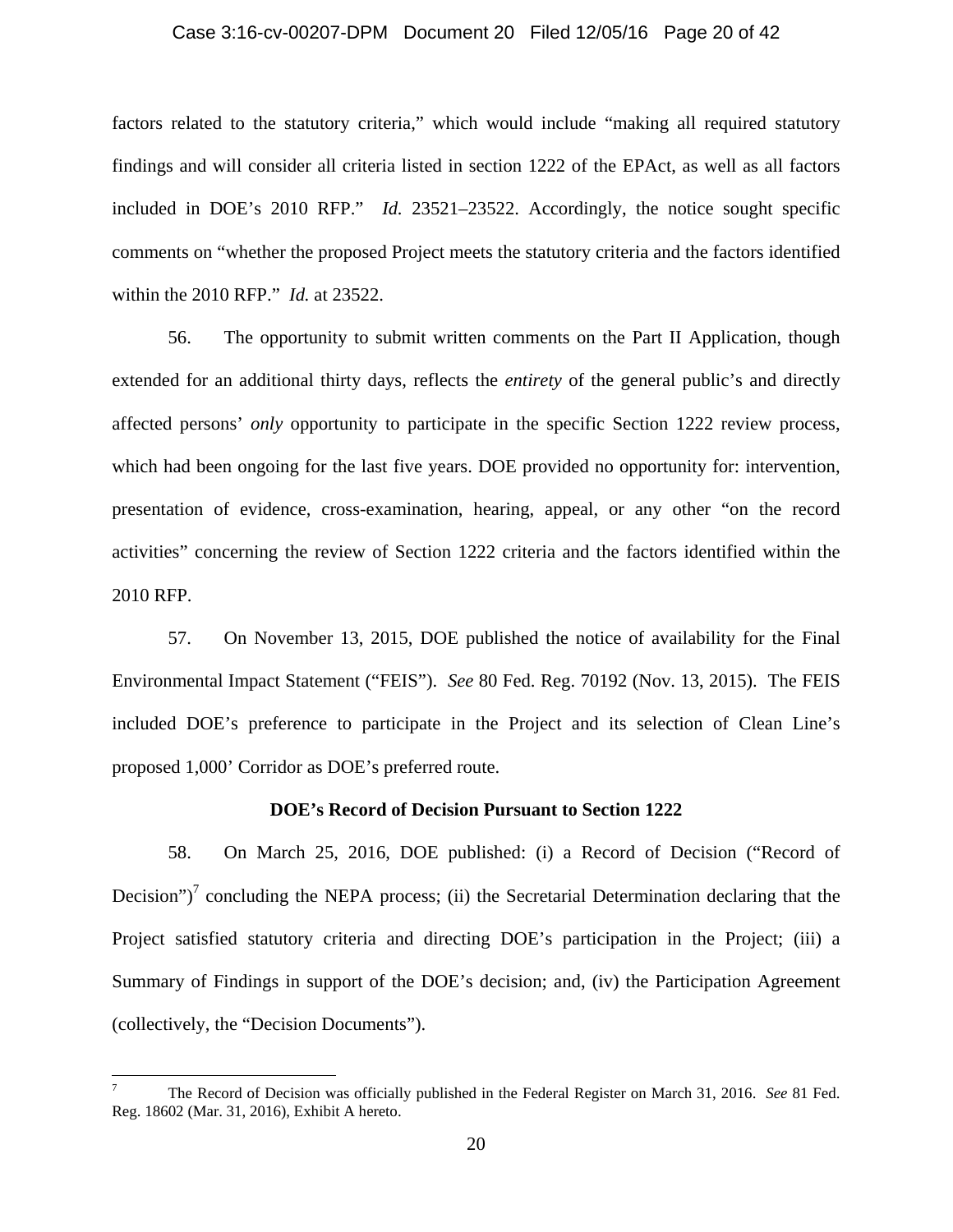# Case 3:16-cv-00207-DPM Document 20 Filed 12/05/16 Page 21 of 42

59. The Record of Decision confirmed DOE's selection of Clean Line's proposed route—the 1,000' Corridor generally identified in Exhibit E—in which the eventual right-of-way necessary to support the Project's electric energy facilities will be located. Exh. A, p. 2. The 1,000' Corridor crosses the entire State of Arkansas and directly impacts property interests in Crawford, Franklin, Johnson, Pope, Conway, Van Buren, Cleburne, White, Jackson, Poinsett, Cross, and Mississippi Counties, Arkansas. *See* Exh. E.

60. Under the terms and conditions of the Participation Agreement, DOE will own 100% of the Project facilities in Arkansas. Exh. D, § 2.2(a), p. 52. PECL OK—a Clean Line affiliate—will own 100% of the Project's facilities in Oklahoma. Exh. D, § 2.2(b), p. 52. Holdings and/or any Clean Line Entity designated or nominated by Holdings, collectively, will "own 100% of the electrical capacity along with the right to market, use, and sell transmission services" relating to the Project's electric transmission capacity. Exh. D, § 2.3, p. 53.

61. Clean Line maintains sole-responsibility for the management of all aspects of the Project, the administration of all Project contracts, and the performance of all Project work, such that Clean Line will perform "all development, design, engineering, construction, operation, maintenance and management activities" for the Project. Exh. D, § 4.1, p. 57.

62. Clean Line is solely responsible for obtaining any necessary financing and all funding for the development, design, engineering, construction, ownership, operation, maintenance and management relating to the Project. Exh. D, § 13.5, p. 121. This obligation includes all funding for all of DOE's and SWPA's actions and activities. Exh. D, § 11.1, p. 100. Clean Line also bears all risks associated with the Project. Exh. D, § 4.1, p. 57; § 11.8, p. 107.

63. The Participation Agreement limits DOE's primary responsibilities to: (i) ownership of 100% of the Project Facilities in the State of Arkansas (Exh. D, § 2.2(a), p. 52); (ii)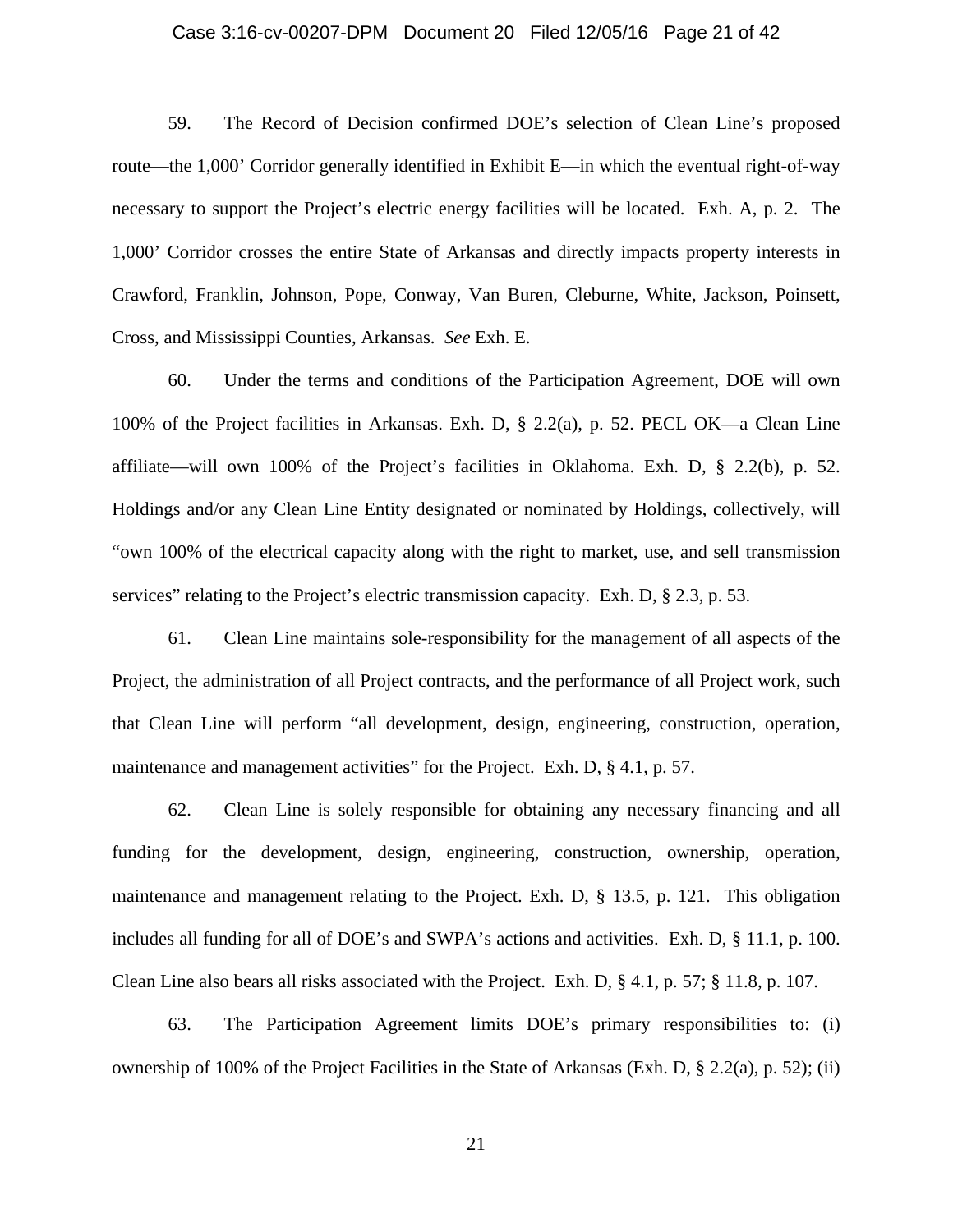### Case 3:16-cv-00207-DPM Document 20 Filed 12/05/16 Page 22 of 42

acquisition of real estate rights (Exh. D, § 3.3, p. 55); and (iii) issuance of the Notice to Proceed (Exh. D, § 6.4, p. 74). Based upon information and belief, SWPA may carry out some or all of DOE's responsibilities under the Participation Agreement. Exh. C, pp. 16-17.

64. Although DOE issued its "final" approval of the Project, as evidenced by the Record of Decision and the Secretarial Determination, DOE and SWPA's further involvement in the Project, including any exercise of the power of eminent domain on behalf of Clean Line, is contingent upon Clean Line's satisfaction of four sets of Conditions Precedent. Exh. D, Article VI, pp. 65-77. The conditions precedent represent milestones Clean Line must meet to assure DOE of the Project's need and the Project's financial and technical viability. Plaintiffs, Plaintiffs' members, and other interested persons are not parties to the Participation Agreement, thus DOE's determination that the Conditions Precedent are satisfied, will occur without public notice, without public review, and without any opportunity for Plaintiffs, Plaintiffs' members, or the general public to appear and be heard.

65. DOE could have applied Section 1222's statutory requirements in a way that allowed sufficient participation by Plaintiffs and the general public. However, instead of being a typical agency siting decision of which Plaintiffs and the public had adequate notice and in which Plaintiffs and the public had the opportunity to intervene and participate, DOE applied Section 1222 so that after five years of non-public consideration of Clean Line's 1222 application (and 45-days of public review), DOE's "final" decision rubberstamps the Project while the determinations of the technical and financial viability of the Project will continue to occur in private.

66. DOE executed the Participation Agreement, which creates a "Coordination Committee" that "shall be composed of two (2) representatives from Holdings and two (2)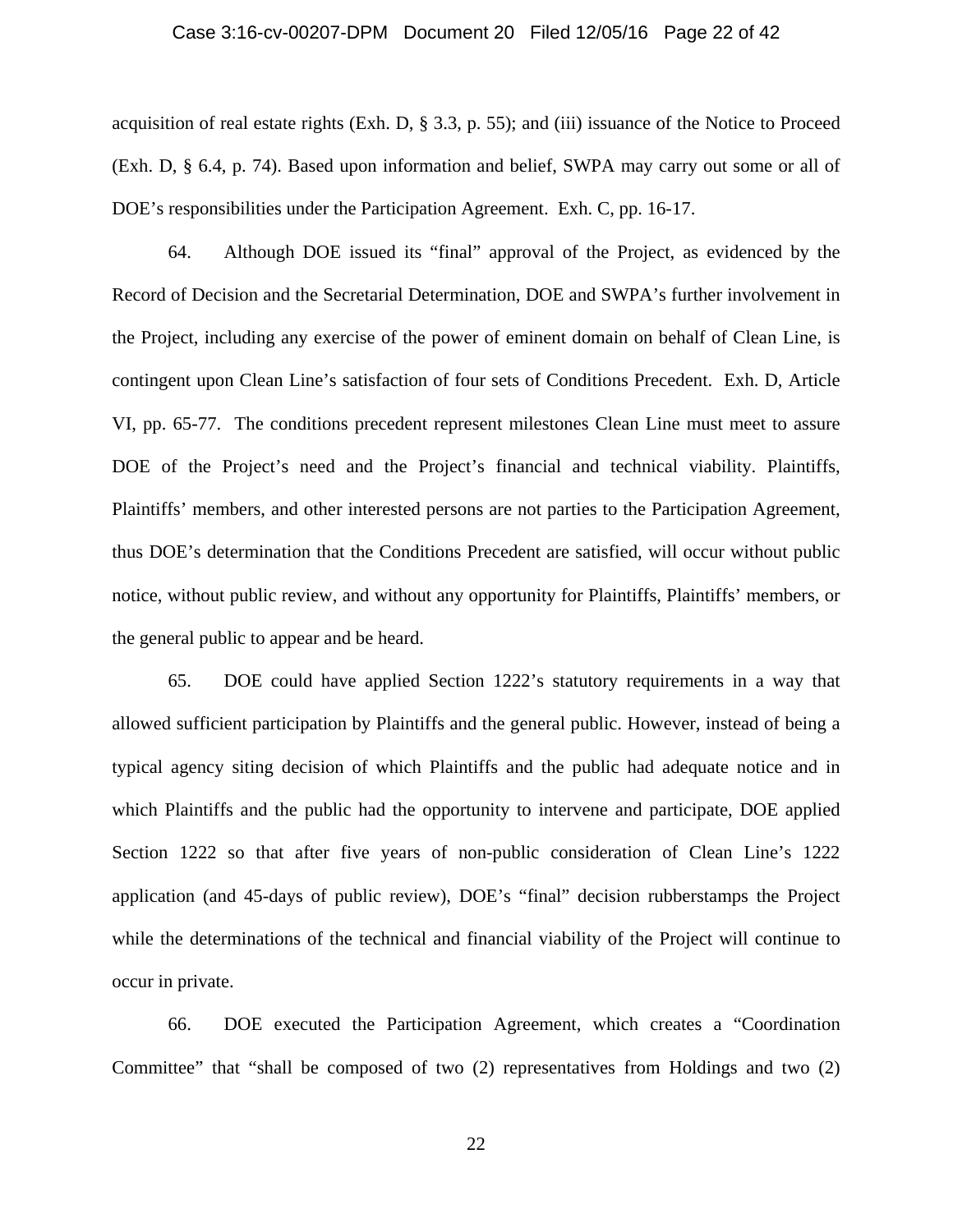### Case 3:16-cv-00207-DPM Document 20 Filed 12/05/16 Page 23 of 42

representatives from DOE." Exh. D, § 5.1, p. 63. One of Holdings' representatives is the chair of the Coordination Committee. Exh. D, § 5.1(b), p. 64. Unless Clean Line has defaulted, the Coordination Committee requires a representative of both Holding and DOE to have a quorum. Exh. D, § 5.1(c), p. 64. The Coordination Committee can only make "public announcements" relating to DOE's involvement in the Project" if such public disclosure is approved by "one (1) representative of *each* of Holdings and DOE on the Coordination Committee." Exh. D, § 5.1(e)(i), p. 64. Thus, Holdings can prohibit DOE from even notifying the public of DOE's involvement in the Project, much less allowing the public an opportunity to be involved in any decision-making process, including the final routing decision.

67. As DOE described in the Record of Decision, DOE has accepted Clean Line's 1,000' Corridor. Exh. A, p. 2. However, DOE recognizes that within the 1,000' Corridor, the actual transmission line will exist within a 200' right of way. Exh. A, pp. 2-3. Neither Plaintiffs nor any member of the public had the opportunity to intervene and object on the record concerning the actual need and statutory basis for the blanket designation of the 1,000' Corridor. Based on information and belief, the 1,000' Corridor has caused Plaintiffs' members to suffer injury to the full use and enjoyment of their properties, such as delay and scrutiny on bank loans and the loss of potential purchasers.

68. Moreover, pursuant to the Participation Agreement, rather than a public process during which the eventual 200' right of way will be sited within the 1,000' Corridor, the Coordination Committee will control and approve the "Project Routing and ROW Plan," which is a plan "prepared by Holdings, and acceptable to the Coordination Committee, specifying the planned routing corridor for the Project Facilities [and] identifying all Project Real Estate Rights." Exh. D, § 1.1, p. 46. The Project Real Estate Rights are the specific real estate rights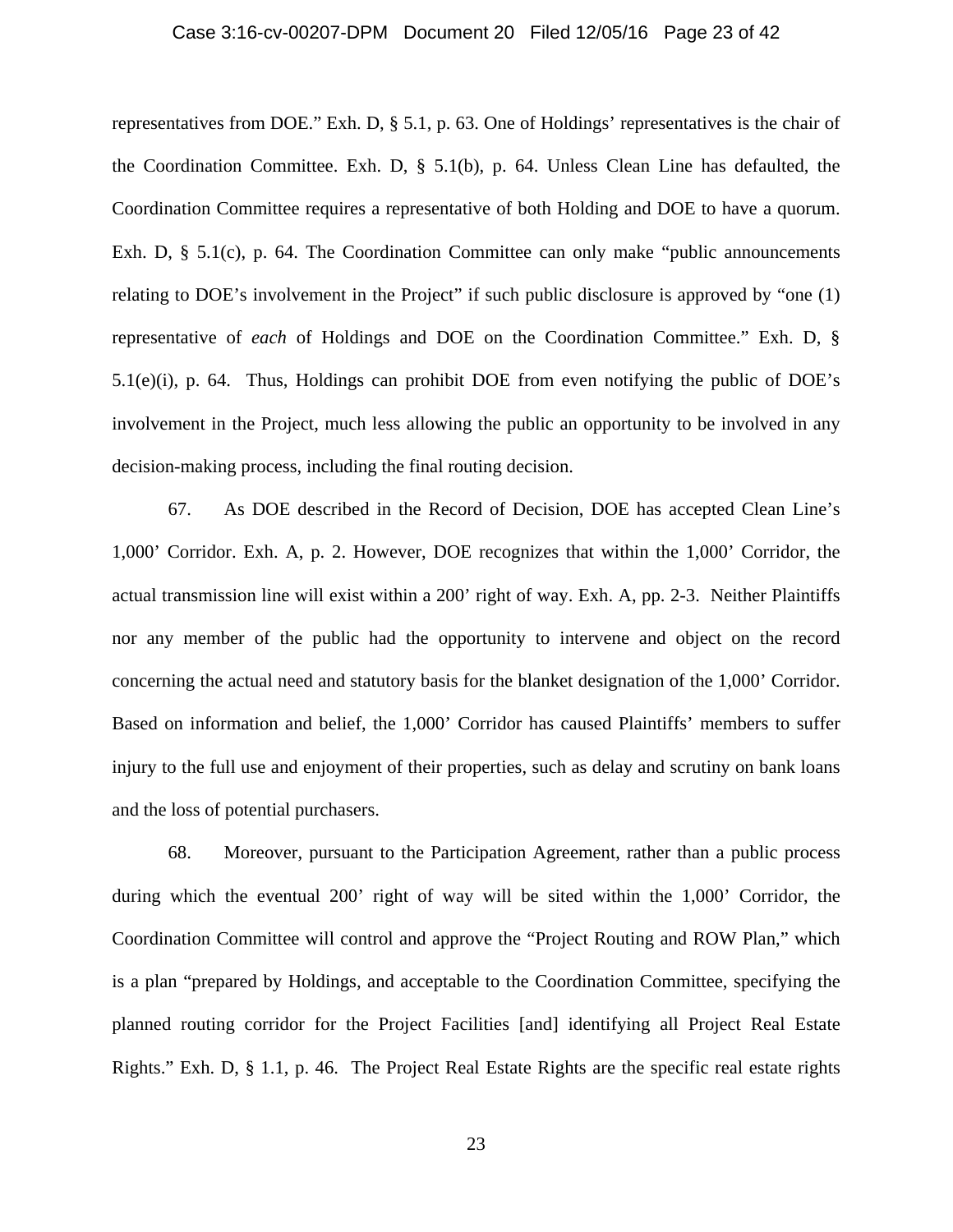### Case 3:16-cv-00207-DPM Document 20 Filed 12/05/16 Page 24 of 42

"necessary for the Project, including access roads and temporary areas to be used for construction and maintenance activities in respect of the Project." Exh. D, § 1.1, p. 43. Neither Plaintiffs nor the public will have any notice or opportunity to object to the Project Routing and ROW Plan. Additionally, the Coordination Committee can modify and amend the Project Routing and ROW plan at any time, without any public notice or opportunity to be heard. Exh. D, § 3.5, p. 57.

69. Furthermore, based on information and belief, DOE's (i) recognition of the Commencement Date (the date on which the conditions precedent have all been satisfied), and (ii) the issuance of the Notice to Proceed, will also occur without public notice, public review, or any opportunity to be heard.

70. Based on information and belief, DOE and Intervenor recently approved the initial Project Routing and ROW Plan and identified the specific Project Real Estate Rights within the larger 1,000' Corridor. DOE and Intervenor's implementation of Section 1222 to allow DOE and Intervenor to approve the Routing and ROW Plan without any public notice or opportunity to be heard is an arbitrary and capricious action that violated Plaintiffs' and impacted persons' due process rights.

#### **FIRST CAUSE OF ACTION**

*Violation of the Administrative Procedure Act and Section 1222 of the EPAct*  (In excess of statutory jurisdiction, authority, or limitations, or short of statutory right)

71. Plaintiffs hereby reallege and incorporate each and every allegation in paragraphs 1 through 70.

72. DOE previously recognized that it holds no independent statutory authority, express or implied, to site or otherwise permit the construction and operation of electric energy transmission facilities that will be constructed, operated, and maintained by a private developer.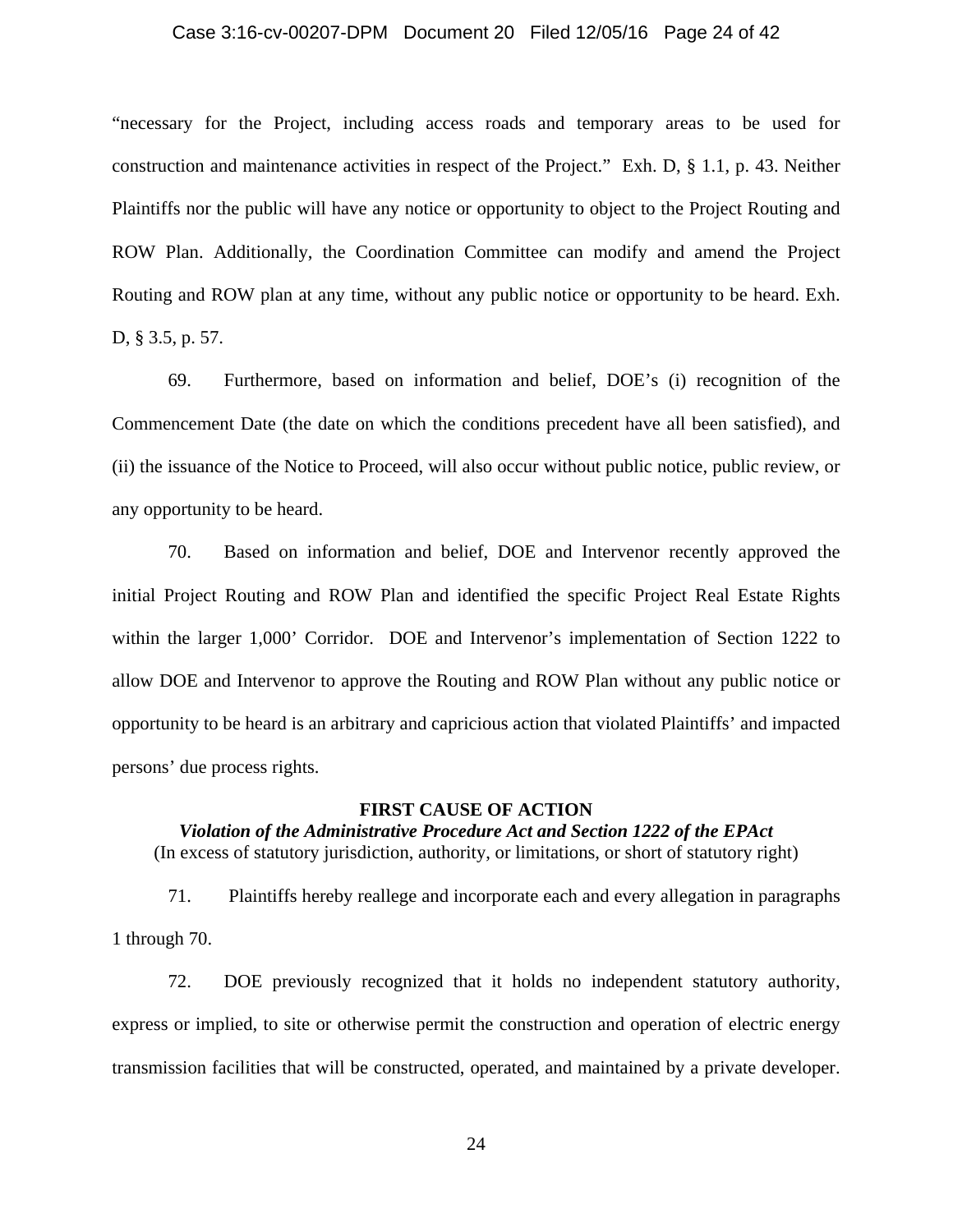### Case 3:16-cv-00207-DPM Document 20 Filed 12/05/16 Page 25 of 42

*See e.g.*, *Cal. Wilderness Coalition v. United States DOE*, 631 F.3d 1072, 1099 (9th Cir. 2011) (noting DOE's position that it "has no authority to site electric transmission facilities").

73. Section 1222's limited authorizations permit DOE and SWPA to make determinations regarding the federal government's "participation in" privately developed projects, but Section 1222 does not authorize DOE or SWPA to independently site, or permit, the construction and operation of privately developed electric energy transmission facilities. In fact, Section 1222 clearly and unambiguously defers to the requirements of "any Federal or State law relating to the siting of electric energy facilities."  $42 \text{ U.S.C.}$  § 16421(d)(2).

74. In this case, the Arkansas Major Utility Act clearly provides relevant siting or permitting authority and it enumerates several substantive and procedural requirements relating to the siting of electric energy facilities. *See* Ark. Code Ann. §§ 23-18-501 *et seq.* Yet, DOE's Decision Documents completely ignore and disregard Arkansas' laws relating to the siting of electric energy facilities.

75. Instead, the Secretary and DOE independently approved the construction and operation of the Project by authorizing Clean Line to proceed with the development, construction, and operation of the Project absent full compliance with all requirements of all Arkansas' laws relating the siting of electric energy facilities and without the necessary approval of the appropriate Arkansas siting authorities.

76. Accordingly, DOE's decision to independently approve the construction and operation of the Project exceeds the statutory authority and statutory limitations that are clearly and unambiguously defined by Section 1222 and, therefore, DOE's decision is in excess of statutory jurisdiction, authority, and limitations. 7 U.S.C. § 706(2)(C).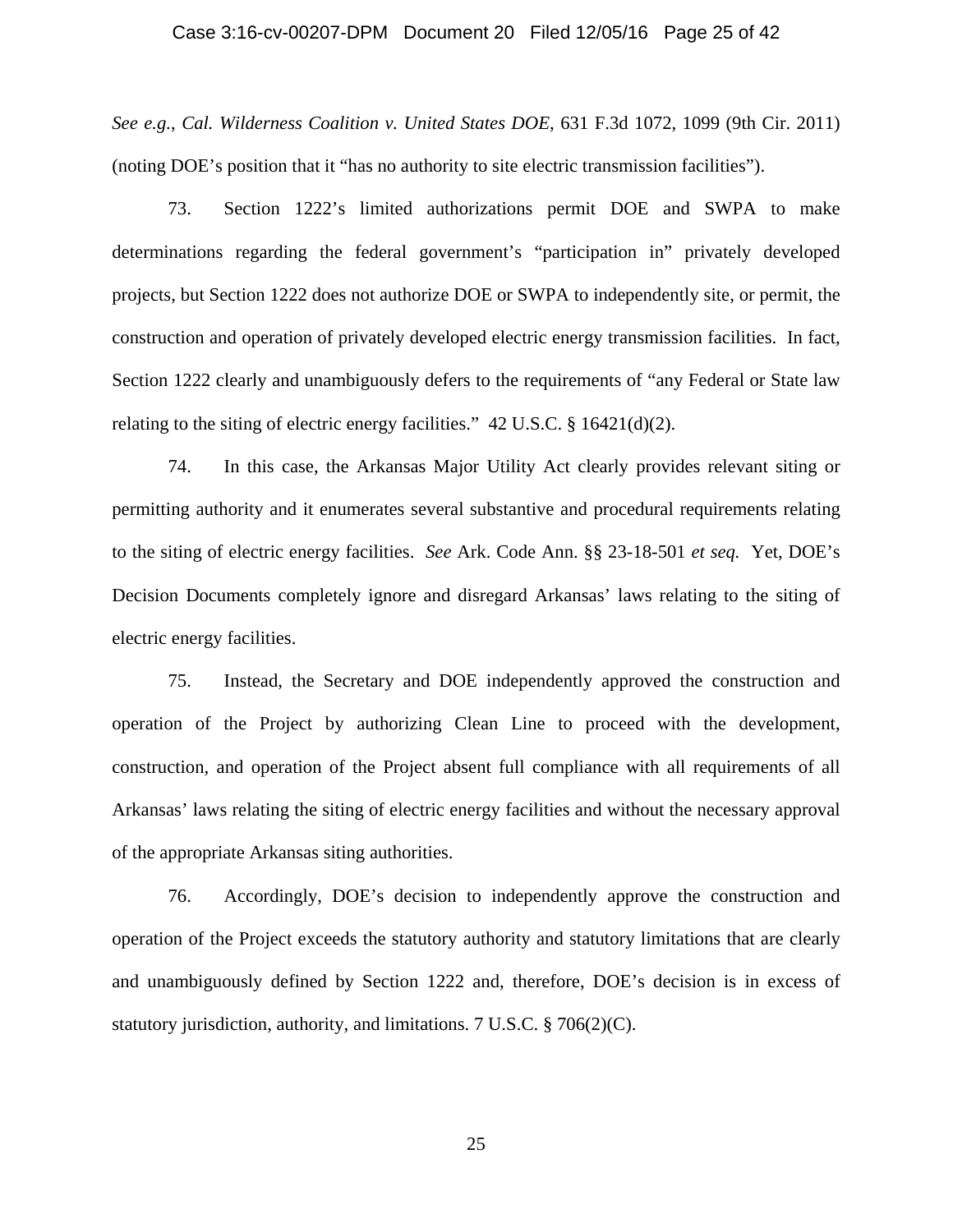# **SECOND CAUSE OF ACTION**  *Applicability and Compliance with the Utility Facility Environmental and Economic Protection Act*

(CECPN for the construction and operation of electric transmission facilities)

77. Plaintiffs hereby reallege and incorporate each and every allegation in paragraphs 1 through 70.

78. The Arkansas Major Utility Act demands that "a person shall not begin construction of a major utility facility in the state without first obtaining a certificate of environmental compatibility and public need for the major utility facility from the [APSC]." Ark. Code Ann. § 23-18-510. The Arkansas Major Utility Act further requires that applications for a CECPN contain findings satisfying several substantive requirements. *See* Ark. Code Ann. § 23-18-511. Finally, the Arkansas Major Utility Act also provides basic substantive and procedural rights to ensure persons directly affected by a major utility facility have adequate opportunity to intervene and "participate in a timely fashion in the decisions regarding the location, financing, construction, and operation" of the facility. Ark. Code Ann. § 23-18-502(d); *see also*, Ark. Code Ann. §§ 23-18-517, -518, -524.

79. Although the Participation Agreement is unclear as to which Clean Line entity will construct and/or operate the Project in Arkansas, each and all of DOE, SWPA, and the Clean Line entities are a "person" pursuant to the definitions of the Arkansas Major Utility Act because each entity is "an individual, group, firm, partnership, corporation, cooperative association, municipality, government subdivision, government agency, local government, or other organization." Ark. Code Ann. §§ 23-18-503(12).

80. The Project is a "major utility facility" pursuant to the Arkansas Major Utility Act in that the Project will include "an electric transmission line and associated facilities including substations: (i) [a] design voltage of one hundred kilovolts (100kV) or more and extending a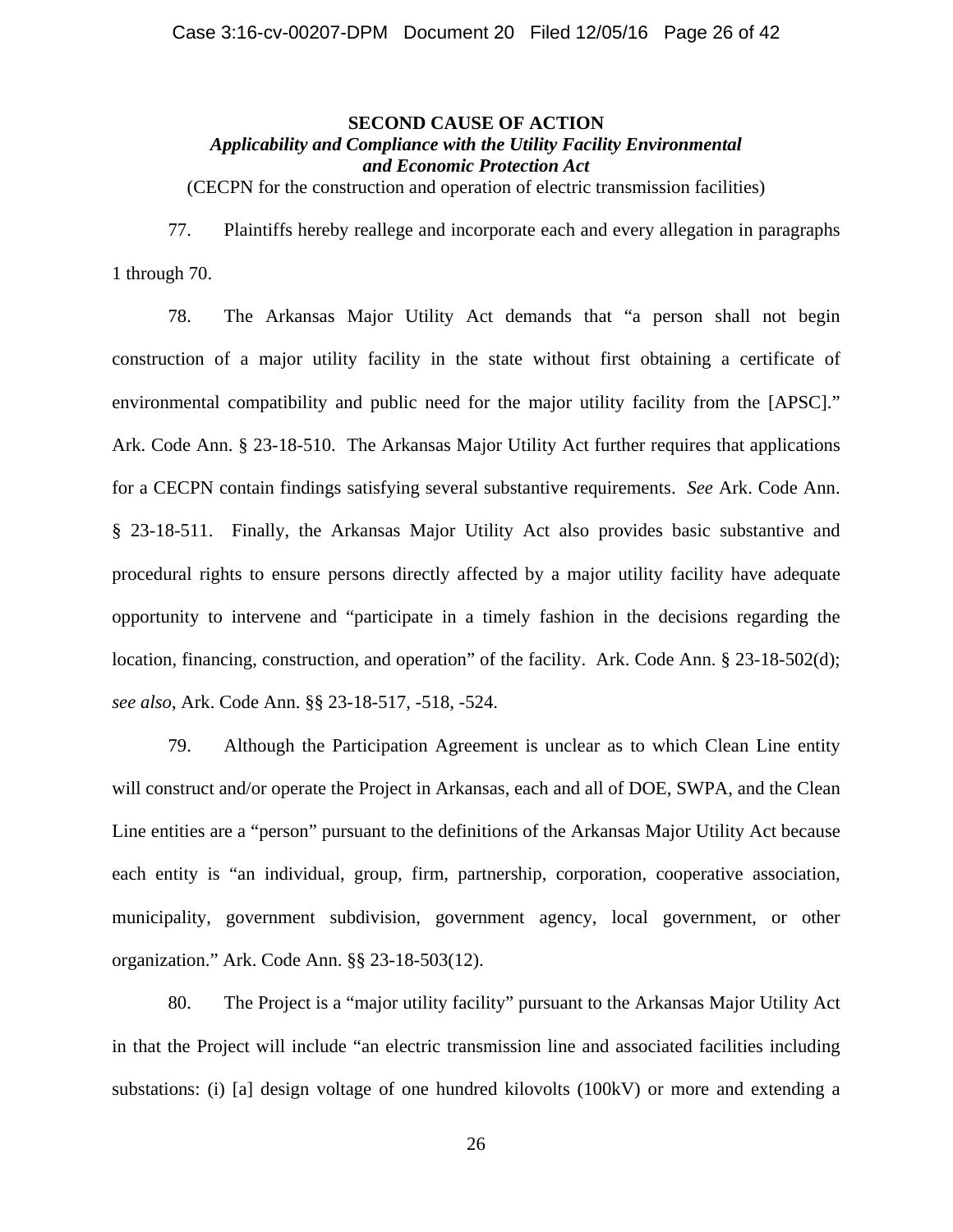#### Case 3:16-cv-00207-DPM Document 20 Filed 12/05/16 Page 27 of 42

distance of more than ten (10) miles; or (ii) [a] design voltage of one hundred seventy kilovolts (170kV) or more and extending a distance of more than one (1) mile." Ark. Code Ann. § 23-18-  $503(6)(B)$ .

81. The Decision Documents argue that DOE and SWPA are not obligated to apply for and receive a CECPN and/or otherwise comply with Arkansas' laws relating to the siting of electric energy facilities. *See* Exh. C, pp. 24-25. The same Decision Documents are silent on Clean Line's obligation to apply for and receive a CECPN and/or otherwise comply with Arkansas' laws relating the siting of electric energy facilities. To date, DOE, SWPA, nor Clean Line have applied for and received a CECPN from the APSC for the Project's facilities in Arkansas. In fact, Clean Line represented to DOE as follows:

By Order No. 9 issued by the APSC on January 11, 2011, in Docket No. 10-041- AU (the "APSC 2011 Order"), the APSC denied PECL's application for authority to operate as a public utility in the State of Arkansas. The APSC 2011 Order is final and is no longer subject to rehearing before the APSC.

Exh. D, § 12.1(t)(ii)(A), p. 118.

82. Clean Line's representation in Section 12.1(t)(ii)(A) of the Participation Agreement implies that the APSC considered the full scope of the Project and decided that the final Project did not meet Arkansas's definition of "public utility." Clean Line, however, omitted from its representation to DOE that the APSC, in "Order No. 9," denied PECL's earlier permit application because it cannot grant public utility status to Clean Line *based on the information about its current business plan and present lack of plans to serve customers in Arkansas*." Exh. G, p. 11 (emphasis added).

83. As evidenced by Clean Line's recent letter to the Federal Energy Regulatory Commission, which is as attached as Exhibit H, the Project "*will* include an intermediate converter station in Pope County, Arkansas that will have the capacity to deliver up to 500MW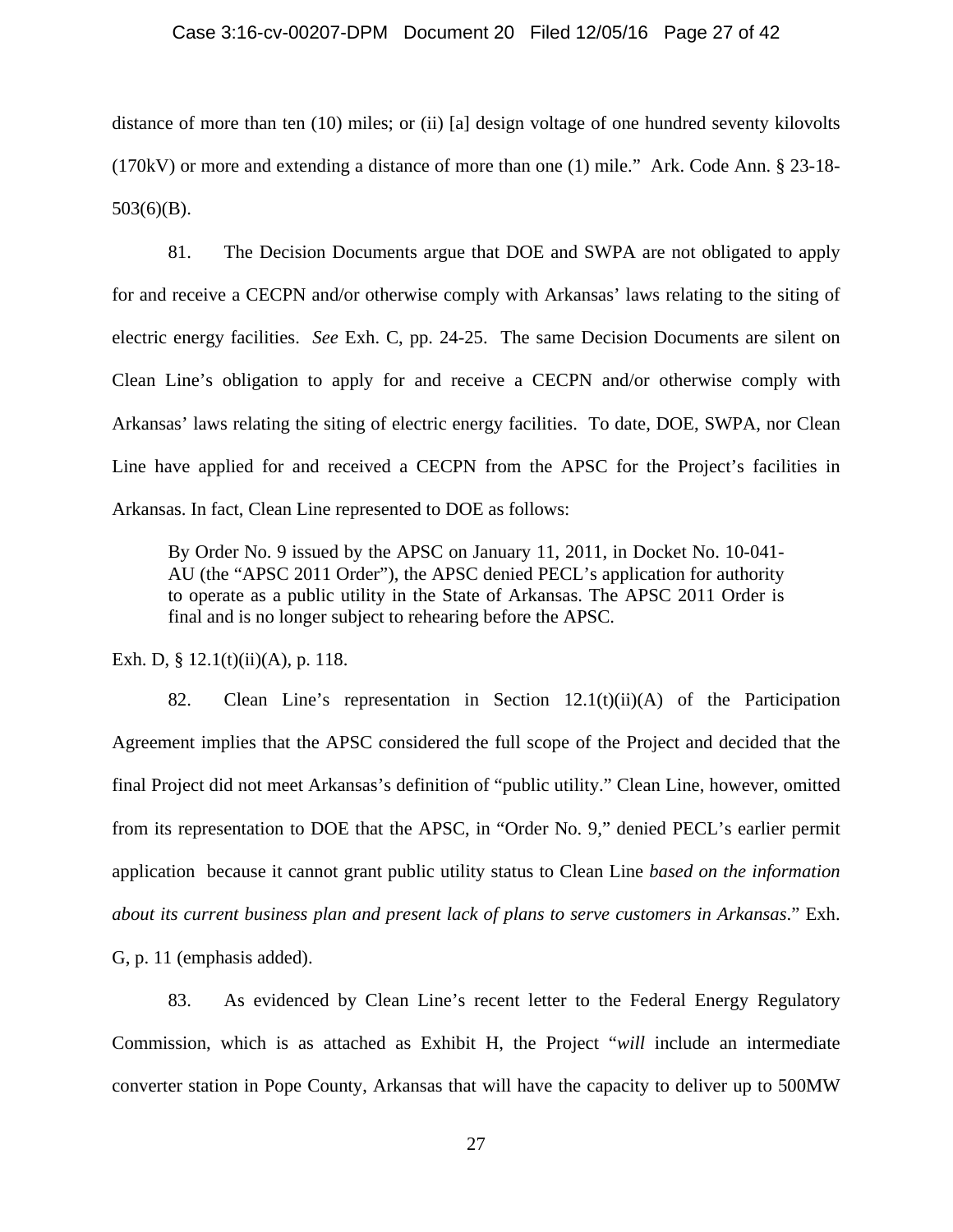#### Case 3:16-cv-00207-DPM Document 20 Filed 12/05/16 Page 28 of 42

of power." Exh. H, p. 3 (emphasis added) (noting further that "potential customers have been on notice that [Clean Line] contemplates offering service *to Arkansas* for up to 500 MW"). Because the Arkansas converter station will likely provide for power to customers in Arkansas, the APSC would likely find that the DOE, SWPA and/or the Clean Line entity that constructs and operates the Project in Arkansas meets the definition of "public utility" and would likely require the appropriate entity to apply for and obtain a CECPN under the Arkansas Major Utility Act.

84. Despite its revised business plans, Clean Line further represented to DOE in the Participation Agreement that the only required approval for the Project is the Secretary and DOE's decision under Section 1222. *See* Exh. D, § 12.1(v)(i), p. 118 *and* Exh. D, Schedule 16 (stating the only required approval is "Section 1222 Decision").

*85.* Accordingly, Plaintiffs seek a declaration that: (i) Section 1222 does not preempt or obviate the applications, certifications, and approvals required for the construction and operation of a major utility facility in Arkansas pursuant to the Utility Facility Environmental and Economic Protection Act, (ii) Federal Defendants' participation in the Project pursuant to Section 1222 does not preempt or obviate the applications, certifications, and approvals required for the construction and operation of a major utility facility in Arkansas pursuant to the Utility Facility Environmental and Economic Protection Act, and (iii) that Federal Defendants and/or Intervenor must comply with the applications, certifications, and approvals required for the construction and operation of a major utility facility in Arkansas pursuant to the Utility Facility Environmental and Economic Protection Act.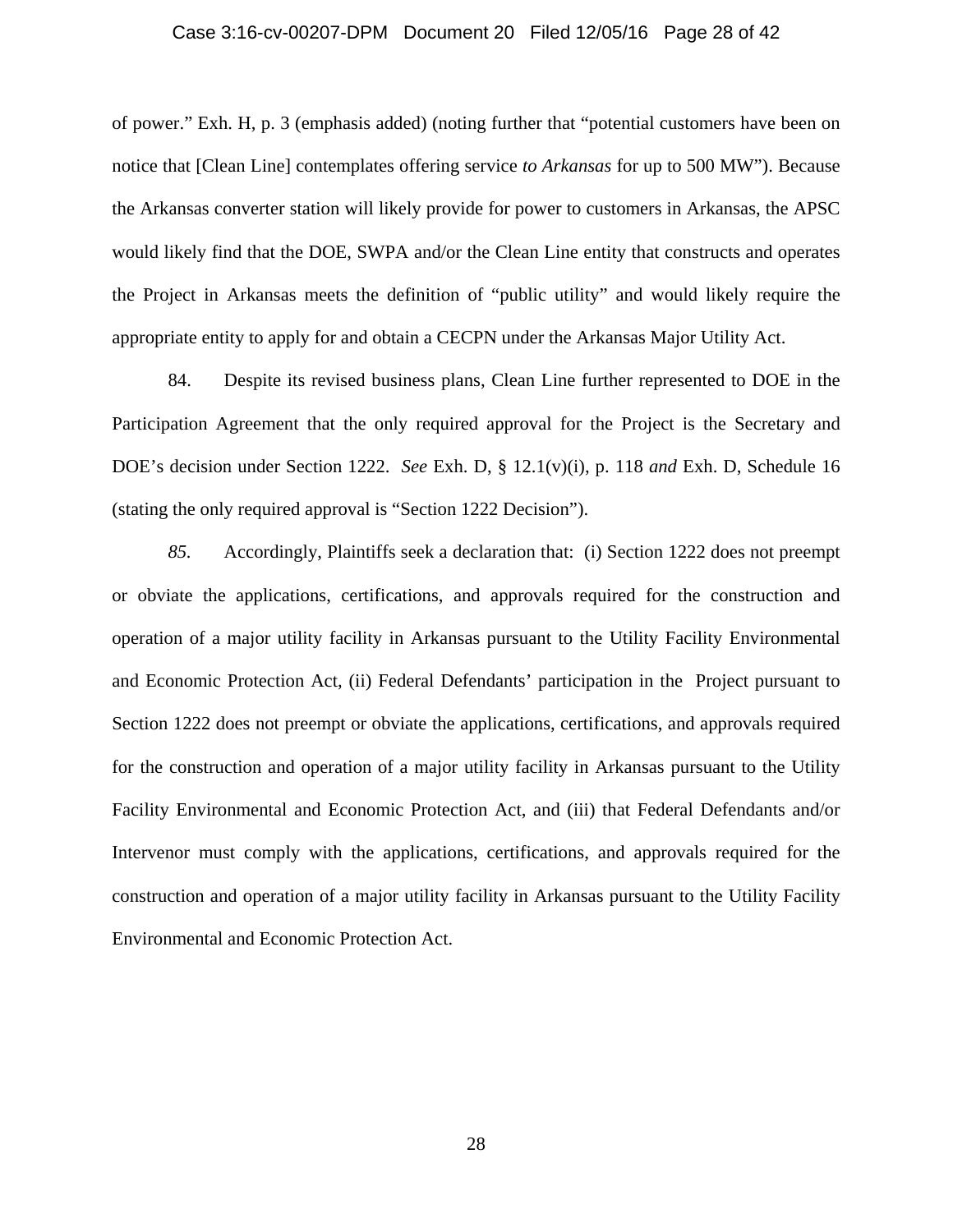### **THIRD CAUSE OF ACTION**

*Violation of the Administrative Procedure Act Section 1222 of the EPAct* 

(In excess of statutory jurisdiction, authority, or limitations, or short of statutory right)

86. Plaintiffs hereby reallege and incorporate each and every allegation in paragraphs I through 70.

87. Section 1222 specifically authorizes the Secretary to "participate with other entities in designing, developing, constructing, operating, maintaining, or owning, a new electric power transmission *facility and related facilities.*"42 U.S.C. § 16421(b) (emphasis added). As defined by DOE and Clean Line in the Participation Agreement, the "Project Facilities" include "all transmission lines (including all structures and wires and related components running from the Converter Station Facility to the Arkansas Connection Point and the AC transmission lines interconnecting the Converter Station Facility to the transmission system under the operational control of [SPP] and the intermediate Converter Station to the transmission system under the control of [MISO]" together with "the Converter Station Facility, the AC Collection System the Intermediate Converter Station and related facilities." Exh. D, pp. 8-9. Notably, the definition of Project Facilities does not include real property or real property interests.

88. Section 1222 does not expressly authorize DOE or SWPA to own real property interests. Furthermore, Section 1222 does not expressly authorize DOE or SWPA to utilize the federal government's power of eminent domain to acquire real property interests.

89. Nevertheless, the Participation Agreement purportedly authorizes DOE to acquire real property through both voluntary acquisition methods and, where necessary, by exercising federal eminent domain authority. The Participation Agreement further states that the United States of America will hold title to any and all acquired interests in real property. Exh. D, § 3.3, pp. 55-56.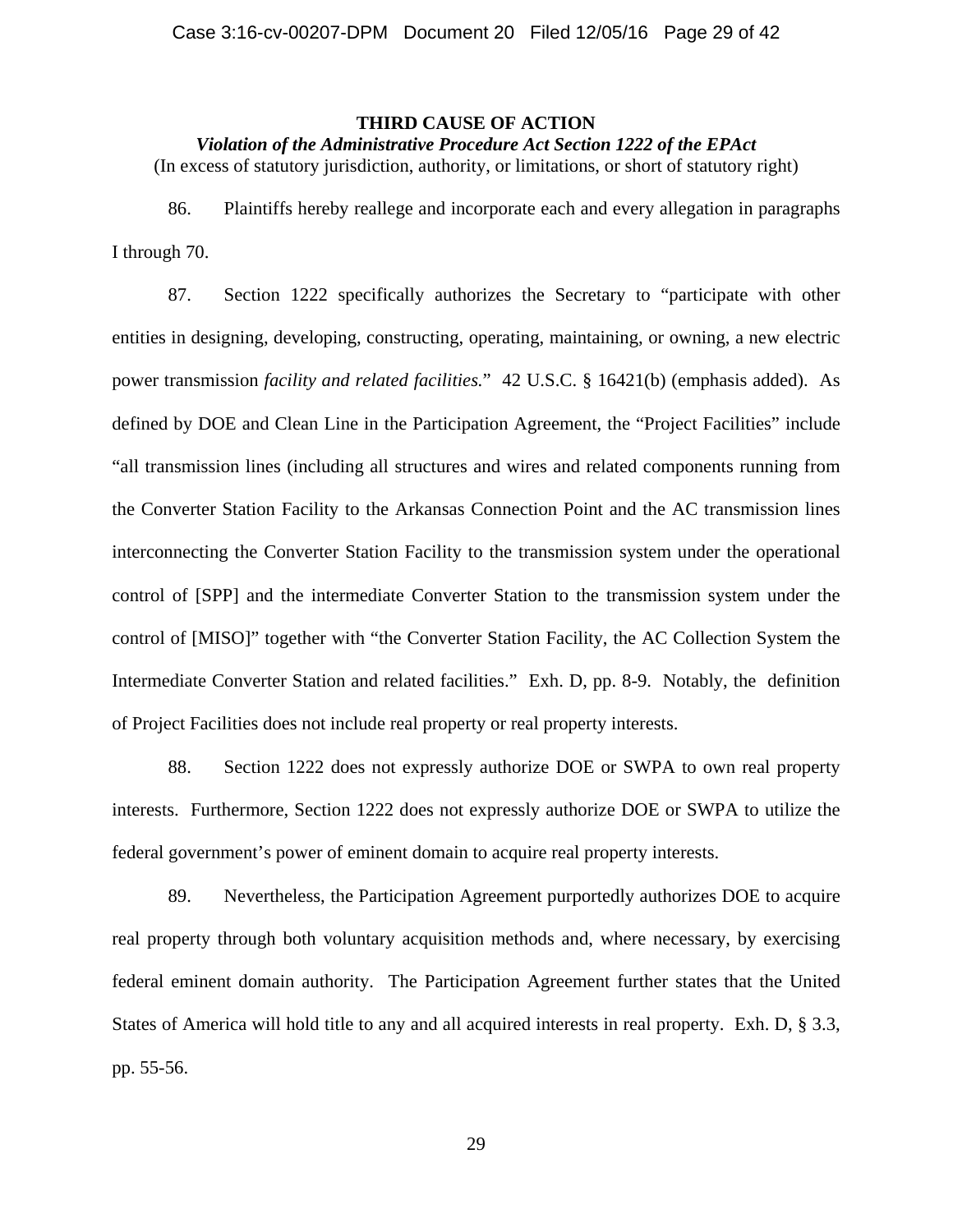90. Accordingly, DOE's decision to utilize the federal government's power of eminent domain to acquire and own real property interest in support of the Project is contrary to the plain language of the Section 1222 and is otherwise in excess of statutory jurisdiction, authority, and limitations.  $7 \text{ U.S.C.} \$  $3 \cdot 706(2)(\text{C})$ 

### **FOURTH CAUSE OF ACTION**  *Violation of the Administrative Procedure Act*

(Arbitrary, capricious, an abuse of discretion, and otherwise not in accordance law)

91. Plaintiffs hereby reallege and incorporate each and every allegation in paragraphs 1 through 70.

92. An agency decision is "arbitrary and capricious if: the agency relied on factors which Congress has not intended it to consider, entirely failed to consider an important aspect of the problem, offered an explanation for its decision that runs counter to the evidence before the agency, or is so implausible that it could not be ascribed to a difference in view or the product of agency expertise." *Lion Oil Co. v. EPA*, 792 F.3d 978, 982 (8th Cir. 2015) (*citing Motor Vehicle Mfrs. Ass'n of U.S., Inc. v. State Farm Mut. Auto Ins. Co.*, 463 U.S. 29, 43 (1983)).

93. The Secretary and DOE's decision is arbitrary, capricious, an abuse of discretion, and otherwise not in accordance with law for at least each of the following reasons:

# **(i) The Project is not necessary to accommodate an actual or projected increase in demand for transmission capacity.**

94. Section 1222 requires that prior to approving DOE's participation in a proposed project, the Secretary must first determine that a proposed project is *necessary* to accommodate an actual or projected increase in demand for electric transmission capacity. *See* 42 U.S.C. § 16421(b)(1)(B) (emphasis added). Although the term "necessary" is not defined by statute, the accepted meaning of the word is "indispensable" or "absolutely needed." Webster's New Collegiate Dictionary (8th Ed.) 1973.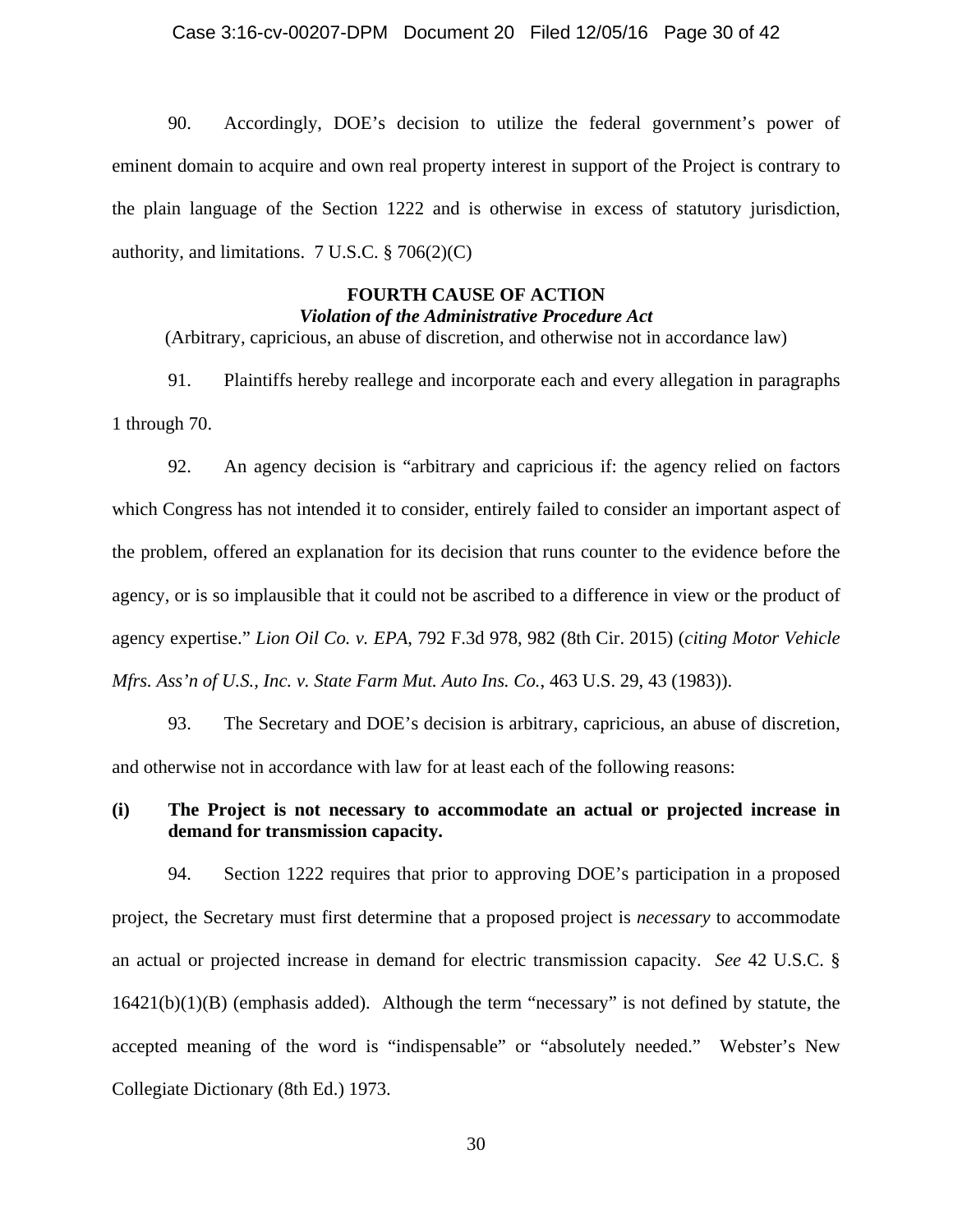### Case 3:16-cv-00207-DPM Document 20 Filed 12/05/16 Page 31 of 42

95. DOE explained that the Project *may* help accommodate additional demand for transmission capacity that comes *solely* from renewable wind-generation sources. *See e.g.*, Exh. C, p. 25, n. 113 (citing information submitted with Clean Line's Part II Application). However, DOE does not explain or reasonably support its determination that the Project is "necessary" or "absolutely needed" to accommodate an actual or projected increase in demand for electric transmission capacity. In fact, DOE acknowledges that key evidence that the Project is *necessary* to accommodate an actual or projected increase in demand "did not analyze [transmission] constraints between Oklahoma and the Southeast region," which represents the purported service route for this Project. Exh. C, p. 29.

96. Additionally, DOE does not rely on or cite to *any* publically available request or subscription for the purchase of capacity or electricity supply from the demand side or load serving end of the Project—namely, TVA and the Southeast United States. At best, the TVA, the Project's largest potential customer, has expressed tepid interest by noting that the Project "could provide benefit to TVA." Exh. C, p. 26.

97. Accordingly, because DOE failed to document a constraint or demand for additional transmission capacity sufficient to label this Project as "necessary," the Secretary and DOE's decision is arbitrary, capricious, an abuse of discretion, and otherwise not in accordance with law. 5 U.S.C. § 706(2)(A).

# **(ii) The Project is not consistent with a transmission need identified by a relevant Transmission Organization.**

98. Section 1222 also demands that prior to approving DOE's participation in a proposed project, the Secretary must also determine that the proposed project is "consistent with transmission needs identified, in a transmission expansion plan or otherwise, by the appropriate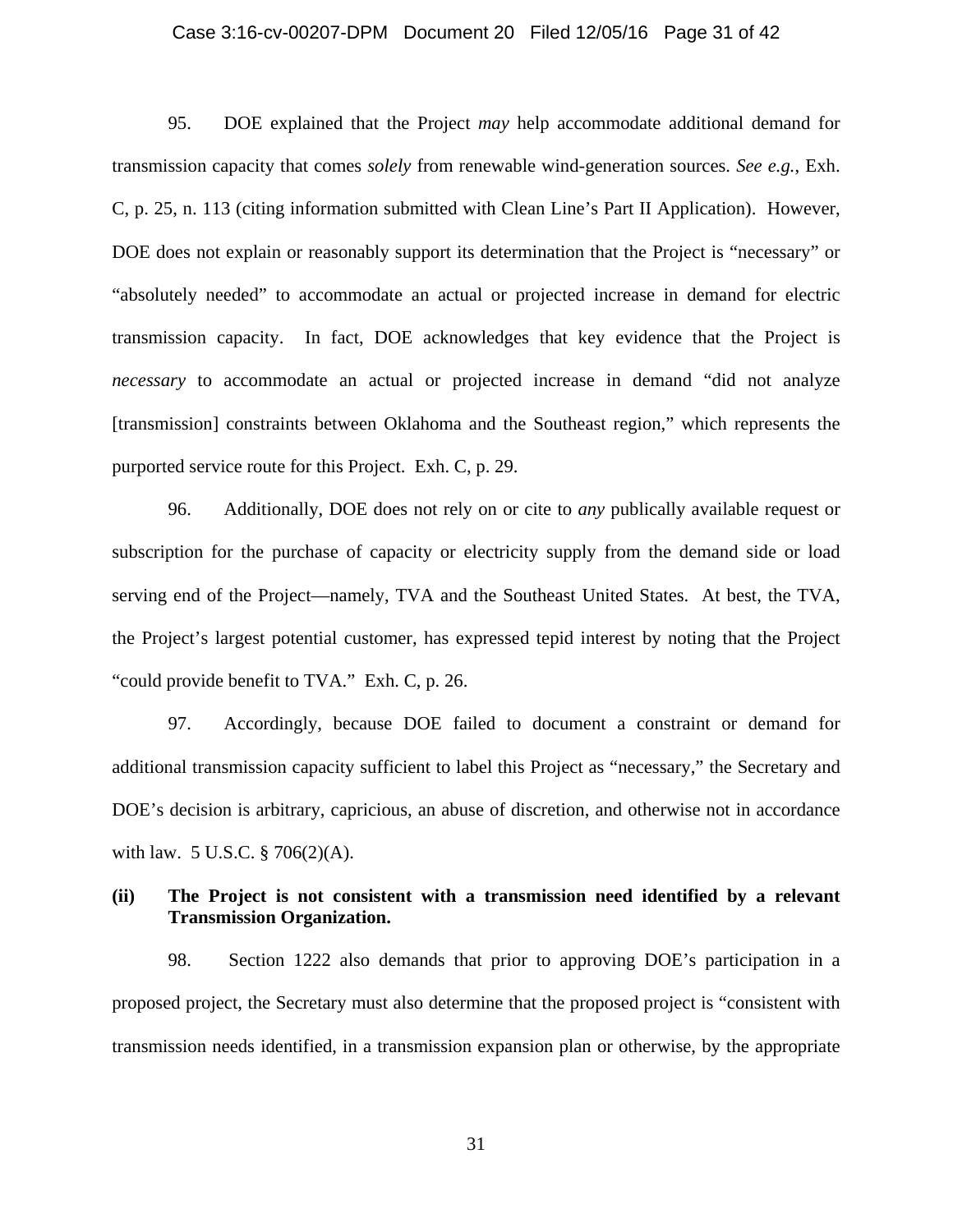### Case 3:16-cv-00207-DPM Document 20 Filed 12/05/16 Page 32 of 42

Transmission Organization." 42 U.S.C. § 16421(b)(2). The Secretary's decision must be based on the "best available data." *Id.* § 16421(g)*.*

99. Here, the Secretary and DOE's analysis and explanation fails because the Secretary and DOE relied on assumptions and documentation that are (i) insufficient to demonstrate that the Project is consistent with a transmission need identified by an appropriate Transmission Organization and (ii) do not represent best available data.

100. As noted in footnote 2, Transmission Organization means "a Regional Transmission Organization, Independent System Operator, independent transmission provider, or other transmission organization finally approved by the [Federal Energy Regulatory] Commission for the operation of transmission facilities." 16 U.S.C. § 796.

101. According to DOE, transmission organizations assess transmission needs by analyzing economic and reliability related problems that have arisen or may arise because of inadequate transmission facilities and public policy needs. Exh. C, p. 33. A transmission organization's assessment generally considers transmission needs over short-, medium-, and long-term horizons. The identified needs are formalized in a transmission expansion plan. Exh. C, p. 33.

102. The Southwest Power Pool ("SPP") is a relevant transmission organization operating in the area where the Project's projected generation capacity will be situated. SPP recently published its most current transmission expansion plan, which identified "all transmission projects in SPP for the 20-year planning horizon." Southwestern Power Pool, 2016 SPP Transmission Expansion Plan Report, at 6 (Jan. 5, 2016) (hereinafter "2016 STEP Report"). The 2016 STEP Report did not identify *any* transmission need in the 20-year planning horizon that is consistent with the Project. Similarly, the Midcontinent Independent System Operator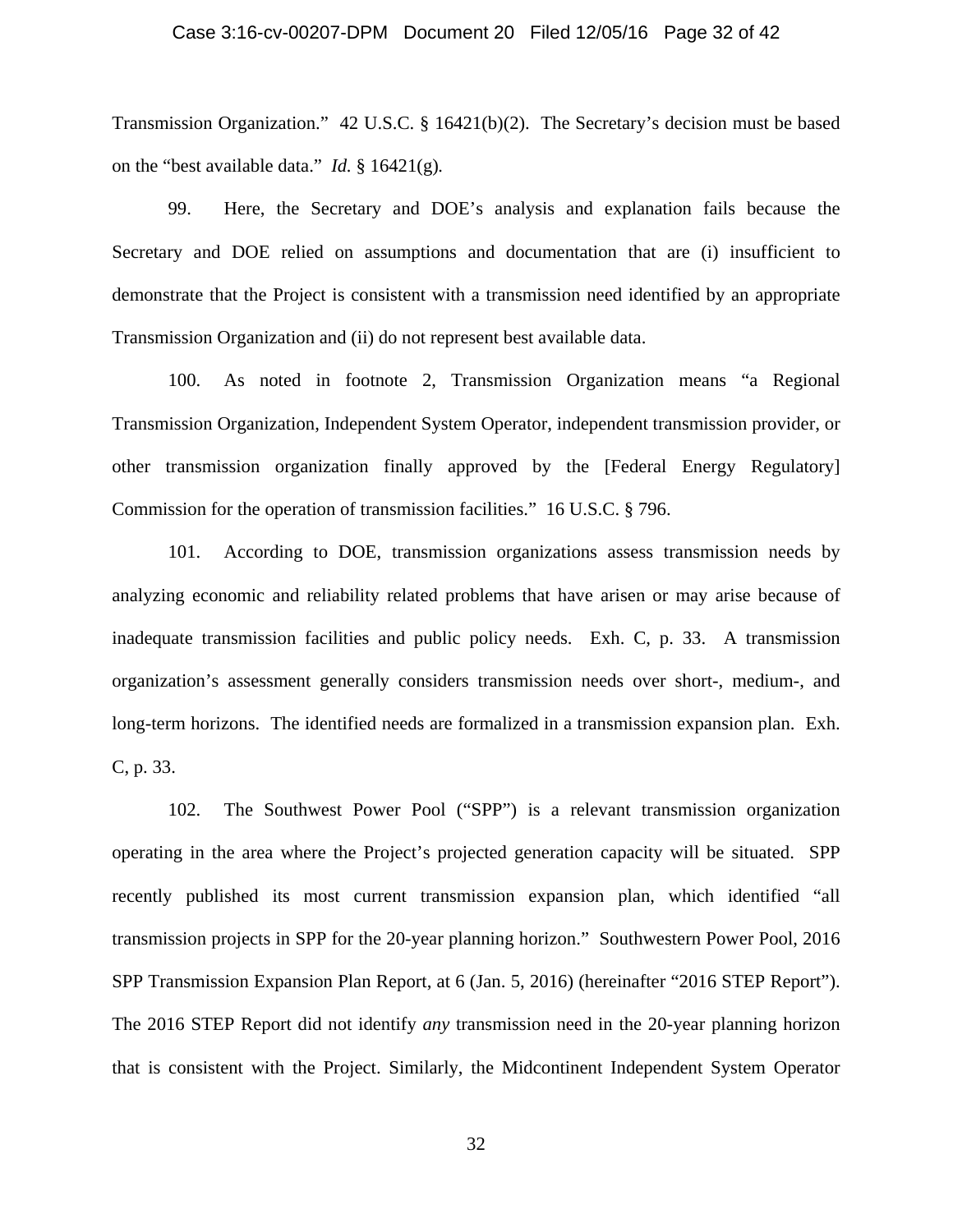### Case 3:16-cv-00207-DPM Document 20 Filed 12/05/16 Page 33 of 42

("MISO"), which is the transmission organization servicing the area where the Project's proposed Arkansas converter station will be located, maintains a 2015 transmission expansion plan ("MTEP15") that is also void of any identified transmission need that is consistent with the Project.

103. DOE disregards the plain fact that *no* transmission expansion plan prepared and finalized by a relevant Transmission Organization—*e.g.* SPP and MISO—identified a transmission need satisfied by or consistent with this Project. Instead, DOE relies on speculative projections of need to support the Secretary's decision to approve the Project under Section 1222.

104. DOE's reasoning and its explanation rely most heavily on SPP's *Integrated Transmission Plan 20-year Assessment Report* ("SPP Report"). The reliance on the SPP Report and its reasoning is misplaced and unsupportable because the relevant portions of the SPP Report *assume hypothetical* scenarios regarding future regulatory policies, incentives, and demand growth that may or may not come to fruition. For example, portions of the SPP Report relied on by DOE, assume a future scenario that necessitates increased transmission capacity to accommodate demands for *imported*, renewable wind-energy from SPP to eastern service territories and load centers because of a 20% renewable energy standard in those eastern service territories. SPP Report, pp.17–18. Though SPP projects growth in wind-generated capacity under this scenario, the SPP Report's speculation of an increased demand for that capacity, and therefore demand for new transmission, is wholly premised on the eastern service territories' *need* for renewable energy import. SPP Report, p. 66 ("Policy need and their corresponding transmission solutions were developed based on the curtailment of renewable energy that has been installed to meet a Renewable Energy Standard (RES) policy target or mandate in each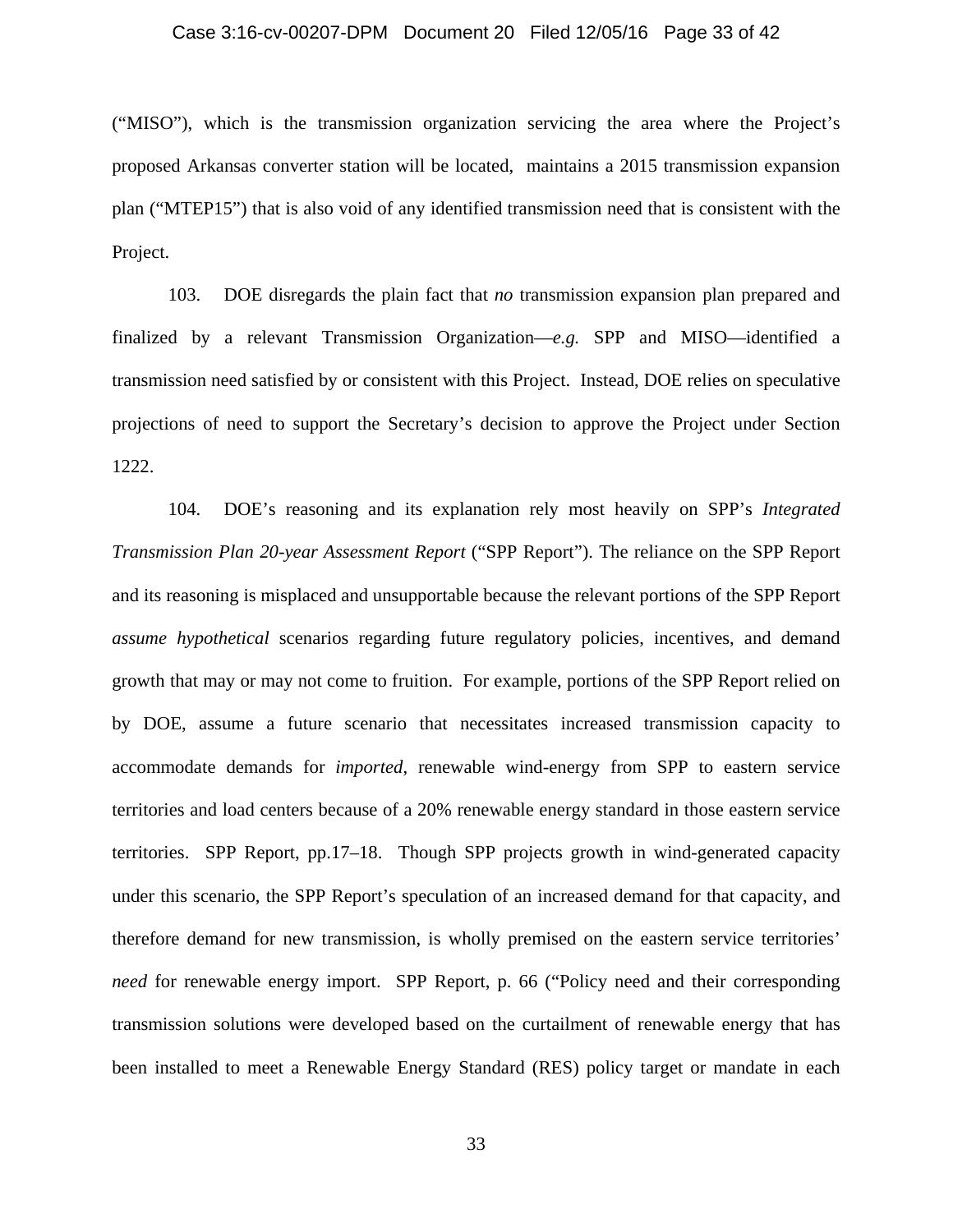### Case 3:16-cv-00207-DPM Document 20 Filed 12/05/16 Page 34 of 42

future."). There is currently no relevant 20% renewable energy standard in the eastern service territories identified by SPP and, therefore, no real transmission need.

105. DOE's reliance on the 2008 *Joint Coordinated System Plan* (JCSP) and the *Eastern Interconnection Planning Collaborative* (EIPC) is equally insufficient to constitute the "best available data." Similar to the SPP Report, these documents rely on assumed renewable energy standards and hypothetical scenarios that do not exist. Furthermore, whether by express disclaimer or because of criticism from participating Transmission Organizations, these reports should not be reasonably relied on for planning purposes. *See e.g.*, Letter from Gordon van Welie, President and CEO of ISO New England, Inc. and Stephen G. Whitley, President and CEO of New York Independent System Operator, to the Joint Coordinated System Planning Initiative (Feb. 4, 2009) (stating "the 2008 JCSP cannot be viewed as a 'plan' to be relied upon for decision-making purposes"); *see also*, Eastern Interconnection Planning Collaborative, Phase 2 Report: Interregional Transmission Development and Analysis for Three Stakeholder Selected Scenarios and Gas-Electric System Interface Study at 1-6 (July 2, 2015) ("The information and studies discussed in this report are intended to provide general information to policy-makers and stakeholders *but are not* a specific plan of action *and are not* intended to be used by any state electric facility approval or siting processes.")(emphasis added).

106. The Secretary and DOE disregarded existing transmission expansion plans and therefore failed to consider the best available data, as required by law, in ensuring the Project was consistent with transmission needs identified by SPP, MISO, or any other relevant Transmission Organization. Instead, the Secretary and DOE relied on presumptive needs tied to hypothetical scenarios grounded in assumed regulatory policies, incentives, and service demands that do not exist. For at least these and other reasons, the Secretary and DOE's decision is not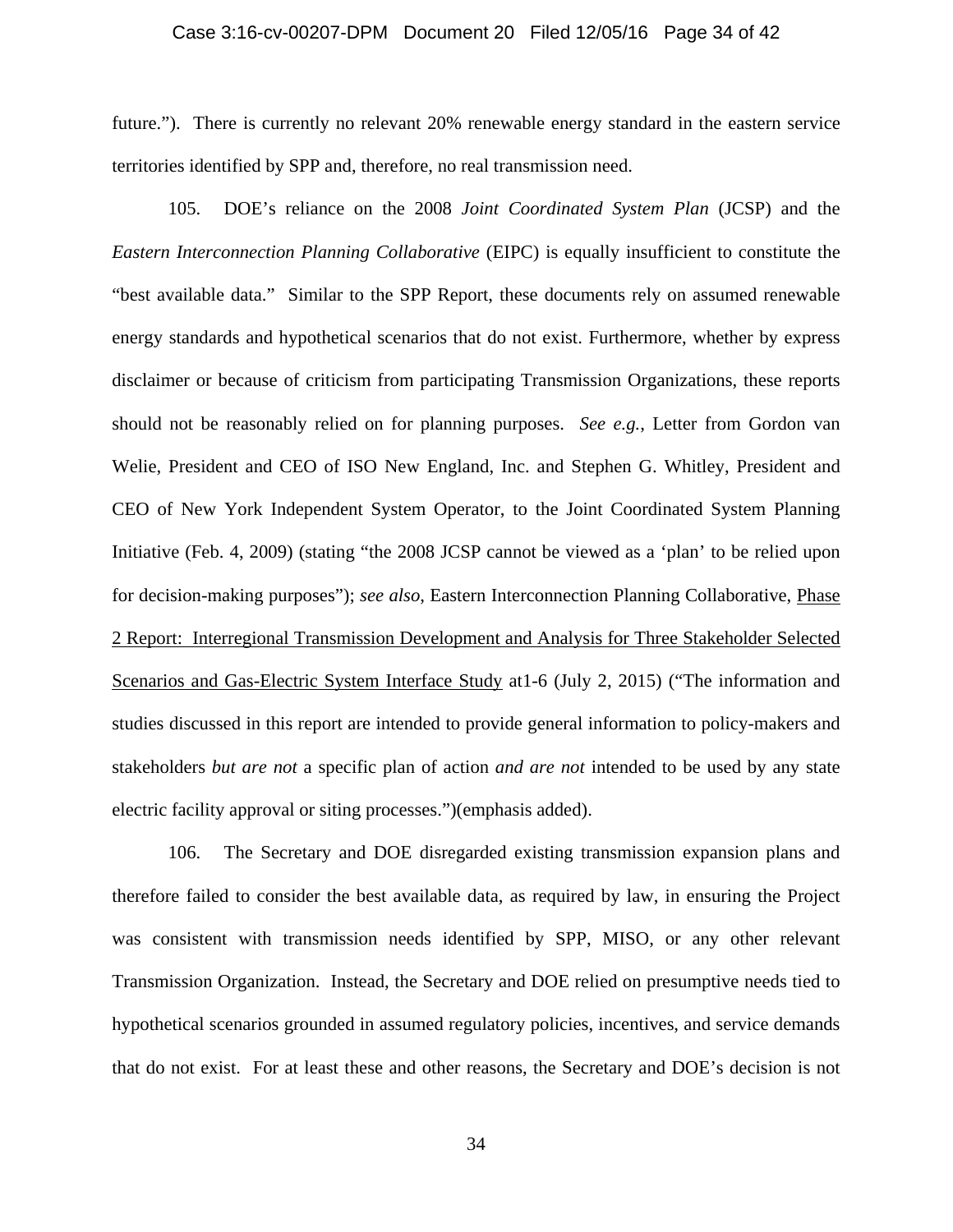#### Case 3:16-cv-00207-DPM Document 20 Filed 12/05/16 Page 35 of 42

based upon the best available data and, consequently, it is arbitrary, capricious, an abuse of discretion, and otherwise not in accordance with law. 5 U.S.C. § 706(2)(A).

### **(iii) DOE's evaluation of the Project relied on factors and policy considerations which Congress did not authorize DOE to consider under Section 1222.**

107. Section 1222 enumerates a list of statutory factors that are determinative for the purposes of the Secretary's involvement. 42 U.S.C. § 16421(b).

108. However, Federal Defendants' Request for Proposals, issued in 2010, also included additional criteria and determinative factors concerning a proposed project's ability to facilitate the reliable delivery of renewable energy. *See* 75 Fed. Reg. 32940. When publishing the availability of Clean Line's Part II Application, DOE further acknowledged that in order to be responsive to the Request for Proposals, project applicants had to demonstrate how the proposal would satisfy the additional, non-statutory requirement for renewable energy. *See* 80 Fed. Reg. 23521.

109. Ultimately, even the Secretary and DOE's evaluation of the statutory factors, including (i) whether the project was "necessary to accommodate an actual or projected increase in demand for electric transmission capacity," (ii) whether the project was "consistent with the transmission needs identified by the appropriate Transmission Organization," and (iii) whether the Project was in the public interest, was impacted by and relied on the Project's purported ability to satisfy potential demand for capacity from renewable, wind-generator sources to the exclusion of other energy resources and to the exclusion of any actual or projected transmission need.

110. DOE's singular policy focus on non-statutory considerations, such as the development and delivery of renewable wind-generated electricity to the exclusion of other resource types, inappropriately limited the scope of Section 1222, created an artificial appearance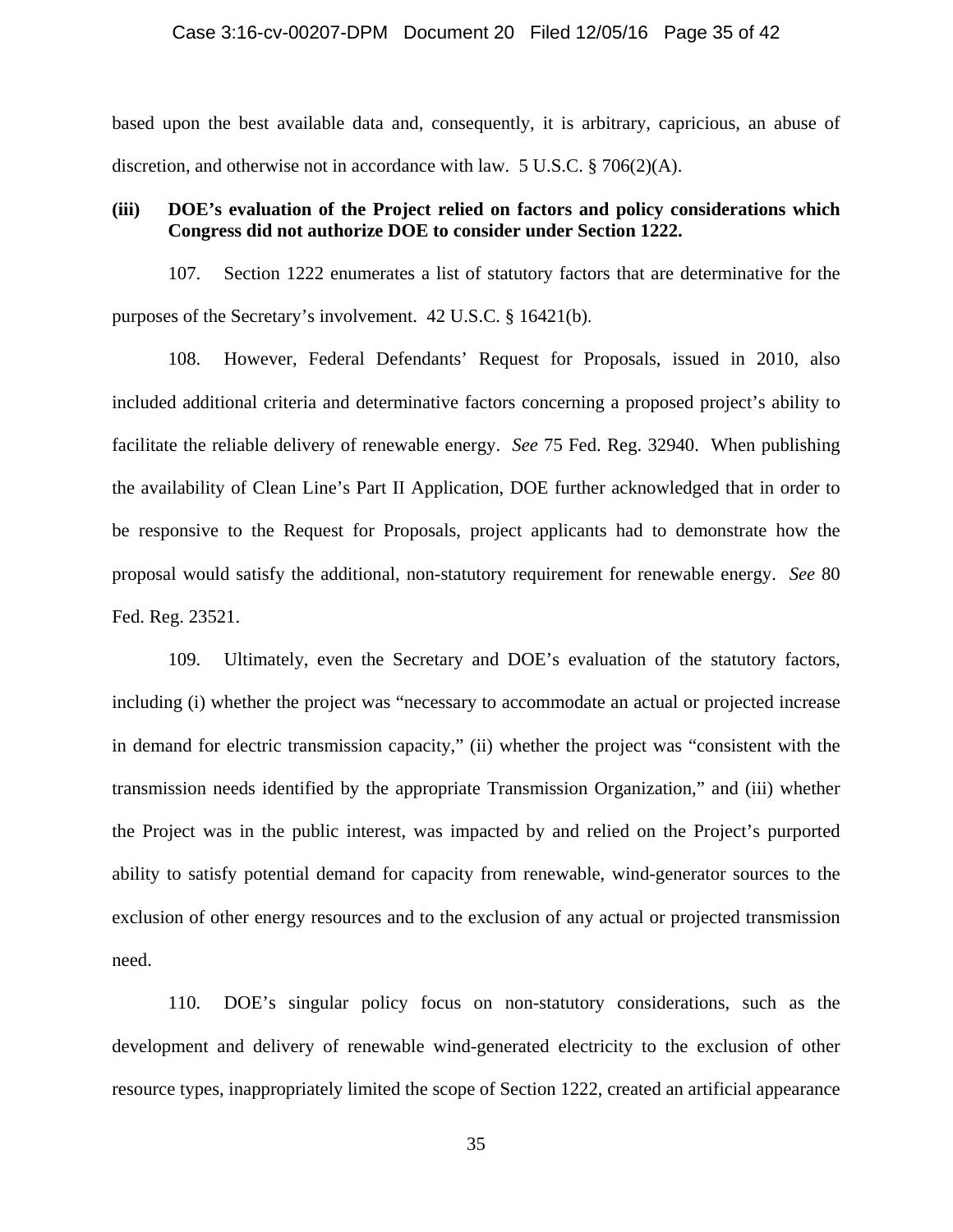### Case 3:16-cv-00207-DPM Document 20 Filed 12/05/16 Page 36 of 42

of demand for capacity and transmission need, and undermined Section 1222's purpose and intent to facilitate "necessary" transmission infrastructure.

111. In making its determination that the Project satisfied both statutory and nonstatutory criteria, the Secretary and DOE relied almost exclusively on factors and considerations which Congress did not intend or authorize the Secretary and DOE to consider under Section 1222. These extra-statutory policy considerations were determinative to the Secretary and DOE's decision and even affected the analysis and consideration of proper criteria. Accordingly, DOE's decision is arbitrary, capricious, an abuse of discretion, and otherwise not in accordance with law. 5 U.S.C. § 706(2)(A).

#### **FIFTH CAUSE OF ACTION**

# *Violation of the Administrative Procedure Act and the 5th Amendment Right to Due Process*

112. Plaintiffs hereby reallege and incorporate each and every allegation in paragraphs 1 through 70.

113. The APA provides that the court shall hold unlawful and set aside agency action, findings, and conclusions found to be contrary to constitutional right, power, privilege, or immunity. 5 U.S.C. § 706(2)(B). On issues involving the Constitution, courts need not defer to federal agency findings, conclusions, or rulings.

114. The due process clause of the Fifth Amendment to the Constitution forbids government practices and policies that violate precepts of fundamental fairness, and it expressly prohibits the deprivation of life, liberty, or property without due process of law.

115. For at least the following reasons DOE's designation of the 1,000' Corridor and DOE and Intervenor's implementation of the Project violate the precepts of fundamental fairness and erroneously deprive Plaintiffs' affected members of the right to due process: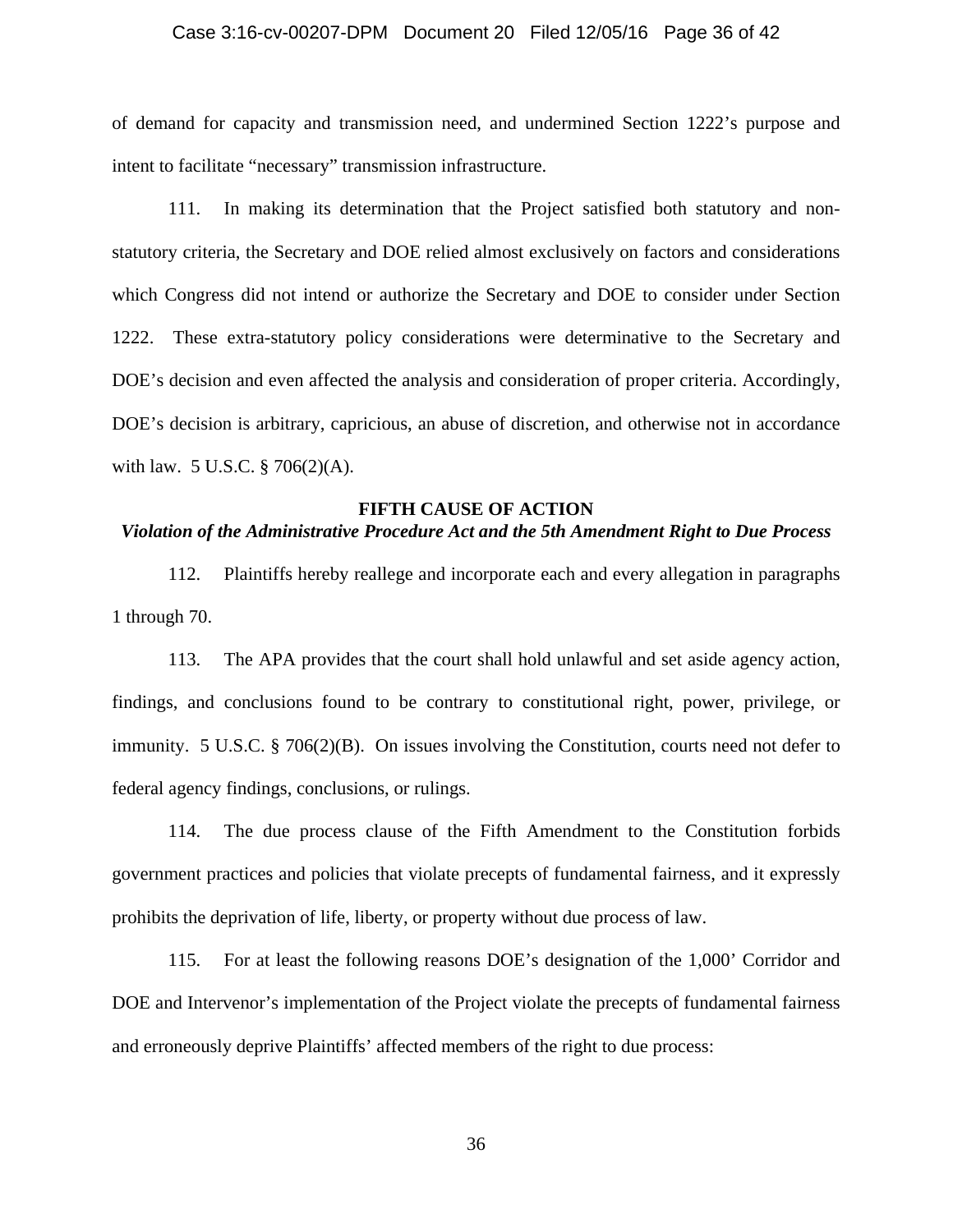# **(i) Federal Defendant's approval and designation of the 1,000' Corridor for the potential construction and operation of the Project improperly impinges on property rights without proper Due Process.**

116. On or around March 25, 2016, DOE approved the 1,000' Corridor for the potential construction and operation of the Project. *See*, Exh. A.

117. DOE's designation of the 1,000' Corridor without identifying where the Project will be specifically located within the 1,000' Corridor or *when or whether* the Project will be constructed and operated has clouded the title of Plaintiffs' members' property interests and impinged on the full use and enjoyment of their property. DOE's failure to afford affected citizens an opportunity intervene as a party and to be heard on the record regarding the need for the 1,000' Corridor is a failure to ensure that these individuals received all the process due under the Fifth Amendment's Due Process Clause.

118. In determining the sufficiency of procedure, the Supreme Court articulated a three-factor test: (i) determining the property interest that will be affected by the official action; (ii) the risk of an erroneous deprivation of such interests through the procedures used, and the probable value, if any, of additional or substitute procedural safeguards; and (iii) the federal government's interests, including the function involved and the fiscal and administrative burdens that the additional or substitute procedural requirement would entail. *See Matthews v. Eldridge*, 425 U.S. 319 at 335 (1976).

119. Using this framework, it is clear that Plaintiffs' affected members are being erroneously deprived of their interests in real property because of grossly insufficient procedural safeguards. The interests involved include the right to the full use and enjoyment of real property and the statutory right to participate in transmission siting decisions. Ark. Const., Art II, § 22 ("The right of property is before and higher than any constitutional sanction."); *see also*, Ark.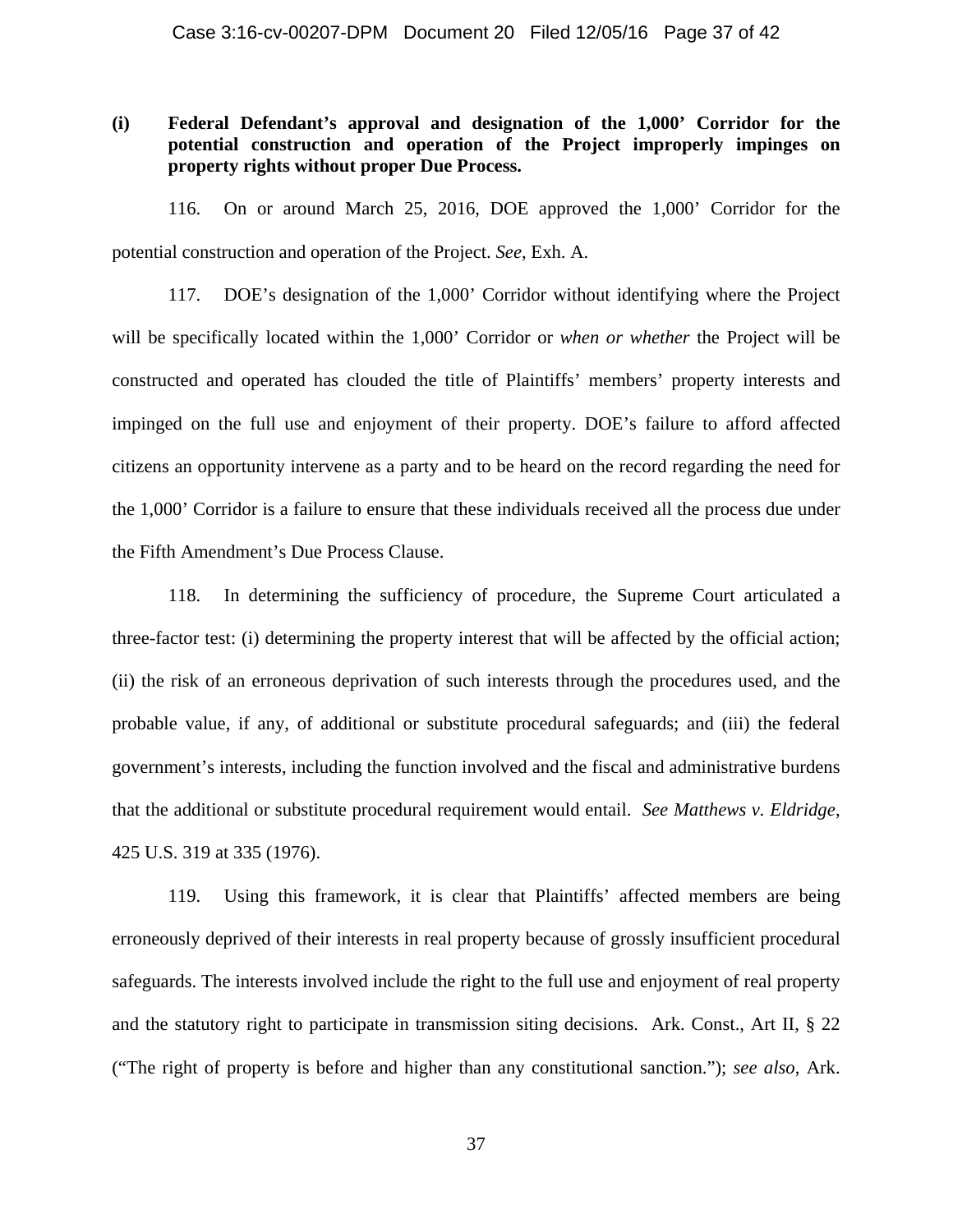#### Case 3:16-cv-00207-DPM Document 20 Filed 12/05/16 Page 38 of 42

Code Ann. § 23-15-517, 518, -524 (providing a right to intervene and participate in siting decisions).

120. The risk of erroneous deprivation is high because DOE approved the 1,000' Corridor, but DOE and Clean Line may or *may not* utilize the area and will, at most, utilize only some as of yet unknown 200' corridor. Meanwhile, title and property value are already being questioned by potential lenders and potential buyers.

121. Finally, the probable value of providing additional safeguards is immense and is entirely consistent with the federal and state procedures utilized in numerous other similar permitting scenarios. *See*, *e.g.*, Section 1221 of the EPAct (*codified* at 16 U.S.C. § 824*p*) and 18 C.F.R. § 50.10 (providing interested persons with the right of intervention and party status in FERC back-stop siting decisions for electric energy facilities like the Project); *see also* 15 U.S.C. § 717*n*(e) (providing intervention and party status to persons impacted by the FERC's siting decisions for natural gas pipelines); and Ark. Code Ann. §§ 23-18-502, -517, -518, -524 (expressing and implementing the Arkansas General Assembly's intent that affected persons be statutorily authorized to participate in decisions regarding the location, financing, construction, and operation of major utility facilities).

122. Because DOE's designation of the 1,000' Corridor, pursuant to NEPA and Section 1222, improperly impinges and abrogates the Plaintiffs' members' rights to the full use and enjoyment of real property without the procedural safeguards of intervention and full party status, a hearing on the record, and rights of appeal, DOE's designation of the 1,000' Corridor violates Plaintiffs' members' rights to due process.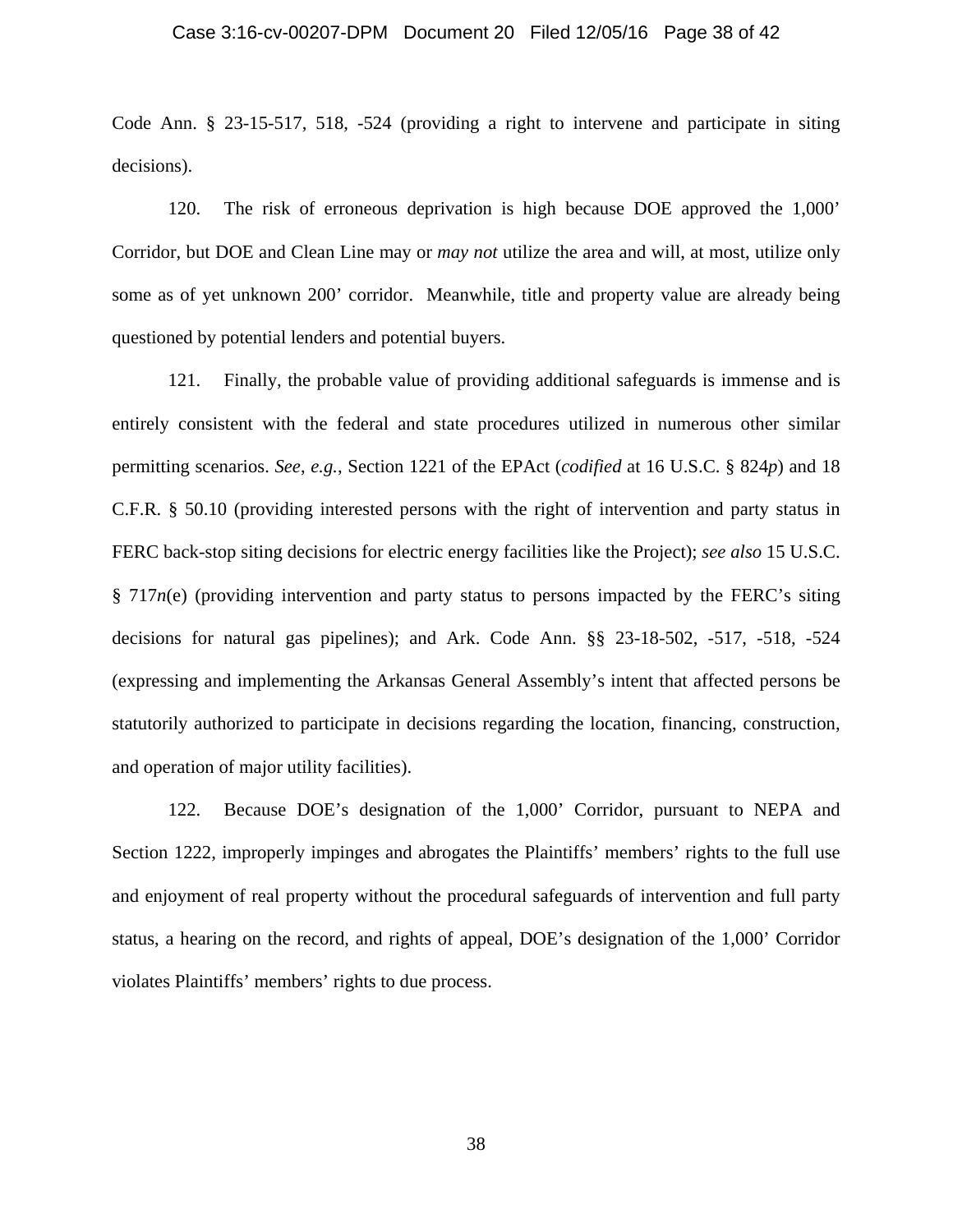# **(ii) DOE and Intervenor's consideration and implementation of the Project through the Participation Agreement improperly impinges on Plaintiffs' members rights to procedural due process.**

123. The Plaintiffs and their affected members are not parties to the Participation Agreement. DOE's contract with Clean Line provides, among other items, the authorization for federal actors *or a select committee of federal and private actors* to take actions, make determinations, and issue approvals that: (i) identify the rights-of-way necessary for the Project (Exh. D, § 3.1, p, 54); (ii) that designate when real estate interests are subject to voluntary acquisition and when real estate interests are subject to acquisition by condemnation (Exh. D, §§ 3.3, 6.2–6.4, pp. 55-56, 67–74); (iii) establish the conditions precedent to the use of federal eminent domain (Exh. D, § 6.3, pp. 71-74); (iv) require sub-easements and other property interests in favor of the government (Exh. D,  $\S$  3.2(b)–(c), p. 54); (v) establish or limit contract rights concerning property interests (Exh. D, §§ 3.2–3.3, pp 55-56), (vi) determine the technical and financial viability of the Project (Exh. D, § 6.4, pp. 74-77); and (vii) allow Intervenor to carry out certain of the Federal Defendants' statutory functions and responsibilities (Exh. D, Schedules 1 and 17).

124. In each instance, DOE and Intervenor's decisions and actions will likely have direct and substantial impacts on Plaintiffs' members' property interests, and in each instance the determination, approval, or restriction will take place without notice, without opportunity to appear and be heard, and without sufficient procedures to ensure Plaintiffs' members are not erroneously deprived of their property rights and interests.

125. For example, but for the procedure utilized by DOE and Intervenor to consider and approve DOE's participation in the Project, Plaintiffs and Plaintiffs' members would have been afforded the opportunity to investigate, review and challenge the veracity and sufficiency of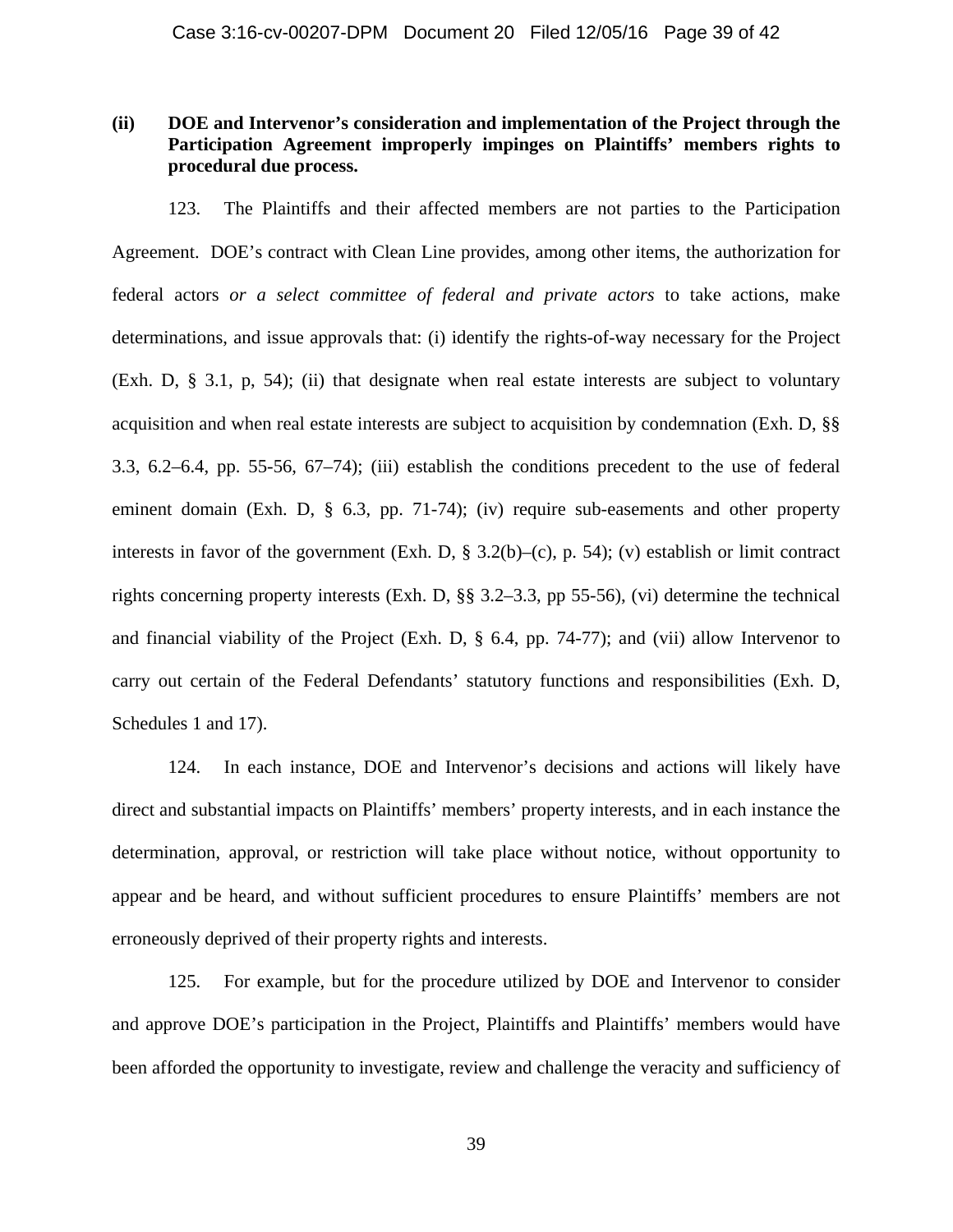#### Case 3:16-cv-00207-DPM Document 20 Filed 12/05/16 Page 40 of 42

Intervenor's representations, warranties and plans regarding every aspect of the Project, including the technical and financial viability.

126. DOE and Intervenor's consideration and implementation of the Project through the Participation Agreement will impinge and abrogate the rights of Plaintiffs to the injury of Plaintiffs' members' property interests and, therefore, violates the principals of fundamental fairness and the requirements of due process.

#### **PRAYER FOR RELIEF**

WHEREFORE, Plaintiffs respectfully pray that this Court:

1. Declare that the Secretary and DOE's March 25th, 2016 determination to independently approve the construction and operation of the Project is in excess of statutory jurisdiction, authority, and limitation, and violates Section 1222 of the Energy Policy Act of 2005 and the APA.

2. Declare that the Secretary and DOE's March 25th, 2016 determination approving the Project and directing the DOE and SWPA's participation in the Project is arbitrary, capricious, an abuse of discretion, otherwise not in accordance with the law, and violates Section 1222 of the Energy Policy Act of 2005 and the APA.

3. Declare that DOE's March 25th, 2016 determination to approve the 1,000' Corridor, pursuant to National Environmental Policy Act and Section 1222 of the Energy Policy Act of 2005, violates Plaintiffs' members' right to due process under the United States Constitution and the APA.

4. Declare that DOE and Intervenor's consideration and implementation of the Project pursuant to the Participation Agreement is contrary to the constitutional right to due process and, therefore, violates the APA and the United States Constitution.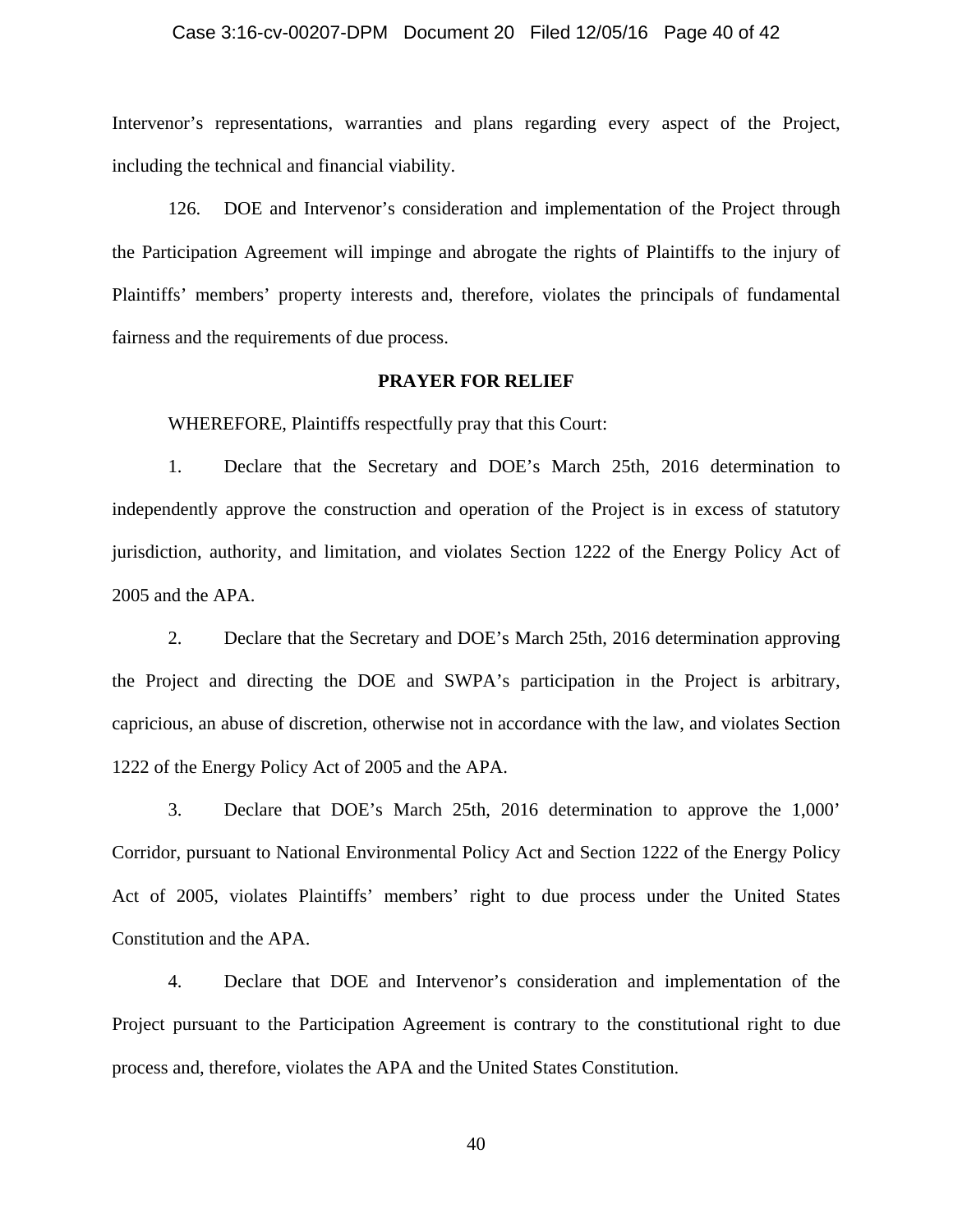#### Case 3:16-cv-00207-DPM Document 20 Filed 12/05/16 Page 41 of 42

5. Declare that DOE and SWPA's proposed use of federal eminent domain authority in furtherance of the Project is in excess of statutory authority, contrary to constitutional right, power, and privilege, and violates Section 1222 of the Energy Policy Act of 2005, the APA, and the United States Constitution.

6. Declare that: (i) Section 1222 of the Energy Policy Act of 2005 does not preempt or otherwise obviate the applications, certifications, and approvals required for the construction and operation of a major utility facility in Arkansas pursuant to the Utility Facility Environmental and Economic Protection Act, (ii) Defendants' participation in the Project under Section 1222 does not preempt or obviate the applications, certifications, and approvals required for the construction and operation of a major utility facility in Arkansas pursuant to the Utility Facility Environmental and Economic Protection Act, and (iii) Federal Defendants and/or Intervenor must comply with the necessary applications, certifications, and other approvals for the construction and operation of a major utility facility in Arkansas pursuant to the Utility Facility Environmental and Economic Protection Act.

7. Set aside and remand the Secretary and DOE's March 25th, 2016 determination to approve and participate in the Project until such time as the Federal Defendants and/or Intervenor comply with each and all of the siting requirements of the Arkansas Utility Facility Environmental and Economic Protection Act, the statutory requirements of Section 1222 of the Energy Policy Act of 2005, the procedural due process requirements of the United States Constitution, the APA, and are otherwise in compliance with the law.

8. Preliminarily and permanently enjoin Federal Defendants and Intervenor from initiating, authorizing, permitting, or otherwise participating in any activities in furtherance of the Project unless and until the Federal Defendants and/or Intervenor comply with each and all of